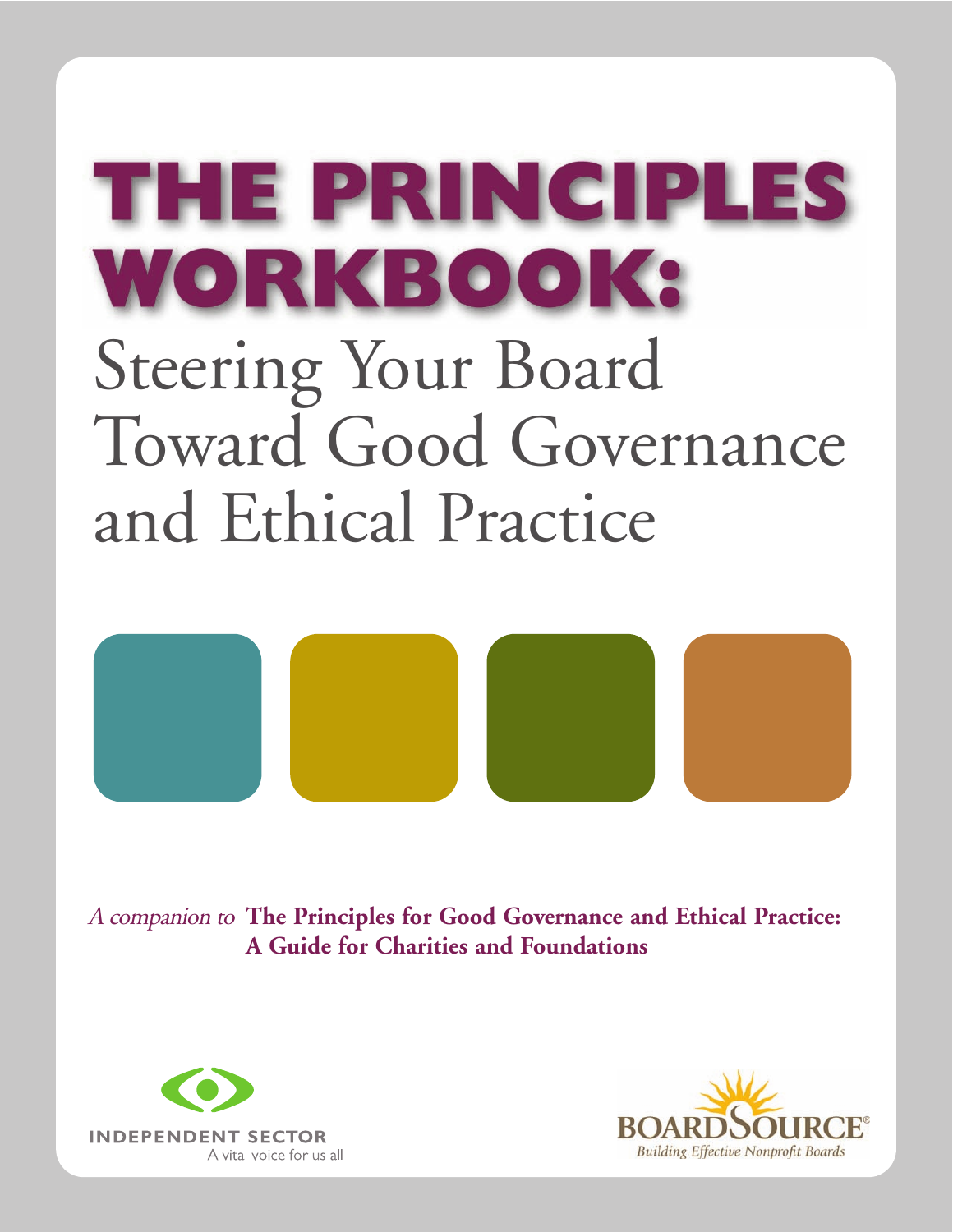## **WELCOME**

<span id="page-1-0"></span>Charities and foundations have long embraced the need for governance principles that enhance their organizations' impact and strengthen the public's confidence. Given the wonderful diversity of organizations, missions, and forms of activity that make up the charitable community, each organization is encouraged to determine how these principles can best be applied to their own situation.This Workbook, which is a companion to *Principles for Good Governance and Ethical Practice: A Guide for Charities and Foundations\** developed by the Panel on the Nonprofit Sector, provides a practical framework for organizations to examine and improve their governance practices in light of their own particular circumstances.

The Panel on the Nonprofit Sector was convened by Independent Sector in 2004 at the encouragement of the leaders of the U.S. Senate Finance Committee. Drawing on the expertise of thousands of stakeholders in or associated with the charitable community, it focused on strengthening the governance, transparency, and accountability of charitable organizations. In 2005 and 2006, the Panel issued reports that together recommended more than 150 actions that Congress, the Internal Revenue Service, and charitable organizations should take to improve governance and support ethical conduct.

In 2007, the Panel concentrated on strengthening good practices within the sector itself, and sought input from thousands of interested people to identify principles of ethical conduct, accountability, and transparency for charities and foundations.An advisory committee also studied more than 50 self-governance and self-regulatory systems as it developed the *Principles for Good Governance and Ethical Practice.* The Principles document describes 33 practices designed to help board members and staff leaders embrace the highest possible standards of good governance and ethical conduct.

Independent Sector has disseminated the Principles widely, encouraging all nonprofits and foundations to determine how best they should be applied to each organization.Thousands of organizations have already challenged themselves by examining their policies and practices in light of the Principles, often making changes to improve their governance.

This Workbook is designed to further assist organizations as they consider using the Principles to evaluate their own conduct. Independent Sector asked BoardSource to develop a tool to elucidate and expand the ideas behind each of the 33 principles, to make it easier for organizations to stimulate lively discussion around board governance and ethical practices.

We hope this tool will assist your efforts to assess the areas where you're doing well, identify where there is room for improvement, and then use your findings to make plans to improve your organization's operations and compliance.

Independent Sector and BoardSource share and applaud your commitment to governance excellence.That is why we created this tool and why we have named it a "Workbook." Governance is often hard work, and this tool can help your organization to delve into the critically important work of ensuring that together you are managing a first-rate organization.

Our best wishes,

Diana Aviv Linda Crompton Independent Sector BoardSource President and CEO President and CEO

**1**

\*Available for free download at Independent Sector's website. (www.independentsector.org)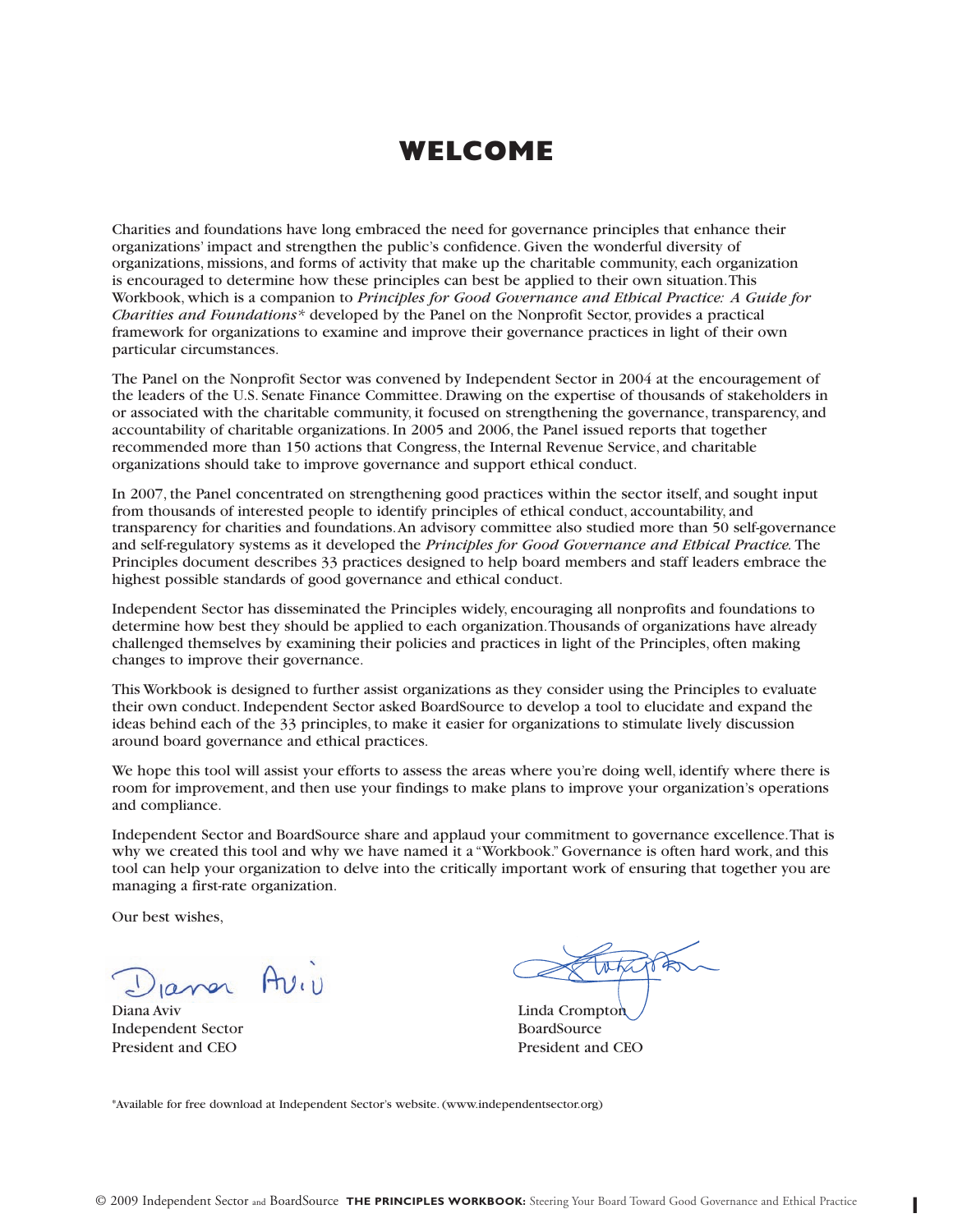<span id="page-2-0"></span>

| HOW TO USE THE PRINCIPLES WORKBOOK  4                                      |
|----------------------------------------------------------------------------|
| LEGAL COMPLIANCE AND PUBLIC DISCLOSURE  10                                 |
|                                                                            |
|                                                                            |
|                                                                            |
|                                                                            |
|                                                                            |
|                                                                            |
|                                                                            |
|                                                                            |
|                                                                            |
|                                                                            |
|                                                                            |
|                                                                            |
|                                                                            |
|                                                                            |
|                                                                            |
| Principle 14 Separation of CEO, Board Chair, and Board Treasurer Roles  31 |
|                                                                            |
|                                                                            |
|                                                                            |
|                                                                            |
|                                                                            |
|                                                                            |
|                                                                            |
|                                                                            |
|                                                                            |
| Principle 22 Annual Budget, Financial Performance, and Investments  43     |
|                                                                            |
| Principle 24 Resource Allocation for Programs and Administration  46       |
|                                                                            |
| Principle 26 Expense Reimbursement for Nonbusiness Travel Companions  48   |
|                                                                            |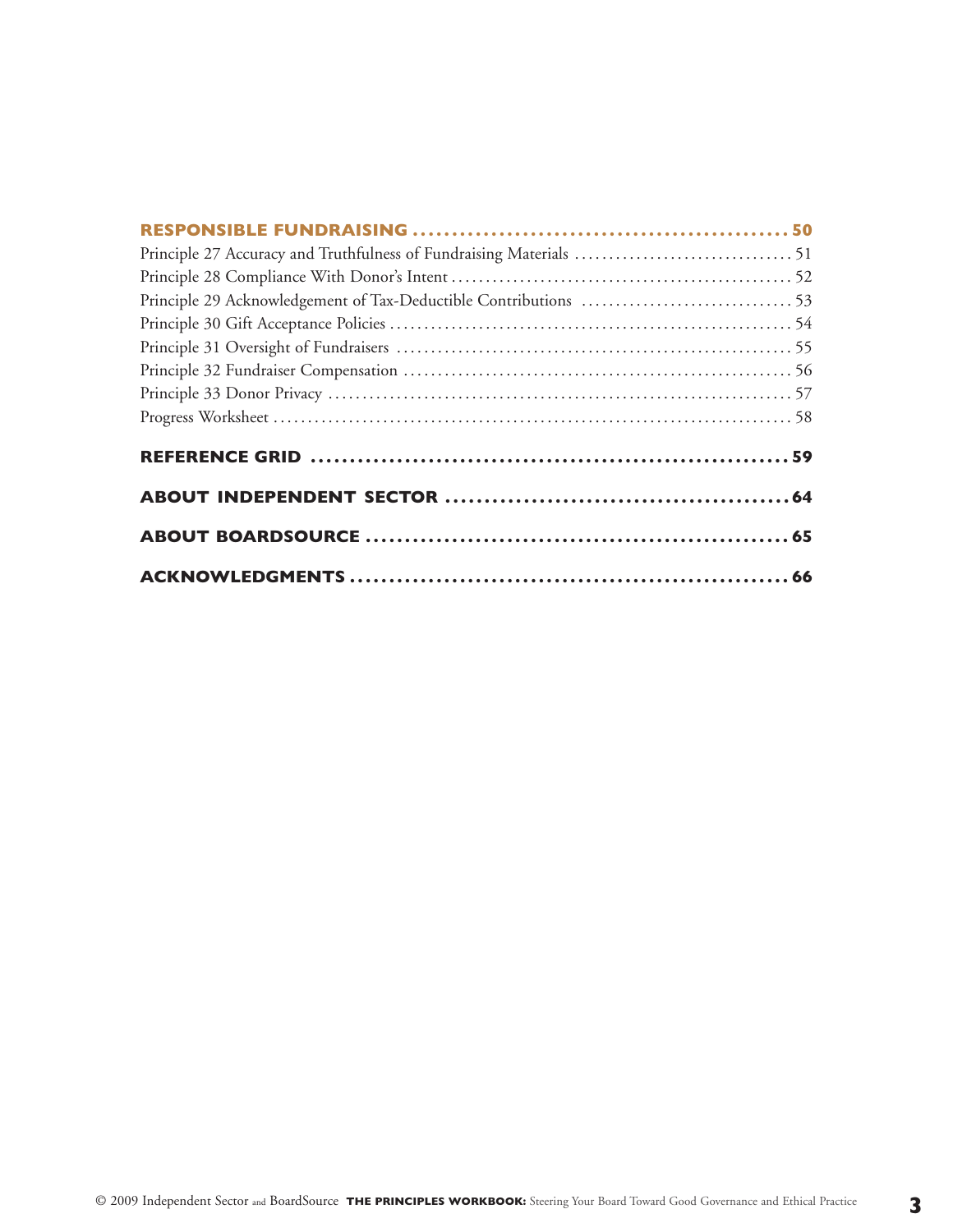# <span id="page-4-0"></span>**HOW TO USE THE PRINCIPLES WORKBOOK**

This Workbook is designed to help nonprofits and foundations strengthen their governance and ethical practices. Organizations of all sizes, fields, and mission areas will find that it provides a platform on which they can build discussions that serve their unique needs and level of development.

Not every topic will apply to every organization, and an important part of the process will be for your organization—whether long-established or just starting up—to review the principles in order to prioritize implementation. Many organizations will find that they already follow—or go beyond—these principles. Others may wish to make changes in their current practices, and some may conclude that certain principles do not apply to their organization.What is vital is to assess and strengthen your practices and the Workbook supports that work.

#### **GETTING STARTED**

First, identify a "Workbook champion." This may be the governance committee chair, the board chair, the chief executive, or another board or staff member. No matter who serves in this capacity, a champion plays an important role in acting as a clearinghouse for the project, making certain that tasks are allocated, and, ultimately, ensuring that the principles are implemented.

Discussion and implementation of the principles will be different for every organization.We recommend that the governance committee chair or board chair take the lead in advocating board discussion of the principles, in consultation with the chief executive. If your organization has a general counsel, he or she should play a leading role in reviewing your organization's policies and practices because each principle has related legal and compliance issues.

For some principles, it may be appropriate for staff to take the lead in reviewing and identifying the steps to take towards implementation. Some principles, particularly those in the section "Effective Governance," are uniquely the purview of the board, whereas others, such as those in "Responsible Fundraising," may involve both board and staff responsibilities. In all cases, however, whether discussion and implementation of any principle falls to the staff or to the board, the board's oversight of the policies and procedures expressed by the principles is paramount.

#### **ORGANIZATION OF THE WORKBOOK**

All of those involved in the discussion and review should familiarize themselves with the Workbook.You will note it is divided into the same four sections as the Principles:

- [Legal Compliance and Public Disclosure](#page-10-0)
- [Effective Governance](#page-22-0)
- [Financial Oversight](#page-40-0)
- [Responsible Fundraising](#page-50-0)

The Workbook addresses each of the 33 principles separately and features five main parts for each principle:

- Statement of the Principle
- Core Concepts
- Discussion Points
- Legal and Compliance Issues
- Resources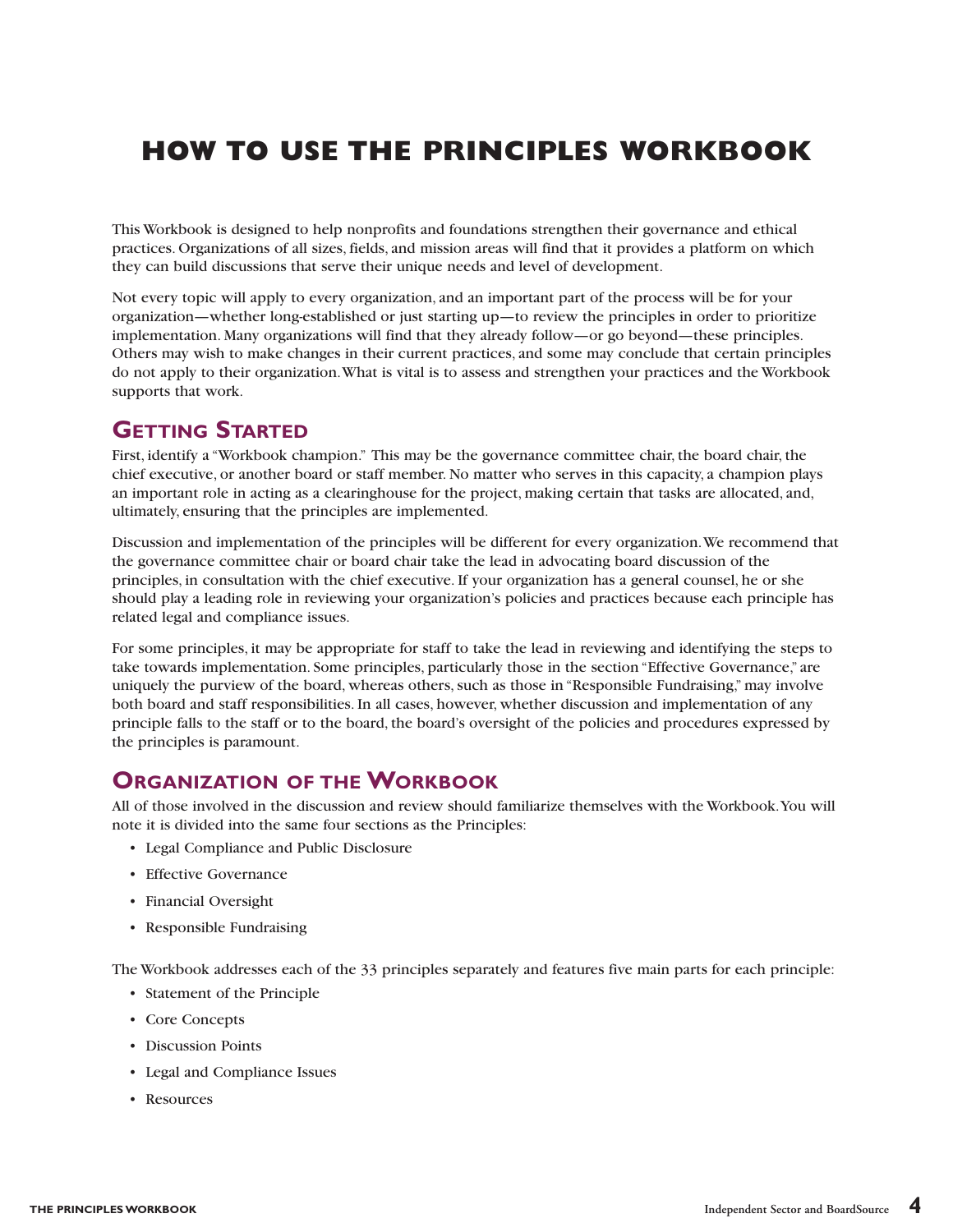The components of each page are intended to work together to elucidate the principle and stimulate discussion, with the ultimate purpose of initiating action. On many pages, the Workbook refers to others of the 33 principles that may be relevant to the discussion.

Then, at the end of each section of the Workbook, you will find an additional worksheet that can be used to track your board's progress on each principle. The worksheets are discussed below.

#### **WORKING THROUGH THE PRINCIPLES**

The Workbook is not intended to be implemented all at one time.The champion should prioritize the principles in order of importance for the organization and take the lead in deciding who needs to participate in each discussion. Some principles may have a greater urgency for some organizations because they deal with regulatory or compliance issues, while other principles may be important for strengthening operations and impact. See the Worksheets at the end of each section for ideas on how to prioritize.

Finding time to have multiple meaningful discussions about governance and accountability practices can be challenging because of competing organizational priorities, but the importance of such conversations on the board's and staff's agenda cannot be overstated.Though there is no one right way to use this Workbook, you might consider the following suggestions:

- Set aside some time at four board meetings and discuss one section at each meeting.
- If your board has an active committee structure, encourage board committees to discuss those principles most relevant to their work:The audit committee might discuss the principles related to Financial Oversight, for example, or the development committee might discuss the principles related to Responsible Fundraising.
- Plan a board retreat framed around the Workbook. Four board members—potentially members of your board's Governance Committee—could be assigned to lead a discussion around the principles in one of the four sections.
- Invite senior staff to a board meeting to discuss organizational policies and procedures identified in the principles.

To facilitate your discussion, each participant in the discussion should have a copy of the Workbook and the Principles, and review the principle and associated Workbook page in advance.Whether the discussion is led by the board chair, the chair of the governance committee, staff member, or a consultant, that person should use the questions to elicit a conversation about organizational practices or board practices vis-à-vis the principle at issue. It is helpful to take notes to record the discussion for later review.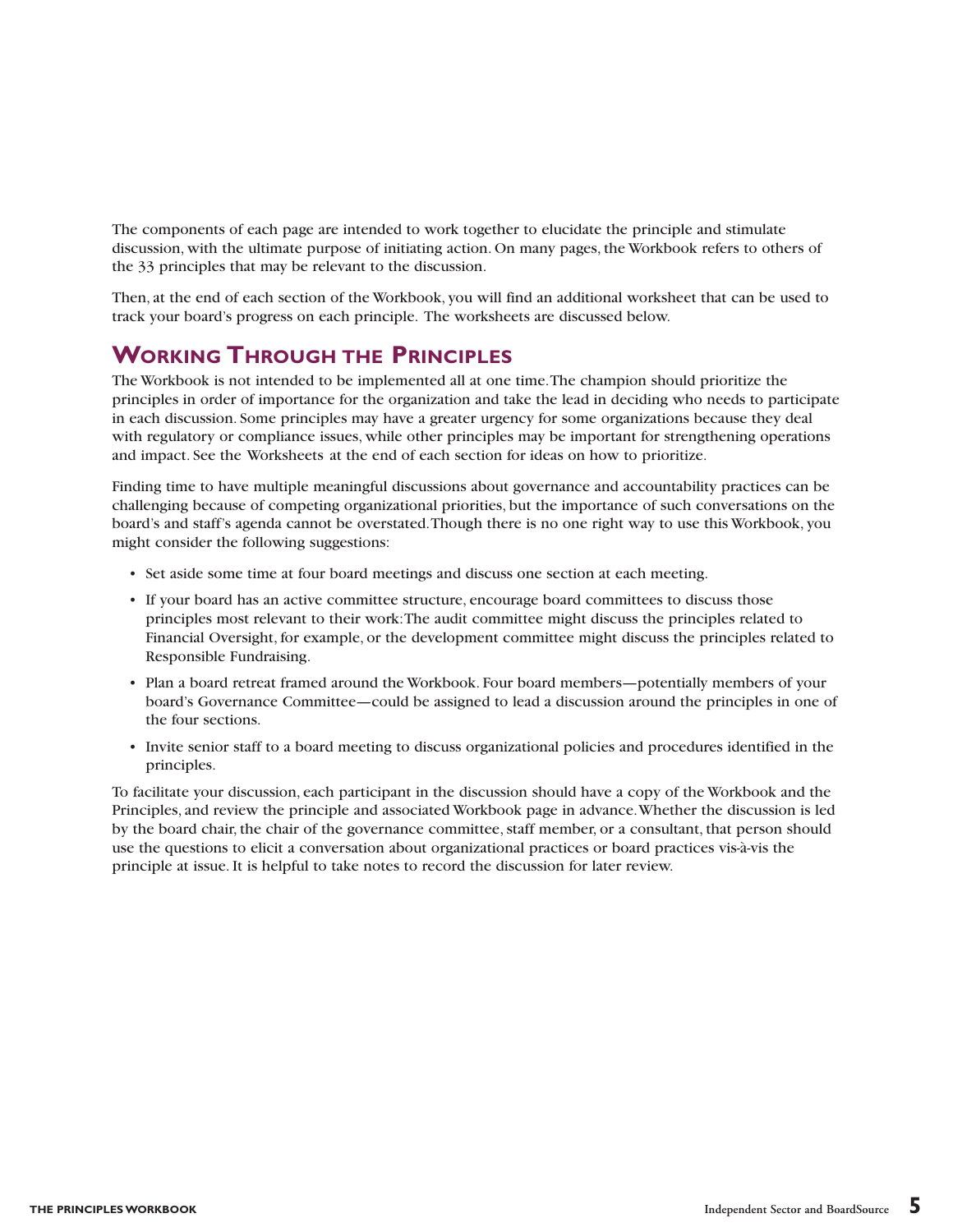#### **SAMPLE WORKBOOK PAGE**

One way to understand the Workbook is to dive into a page, learn what it includes, and start thinking about how your organization can utilize this tool.

As an example, below are the elements that illustrate Principle #2, from the Legal Compliance and Public Disclosure section, with comments to explain the purpose of each element:



#### **CODE OF ETHICS**

*The statement of the principle. Further clarification and expansion of each principle, as needed, is contained in the original Principles document, available for free download at www.independentsector.org.*

*The set of critical messages and implications to be derived from the principle.*

*A charitable organization should have a formally adopted, written code of ethics with which all of its directors or trustees, staff, and volunteers are familiar and to which they adhere.*

#### **CORE CONCEPTS**

- Laws provide minimum requirements for boards and organizations to remain compliant.
- Ethical standards extend legal requirements—not just doing things right but doing the right thing.
- A code of ethics codifies the organization's beliefs and values to which it aspires.
- A code of ethics provides a code of conduct for all those who work with the organization.

*Questions intended to prompt discussion about the principle, assess the policies and practices of your organization, and encourage your organization to take steps to identify where changes should be made.Your discussion need not be limited to these questions; instead, each set of questions should stimulate additional items as relevant to your organization's unique situation.The resulting discussion will help you move your organization toward applying the principle in the way that makes the most sense for your mission, size, and stage of development.*

*Each principle has, to varying degrees, legal and compliance implications.While the Workbook is not intended as legal advice, this section is meant to raise your board's awareness of the nexus between each principle and the legal, regulatory, and compliance issues it raises.*

*Resources clarify the core concepts derived from the Principles and provide additional information for board and organizational development.Additional resources are available through the Independent Sector website (www.independentsector.org).*

#### **DISCUSSION POINTS**

- 1. Have we articulated and agreed on the values that drive our organization?
- 2. What steps should we take to integrate our code of ethics into the culture of the organization? How have we ensured that directors, staff, and volunteers are familiar with our code of ethics?
- 3. How well is our code of ethics reflected in the organization's policies and procedures?

#### **LEGAL AND COMPLIANCE ISSUES**

• IRS Form 990 does not directly ask whether an organization has a code of ethics, but numerous questions relate to ethical standards and existence of policies.

#### **RESOURCES**

- Independent Sector Statement of Values and Code of Ethics *www.independentsector.org/about/code.html*
- Independent Sector Model Statement of Values and Code of Ethics *www.independentsector.org/members/code\_main.html*
- The Nonprofit Policy Sampler by Barbara Lawrence and Outi Flynn. BoardSource, 2006

*www.boardsource.org/Bookstore.asp?category\_id=0&Item=45*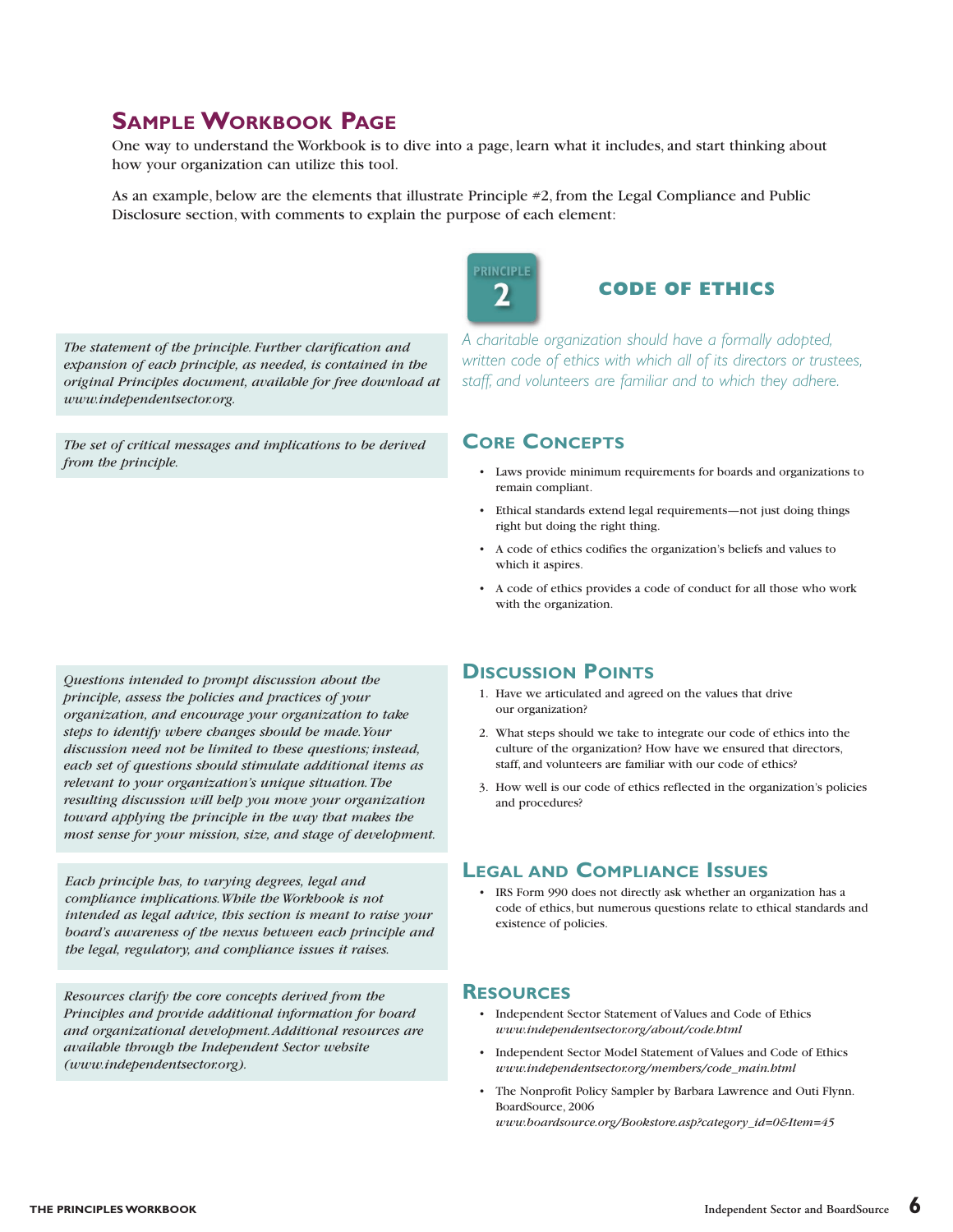#### **PROGRESS WORKSHEETS**

Like any evaluative process, using the Workbook to examine your practices is not enough: organizations also need to take action.What steps will your board take in light of the discussions it has held? Recording those plans, including identifying an accountable party for each action step to ensure follow-through by an agreedupon date, is a critical part of the process.

Strengthening your organization's effectiveness and accountability will likely be a process undertaken over time. At the end of each section of the Workbook, you will find Progress Worksheets to help you document the steps you've taken and identify what still needs to be done with regard to the recommendations of each principle and your discussion of its application.

The Progress Worksheets track the following information for each principle:

*Priority.* We suggest you set a priority between 1 and 3 for each principle based on whether

- 1. The item poses risks to the organization;
- 2. The item is important and needs some attention but the matters are not urgent; or
- 3. You are satisfied with the current status.

*Compliance Status and Action Steps.* As you examine how well you comply with each of the principles, you may identify actions that need to be taken. Describe your state of compliance at the time of your review of the principles and list the upcoming action steps your discussion identified.This will give the board and staff an overview of what has been accomplished prior to your review of the principles and what remains to be done.

*Who Is Responsible.* You should assign responsibility to an individual or a group for each of the principles.

*Target Completion Date.* Establish a timeline for implementing each action step.

*Status.* We encourage you to review this Worksheet on an ongoing basis in order to track progress against your action steps after the initial discussion. In some cases it may be as simple as stating that the task is complete, or the policy has been adopted. In other cases, it may be a reassessment of how the recommendation should be implemented, or a statement of how adjustments have been made.Keep in mind your target completion date as you track your status, so that you can assess your progress and hold yourselves accountable for taking action.

These Progress Worksheets are designed as a transparent process for communicating how your organization has addressed the principles. If you find that a particular principle is not applicable to your organization, or that the recommendations need to be modified to suit your situation, we encourage you to use the Worksheets to document your discussions and rationale.

A Progress Worksheet with sample entries is on page 8. Worksheet pages are included at the end of each of the four sections.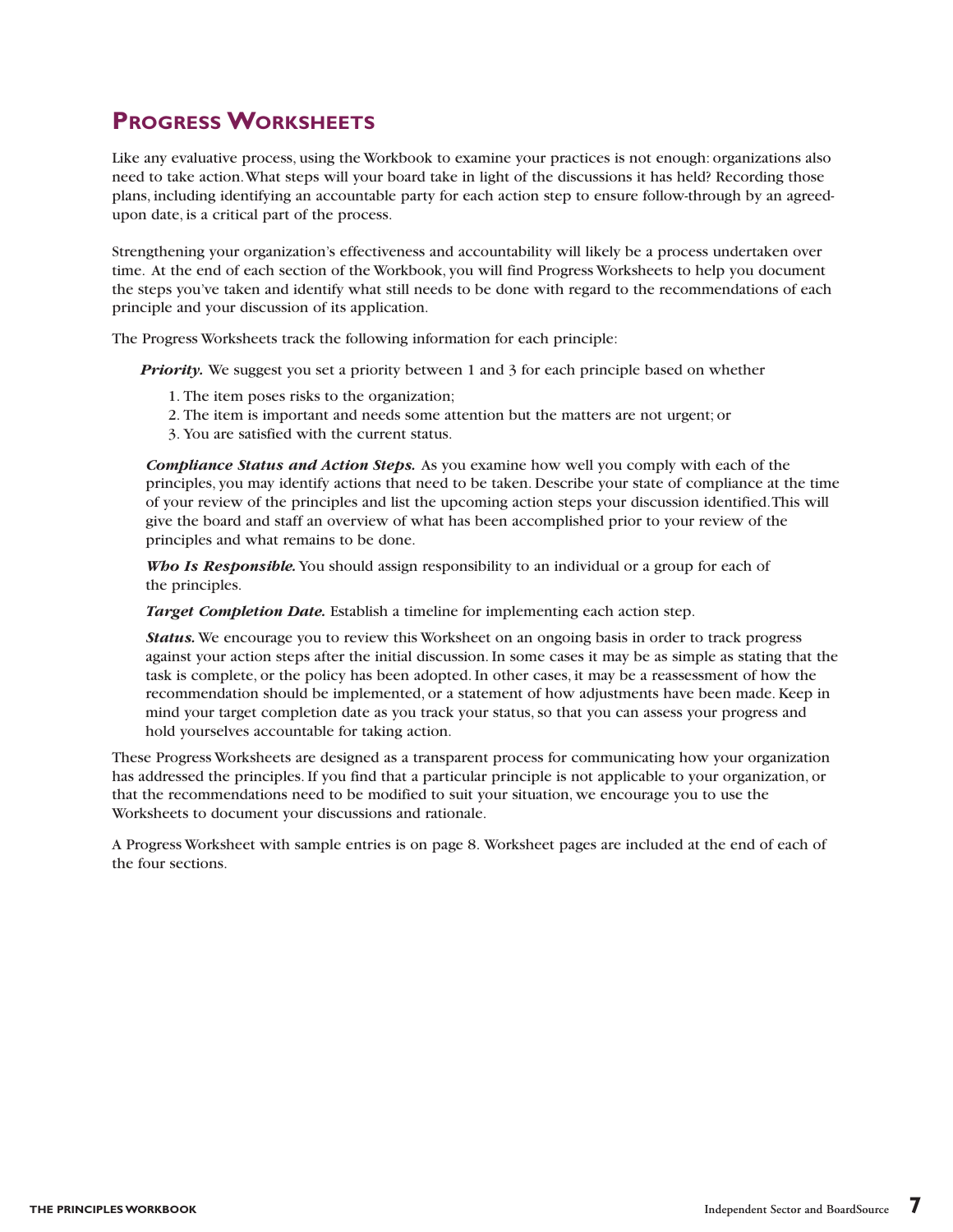#### **SAMPLE WORKSHEET**

| <b>PRINCIPLE</b> | <b>TOPIC</b>                                | <b>PRIORITY*</b> | <b>COMPLIANCE</b><br><b>STATUS AND</b><br><b>ACTION STEPS</b>                                                          | <b>WHO IS</b><br><b>RESPONSIBLE</b> | <b>TARGET</b><br><b>COMPLETION</b><br><b>DATE</b> | <b>STATUS</b>                                                                                                                                                                                 |
|------------------|---------------------------------------------|------------------|------------------------------------------------------------------------------------------------------------------------|-------------------------------------|---------------------------------------------------|-----------------------------------------------------------------------------------------------------------------------------------------------------------------------------------------------|
|                  | Laws and<br>Regulations                     | 3                | Bylaws were reviewed and<br>updated last year.                                                                         | Board chair<br>and CEO              | n/a                                               | No additional action required                                                                                                                                                                 |
| 2                | Code of<br>Ethics                           | $\mathbf{2}$     | HR worked on this<br>with staff.<br>Board waiting to review<br>and approve the policy.                                 | CEO/HR staff                        | 7/31/09                                           | Board approved 7/1/2009.                                                                                                                                                                      |
| 3                | Conflicts of<br>Interest                    | 1                | Not all board members have<br>signed the COI policy.                                                                   | Board chair                         | 6/30/09                                           | Still waiting on three board<br>members to sign the COI<br>statement as of 7/1/2009.<br>CFO actively following up with<br>these board members.                                                |
| 4                | "Whistle-<br>blower"<br>Policy              | 1                | HR and CEO are working<br>on revising the policy.<br>Information needs to be<br>incorporated in training<br>materials. | CEO                                 | 8/31/09                                           | Board approved revised policy<br>6/30/2009. Training materials<br>not yet revised as of<br>7/1/2009. HR actively<br>updating training materials.<br>On schedule for 8/31/2009<br>target date. |
| 5                | Document<br>Retention<br>and<br>Destruction | 3                | New policy developed and<br>approved by board on<br>12/4/2008.                                                         | CFO                                 | n/a                                               | No additional action required.                                                                                                                                                                |

#### **\*PRIORITY**

**1**. Needs immediate attention: may pose risk to the organization **2**. Needs attention but not urgent **3**. Satisfied with current status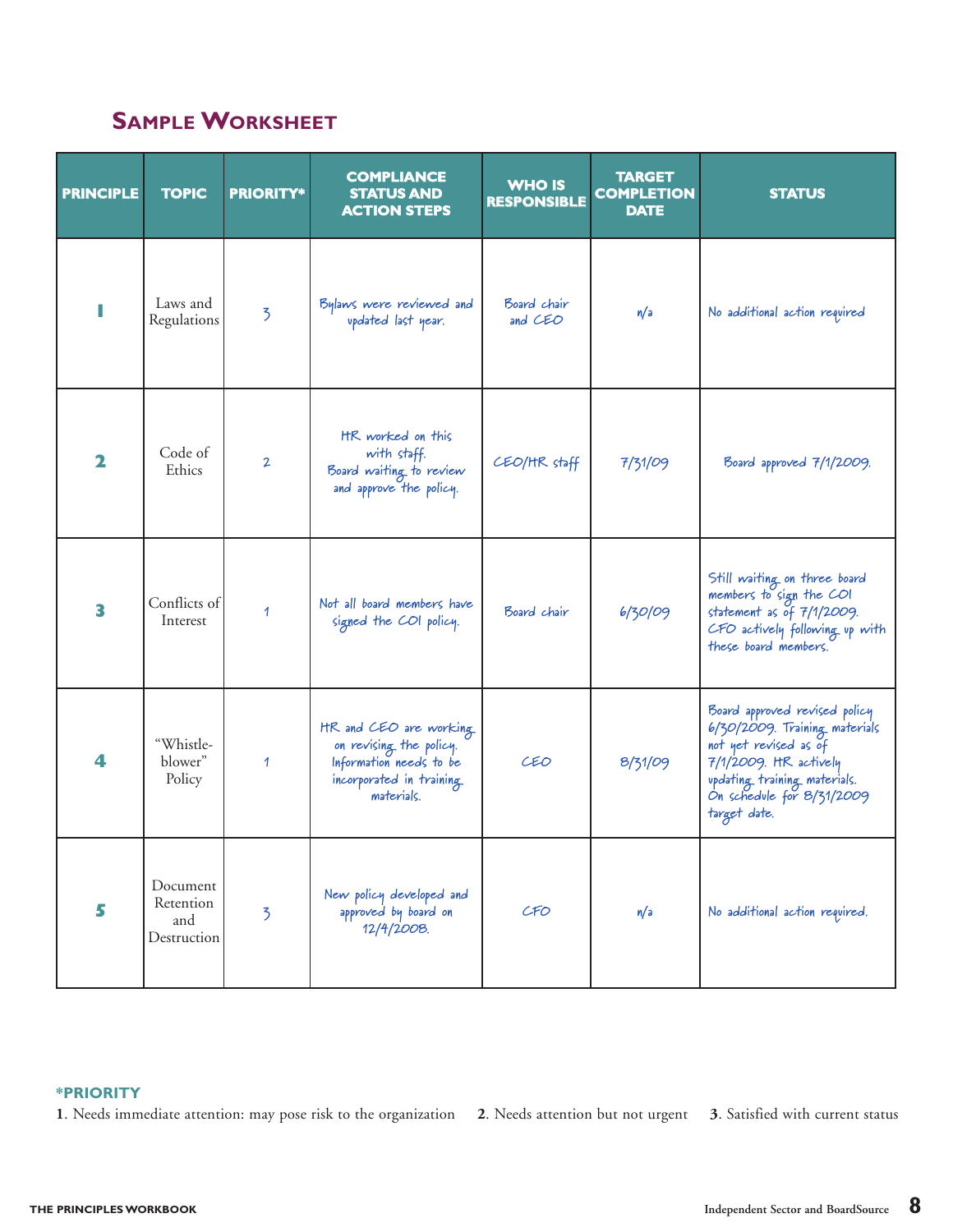On pages [59](#page-59-0)–63 we have included a table that can be used as a handy reference to the 33 principles.The Grid is intended to help you understand where the principles overlap and how they relate to each other, which principles are specifically addressed in the IRS Form 990, which principles include or recommend policies, and which principles are required for legal compliance.

#### **READY TO PLUNGE IN?**

*The Principles for Good Governance and Ethical Practice* recommend sound practices that every charitable organization should consider as a guide for strengthening its effectiveness and accountability. *The Principles Workbook: Steering Your Board Toward Good Governance and Ethical Practice* is intended to help your organization discuss your current practices in light of these recommendations and then identify the actions necessary to improve your operations.To move our community toward greater effectiveness and accountability, it is incumbent upon individual nonprofit and foundation leaders to take the first step toward self-awareness. It is our profound hope that the Workbook provides the means to approach that selfawareness: the right degree of initiative, a helpful and motivating tool, and assistance in facilitating the kind of lively discussions that lead to focused plans for change. We are pleased to help you on this critically important journey.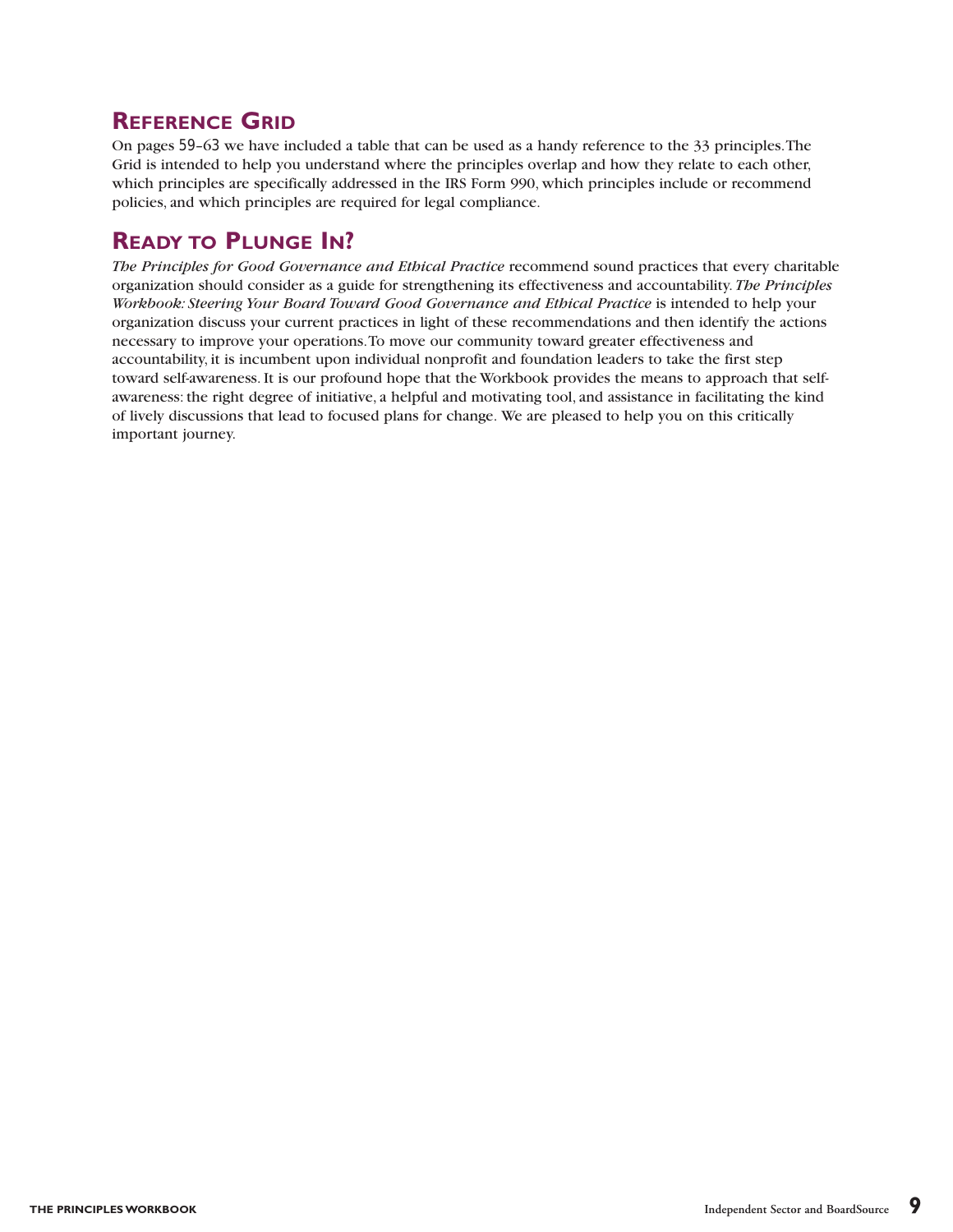<span id="page-10-0"></span>

# **Legal Compliance and Public Disclosure**



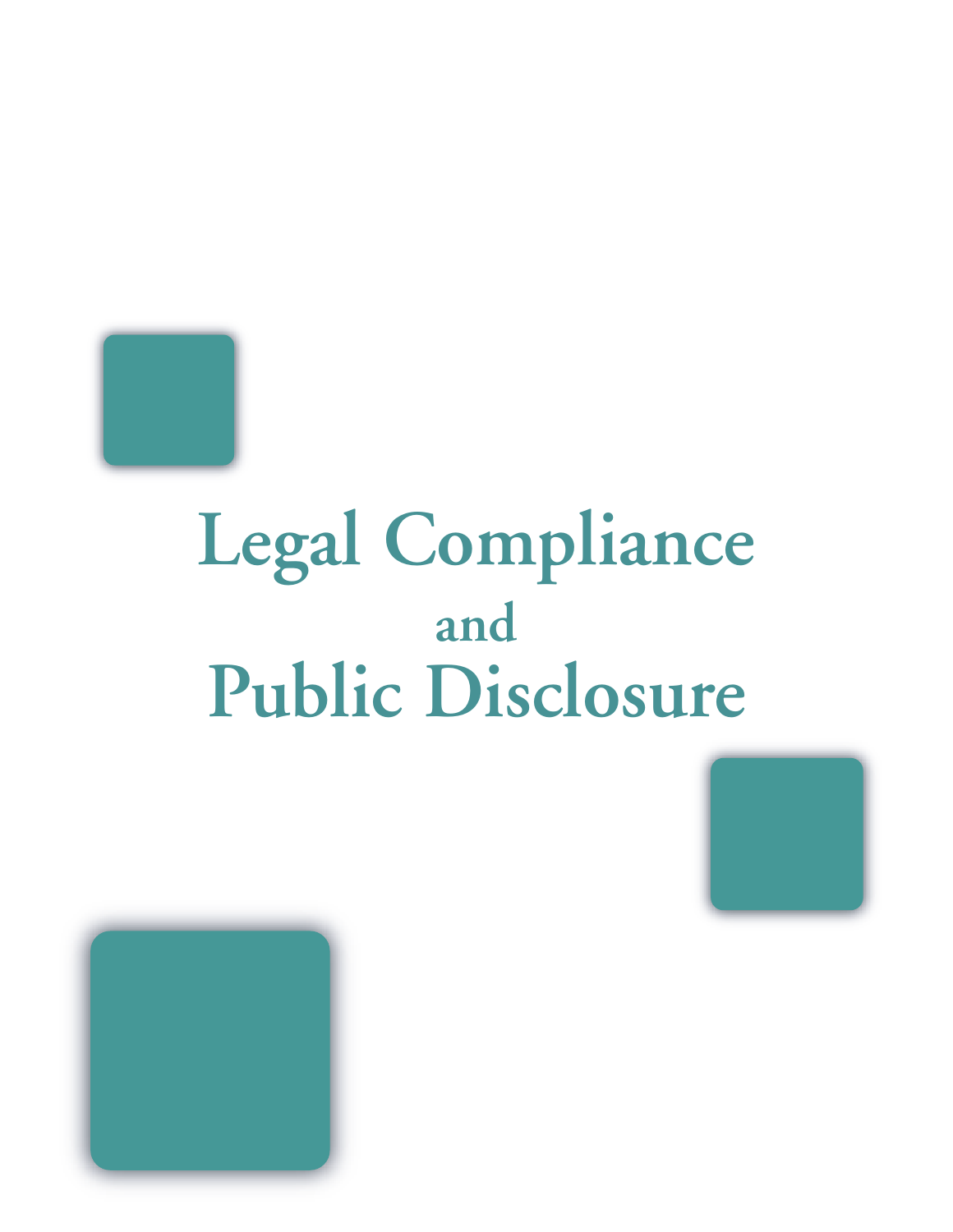<span id="page-11-0"></span>

# **LAWS AND REGULATIONS**

*A charitable organization must comply with all applicable federal laws and regulations, as well as applicable laws and regulations of the states and the local jurisdictions in which it is based or operates.* If the organization conducts programs outside the United States, it must also abide by applicable *international laws, regulations, and conventions that are legally binding on the United States.*

#### **CORE CONCEPTS**

• The board must be familiar with the hierarchy of laws and the legal framework within which the organization functions.

#### **DISCUSSION POINTS**

- 1. Do our orientation materials provide new board members with sufficient information about board members' collective and individual legal responsibilities?
- 2. Legal compliance is an ongoing process.What steps have we taken to ensure we stay current and are proactive about our organization's legal obligations?
- 3. Does the board ask for regular briefings on any significant legal issues facing the organization?
- 4. Whom do we rely on for legal advice? Is this sufficient and appropriate for the size and complexity of our organization?
	- Board members?
	- Legal counsel (whether in-house or outside)?
	- Resources for charitable and nonprofit organizations?

#### **LEGAL AND COMPLIANCE ISSUES**

- Nonprofits are covered under federal, state, and local laws and jurisdictions.
- An organization's bylaws comprise a legal document describing the board's structure and practices.
- IRS Form 990 inquires about existing policies and procedures relating to federal and state laws.

#### **RESOURCES**

- Access to nonprofit corporation state laws *www.law.cornell.edu/states/listing.html*
- "Life Cycle of an Exempt Organization" *www.irs.gov/charities/article/0,,id=169727,00.html*
- Stay Exempt:Tax Basics for Exempt Organizations *www.stayexempt.org/home\_virtual\_ws.html*
- State and local bar associations *www.hg.org/northam-bar.html*
- National Association of State Charity Officials *www.nasconet.org*

- **6** [Protection of Assets](#page-17-0)
- **15** [Board Education and Communication](#page-32-0)
- **22** [Annual Budget, Financial Performance,](#page-43-0)  and Investments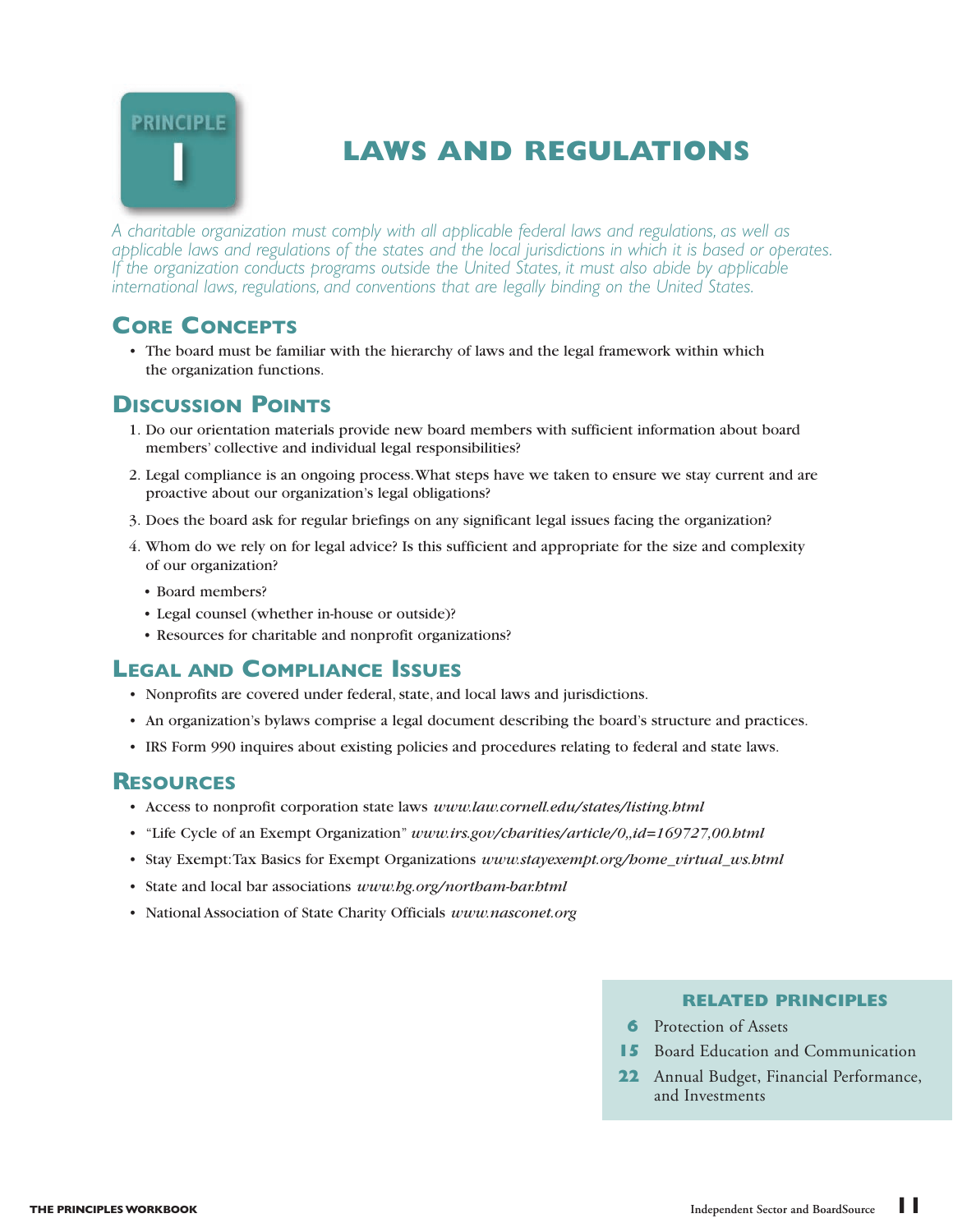<span id="page-12-0"></span>

# **CODE OF ETHICS**

*A charitable organization should have a formally adopted, written code of ethics with which all of its directors or trustees, staff, and volunteers are familiar and to which they adhere.*

#### **CORE CONCEPTS**

- Laws provide minimum requirements for boards and organizations to remain compliant.
- Ethical standards extend legal requirements—not just doing things right but doing the right thing.
- A code of ethics codifies the organization's beliefs and values to which it aspires.
- A code of ethics provides a code of conduct for all those who work with the organization.

#### **DISCUSSION POINTS**

- 1. Have we articulated and agreed on the values that drive our organization?
- 2. What steps should we take to integrate our code of ethics into the culture of the organization? How have we ensured that directors, staff, and volunteers are familiar with our code of ethics?
- 3. How well is our code of ethics reflected in the organization's policies and procedures?

#### **LEGAL AND COMPLIANCE ISSUES**

• IRS Form 990 does not directly ask whether an organization has a code of ethics, but numerous questions relate to ethical standards and existence of policies.

#### **RESOURCES**

- Independent Sector Statement of Values and Code of Ethics *<www.independentsector.org/about/code.html>*
- Independent Sector Model Statement of Values and Code of Ethics *[www.independentsector.org/members/code\\_main.html](www.independentsector.org/members/code_main.html)*
- The Nonprofit Policy Sampler by Barbara Lawrence and Outi Flynn. BoardSource, 2006 *[www.boardsource.org/Bookstore.asp?category\\_id=0&Item=45](www.boardsource.org/Bookstore.asp?category_id=0&Item=45)*

- **15** [Board Education and](#page-32-0)  Communication
- **30** [Gift Acceptance Policies](#page-54-0)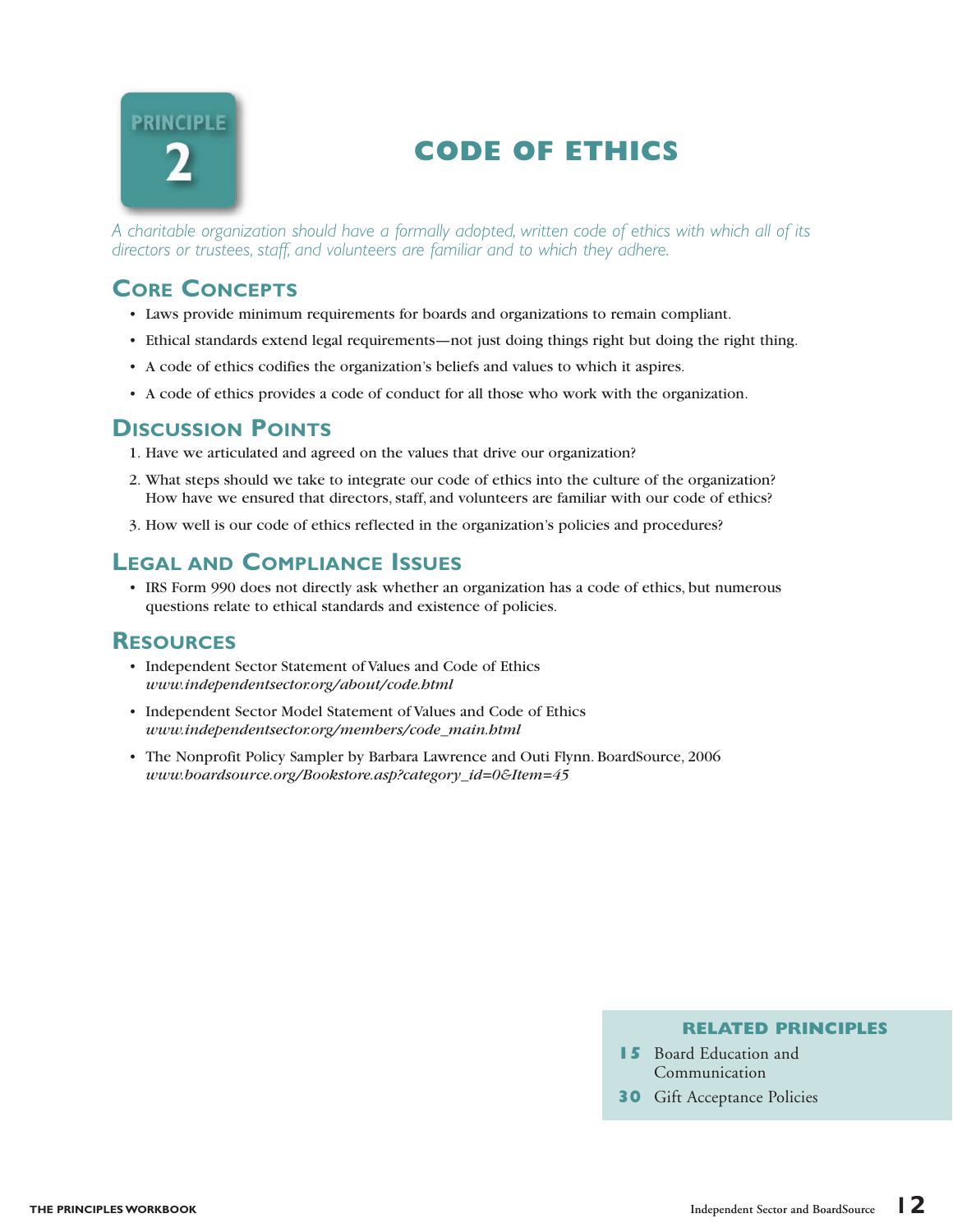<span id="page-13-0"></span>

# **CONFLICTS OF INTEREST**

*A charitable organization should adopt and implement policies and procedures to ensure that all conflicts of interest, or the appearance thereof, within the organization and the board are appropriately managed through disclosure, recusal, or other means.*

#### **CORE CONCEPTS**

- Conflicts of interest can be potential, perceived, or material, and all need attention.
- Not all conflicts of interest are illegal or unethical.They are often unavoidable.
- How the board handles conflicts of interest is vitally important.
- Only independent board members (see principle #12) should vote when a conflict of interest occurs.
- Board members with a material conflict of interest should recuse themselves from board discussions and votes.
- A written conflict-of-interest policy and corresponding disclosure form serve as the guide for addressing conflict situations.

#### **DISCUSSION POINTS**

- 1. What examples do we know where organizations were "damaged" by issues related to conflict of interest, or where a potentially damaging situation was handled well? Why must we be concerned about conflicts of interest?
- 2. What types of conflicts of interest might affect our organization, remembering conflicts of interest are not only financial in nature, as in supervising family members or soliciting the same funder for two different organizations?
- 3. What conflicts have we dealt with in the past and what did we learn from past experience?
- 4. What steps do we currently take to ensure that conflicts are handled appropriately? Are there additional steps we should be taking?
- 5. Are we proactive or reactive when it comes to conflicts of interest?
- 6. Do we have a conflict-of-interest policy, including an annual disclosure form? When did we last review it? How do we enforce it (e.g., cover in orientation, signed annually by all board members)?

#### **LEGAL AND COMPLIANCE ISSUES**

- IRS Form 990 asks whether the organization
	- has a written conflict-of-interest policy
- requires directors, officers, key employees, and others to annually disclose interests that could give rise to conflicts
- regularly monitors and enforces compliance with the policy
- IRS Form 990 also requires disclosure of certain transactions with current or former directors, officers, and key employees
- Board members must meet certain standards of legal conduct, including the duty of loyalty—which means putting personal and professional interests aside for the good of the organization.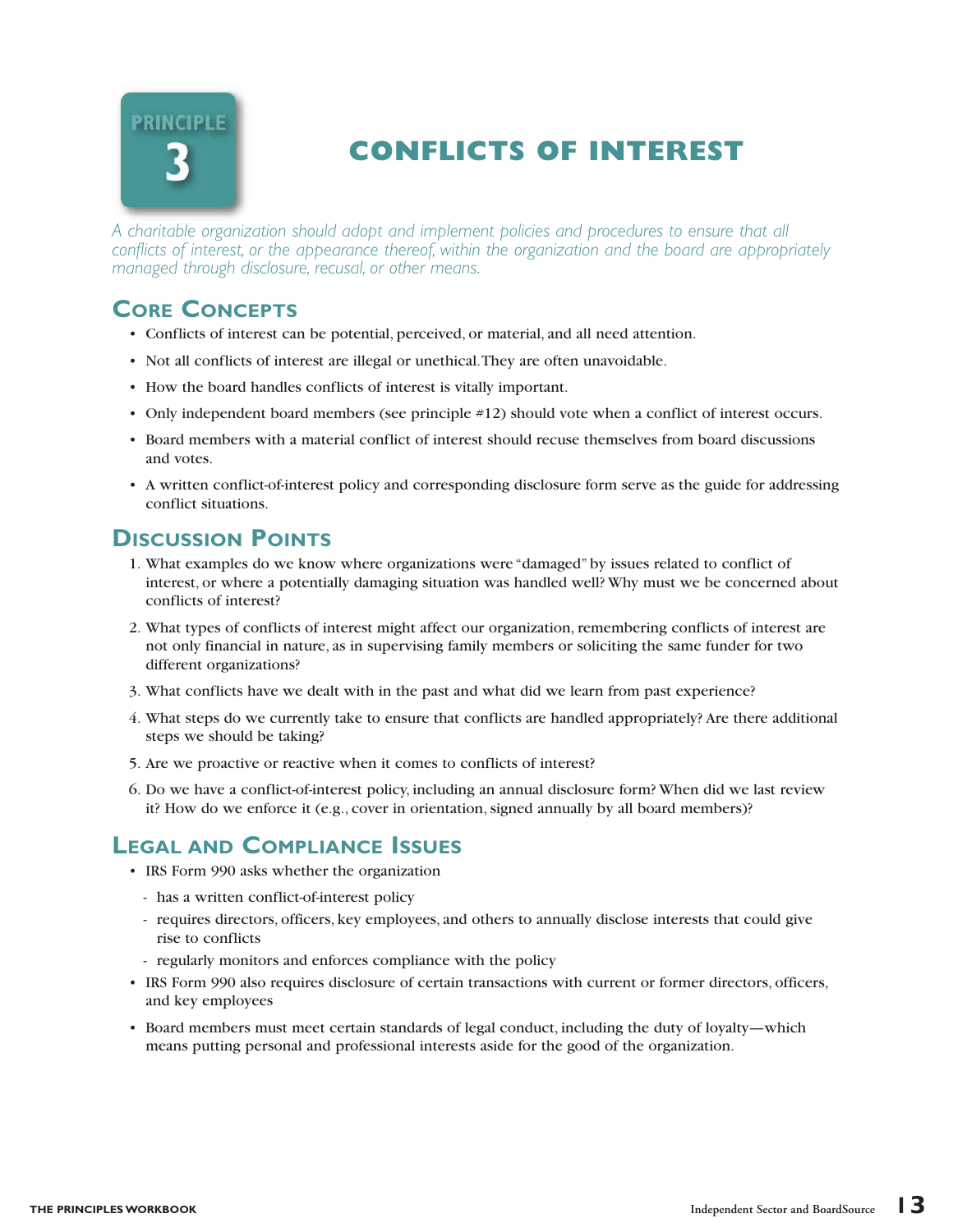

## **CONFLICTS OF INTEREST**

#### **RESOURCES**

- Independent Sector Conflict-of-Interest Policy *[www.independentsector.org/about/ISConflict\\_Interest.pdf](www.independentsector.org/about/ISConflict_Interest.pdf)*
- Managing Conflicts of Interest:A Primer for Nonprofit Boards by Daniel Kurtz and Sarah E. Paul. BoardSource, 2006 *<www.boardsource.org/Bookstore.asp?Item=182>*
- "Conflicts of Interest at Foundations: Avoiding the Bad and Managing the Good,"A BoardSource White Paper *[www.boardsource.org/dl.asp?document\\_id=25](www.boardsource.org/dl.asp?document_id=25)*
- The Nonprofit Policy Sampler by Barbara Lawrence and Outi Flynn. BoardSource, 2006 *[www.boardsource.org/Bookstore.asp?category\\_id=0&Item=45](www.boardsource.org/Bookstore.asp?category_id=0&Item=45)*. Sample conflict-of-interest policies are available here *<www.boardsource.org/Bookstore.asp?Type=epolicy&Item=1025>*

- **6** [Protection of Assets](#page-17-0)
- **12** [Board Independence](#page-28-0)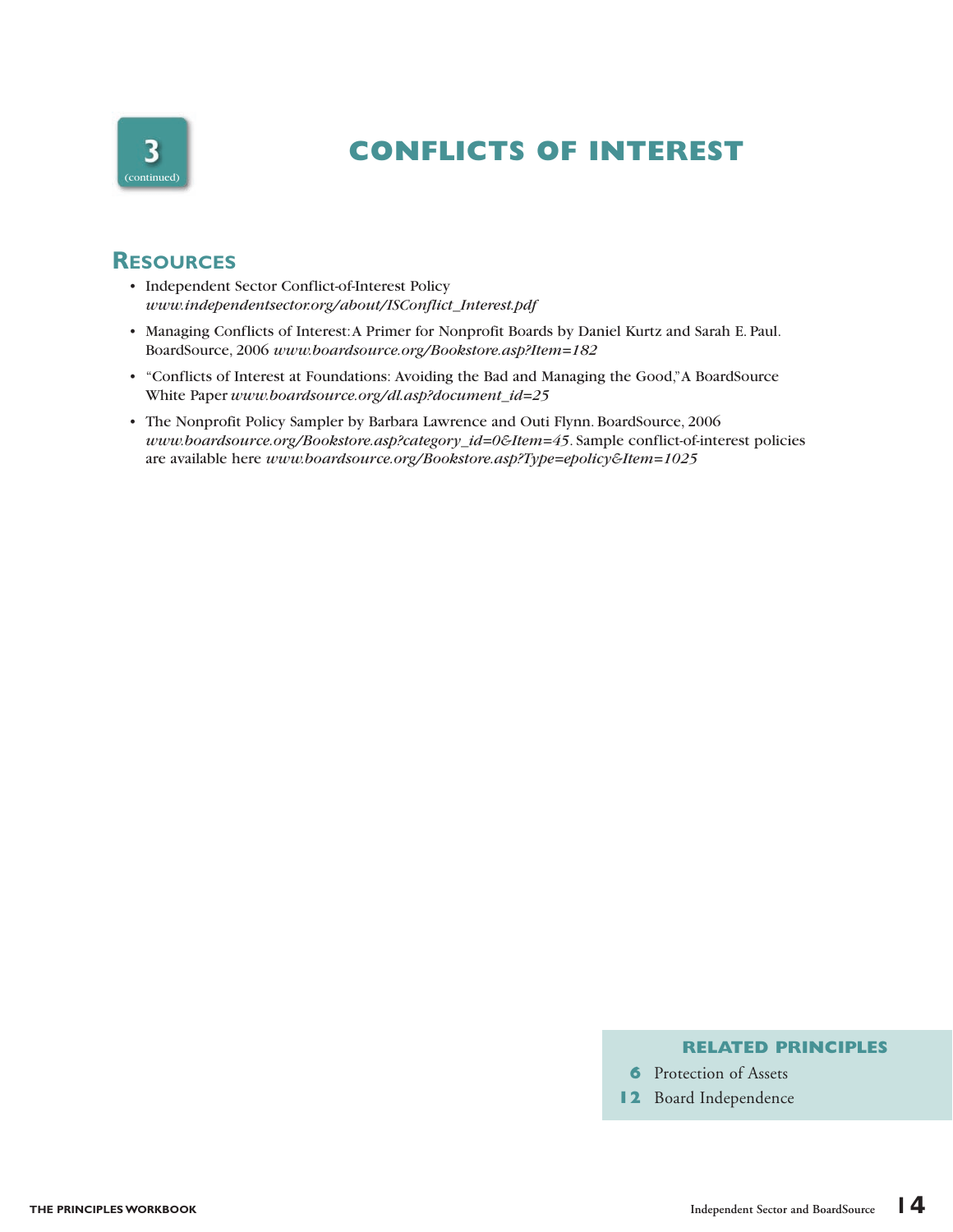<span id="page-15-0"></span>

## **"WHISTLEBLOWER" POLICY**

*A charitable organization should establish and implement policies and procedures that enable individuals to come forward with information on illegal practices or violations of organizational policies. This "whistleblower" policy should specify that the organization will not retaliate against, and will protect the confidentiality of, individuals who make good-faith reports.*

#### **CORE CONCEPTS**

- Every organization should have a confidential process for addressing complaints or reports of suspected illegal or unethical activities.
- Staff and volunteers need to feel safe to report unacceptable acts.
- Retaliation against whistleblowers can be a criminal act that applies to all organizations.
- Appropriate internal controls can help alleviate the occurrence of unacceptable acts.

#### **DISCUSSION POINTS**

- 1. Do we have a process in place whereby individuals can report concerns without fear of retaliation? If not, what process should we implement? If so, does this process need to be strengthened? How?
- 2. Do our orientation and training materials include information about the process and to whom reports of suspected wrongdoing should be made?
- 3. Do we understand fully what "retaliation" means?

#### **LEGAL AND COMPLIANCE ISSUES**

- The Sarbanes-Oxley Act (SOX), Section 1107, makes it a federal crime to retaliate against whistleblowers in certain circumstances.
- IRS Form 990 asks whether the organization has a written whistleblower policy.

#### **RESOURCES**

- Independent Sector Financial Responsibility Policy *www.independentsector.org/about/finresp.html*
- Sarbanes-Oxley Section 1107 *www.sox-online.com/soxact.html#sec1107*
- The Nonprofit Policy Sampler by Barbara Lawrence and Outi Flynn. BoardSource, 2006 *www.boardsource.org/Bookstore.asp?category\_id=0&Item=45* Sample whistleblower policies are available at *www.boardsource.org/Bookstore.asp?Type=epolicy&Item=1025*
- Whistleblower Policies and Procedures, Council on Foundations *www.cof.org/Council/content.cfm?ItemNumber=4826*
- "The Whistleblower: Policy Challenges for Nonprofits" by Scott Harshbarger and Amy Crafts, The Nonprofit Quarterly *www.nonprofitquarterly.org/content/view/167/1/*
- "Whistleblower Protections in the Nonprofit Sector" by Jason M. Zuckerman,The Nonprofit Risk Management Center *www.nonprofitrisk.org/library/articles/employment091005.shtml*

#### **RELATED PRINCIPLES**

**6** [Protection of Assets](#page-17-0)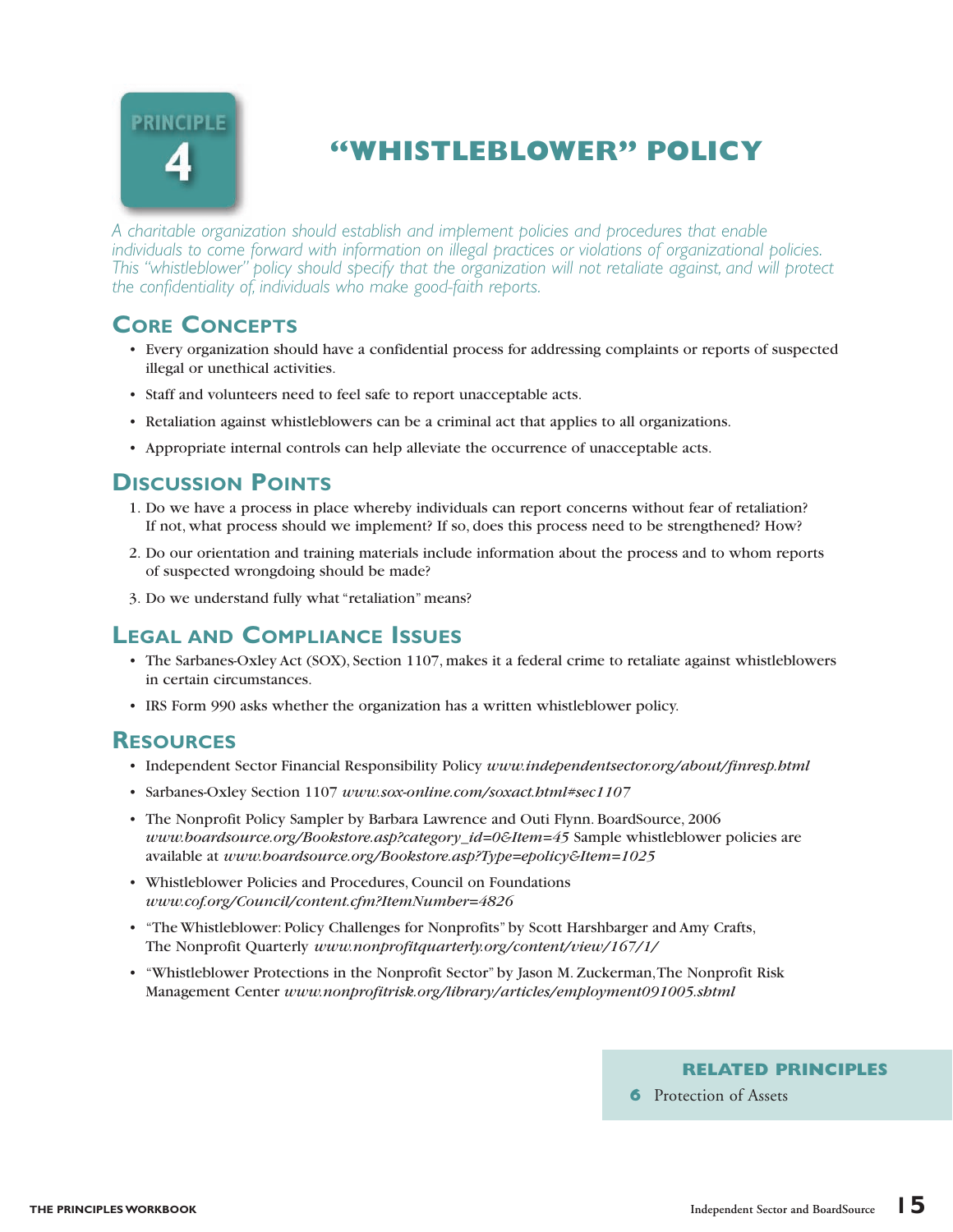<span id="page-16-0"></span>

# **DOCUMENT RETENTION AND DESTRUCTION**

*A charitable organization should establish and implement policies and procedures to protect and preserve the organization's important documents and business records.*

#### **CORE CONCEPTS**

- The board should understand the difference between document destruction during an investigation and document purging as a normal management process.
- A schedule for document retention is a necessary tool to ensure the retention of documents needed for legal or business purposes.
- The board should understand how an official investigation is defined and how to ensure the organization abides by the laws.
- An efficient filing system is critical for all organizations.

#### **DISCUSSION POINTS**

- 1. How can we assess whether we've established the necessary processes and procedures for managing and maintaining documents and then determine whether these steps are currently being followed?
- 2. How recently have we done a "document audit" in order to verify that all organizational documents are accessible and accounted for?
- 3. Do our document retention and destruction policies cover both our electronic and physical documents?
- 4. If we were ever under investigation, or if there is even a potential of being investigated, are we confident that we understand what we must do at that point?
- 5. Documents can provide some protection against allegations of wrongdoing.When assessing the risks our organization faces, have we considered what documents might assist in managing or minimizing these risks?

#### **LEGAL AND COMPLIANCE ISSUES**

- The document destruction clause in the Sarbanes-Oxley Act of 2004 in Section 802 applies to nonprofit organizations.
- It can be illegal to destroy any documents if the organization expects to be investigated or is already under official investigation.
- IRS Form 990 inquires whether an organization has a document retention and destruction policy.

#### **RESOURCES**

- Independent Sector Records Retention Policy *www.independentsector.org/about/ISRecordsRetentionPolicy.pdf*
- Sarbanes-Oxley Section 802 *www.sox-online.com/act\_section\_802.html*
- The Policy Sampler by Barbara Lawrence and Outi Flynn. BoardSource, 2006 *www.boardsource.org/Bookstore.asp?category\_id=0&Item=45*

- **6** [Protection of Assets](#page-17-0)
- **18** [Review of Governing Documents](#page-35-0)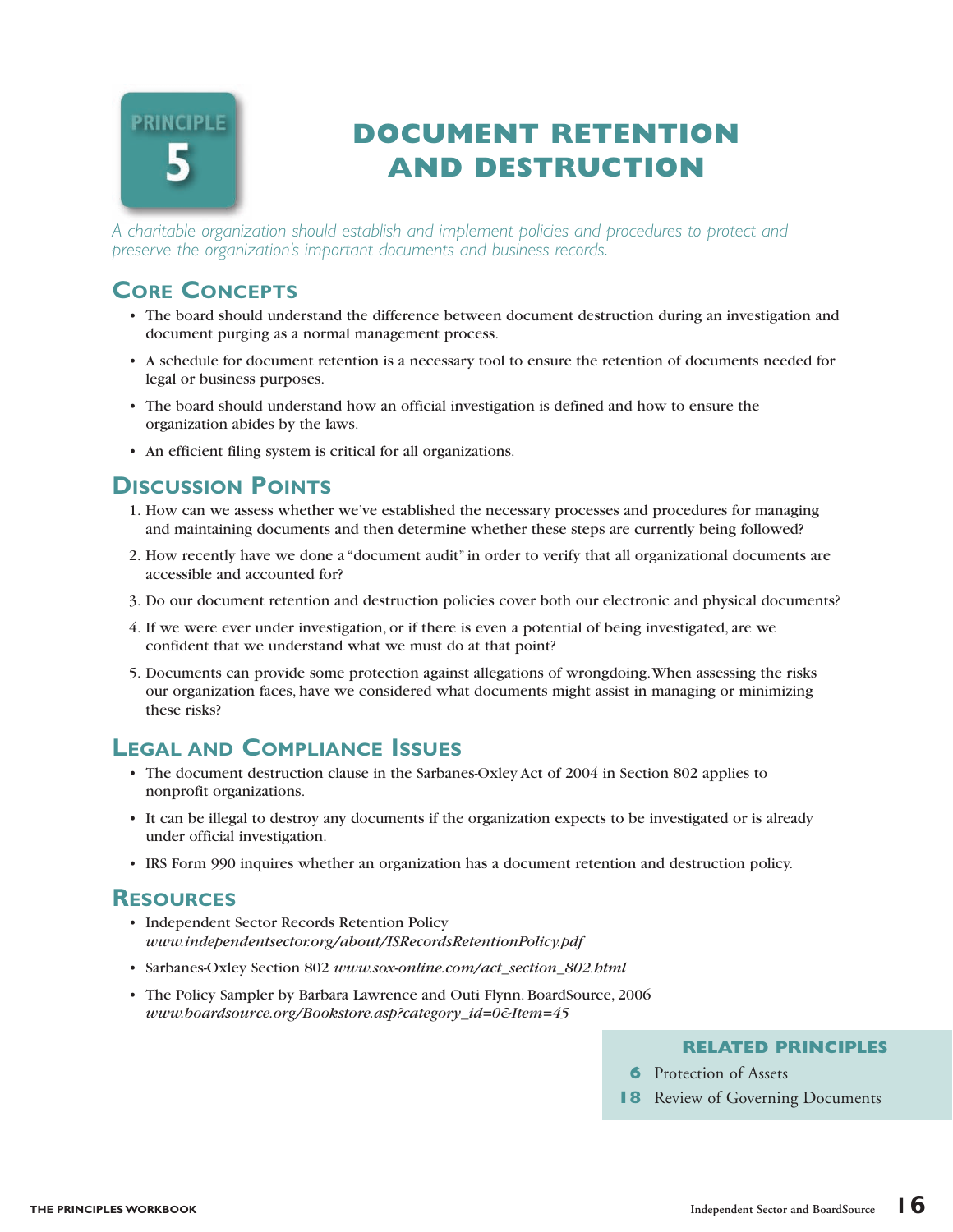<span id="page-17-0"></span>

# **PROTECTION OF ASSETS**

*A charitable organization's board should ensure that the organization has adequate plans to protect its assets—its property, financial and human resources, programmatic content and material, and its integrity and reputation—against damage or loss.The board should review regularly the organization's need for general liability and directors' and officers' liability insurance, as well as take other actions necessary to mitigate risks.*

#### **CORE CONCEPTS**

- The board is the steward of the organizational assets.
- Adequate risk management is essential for every organization.
- Risk can be assumed, eliminated, protected, or delegated.
- Liability protection needs to cover the organization, the board, and those associated with the organization.

#### **DISCUSSION POINTS**

- 1. How well do we understand and fulfill our responsibility to
	- Understand risks our organization faces?
	- Periodically review risks?
	- Establish systems to manage risks?
- 2. Do board recruitment and orientation materials adequately describe areas where board members have potential personal liability?
- 3. All organizations face risks, but the level of risk is based on the nature and complexity of the organization.
	- Is the amount of time we spend to assess and manage risks well matched to the complexity of the organization?
	- Does the nature of our organization create a heightened need for policies and procedures to protect employees, clients, or consumers of our services?
- 4. Has the board reviewed whether the current system of checks and balances is adequate to protect the organization against fraud or embezzlement?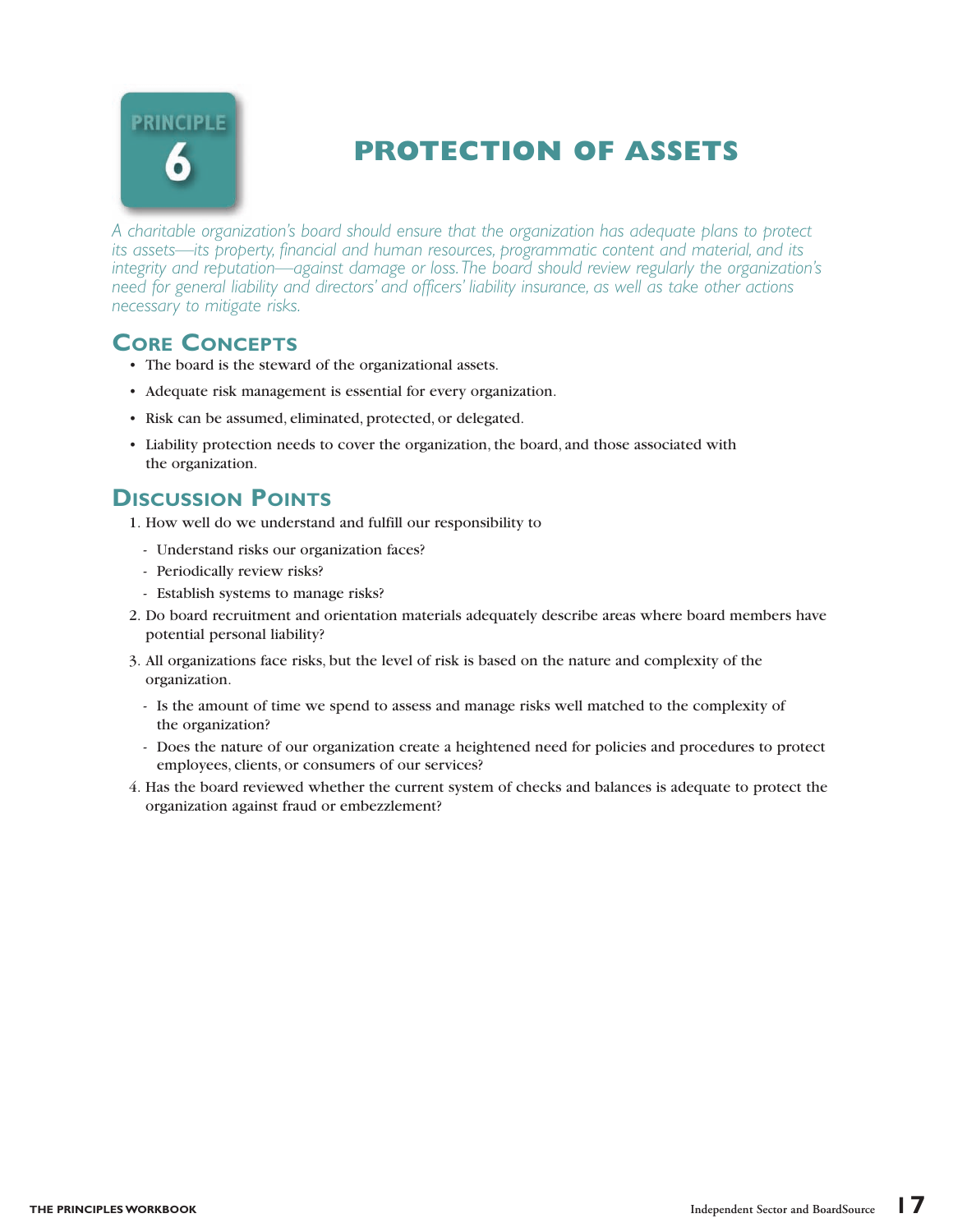

# **PROTECTION OF ASSETS**

#### **LEGAL AND COMPLIANCE ISSUES**

- The full board is responsible for overseeing the organization's activities.
- Individual board members have fiduciary duties to the organization and can be personally liable for breaches of those duties.
- Federal and state volunteer immunity laws provide broad liability protection for volunteers (including uncompensated board members) acting within the scope of their responsibilities but cannot prevent lawsuits.
- Boards can protect their members via an indemnification clause (if allowed by the state laws) as long as the assets are sufficient to cover the expenses.
- Directors' and Officers' insurance can provide coverage for liability expenses as well as defense costs.

#### **RESOURCES**

- The Nonprofit Legal Landscape by OberlKaler. BoardSource, 2005 *www.boardsource.org/Bookstore.asp?category\_id=0&Item=162*
- The Nonprofit Risk Management Center *www.nonprofitrisk.org*

#### **RELATED PRINCIPLES**

[All Other Principles](#page-2-0)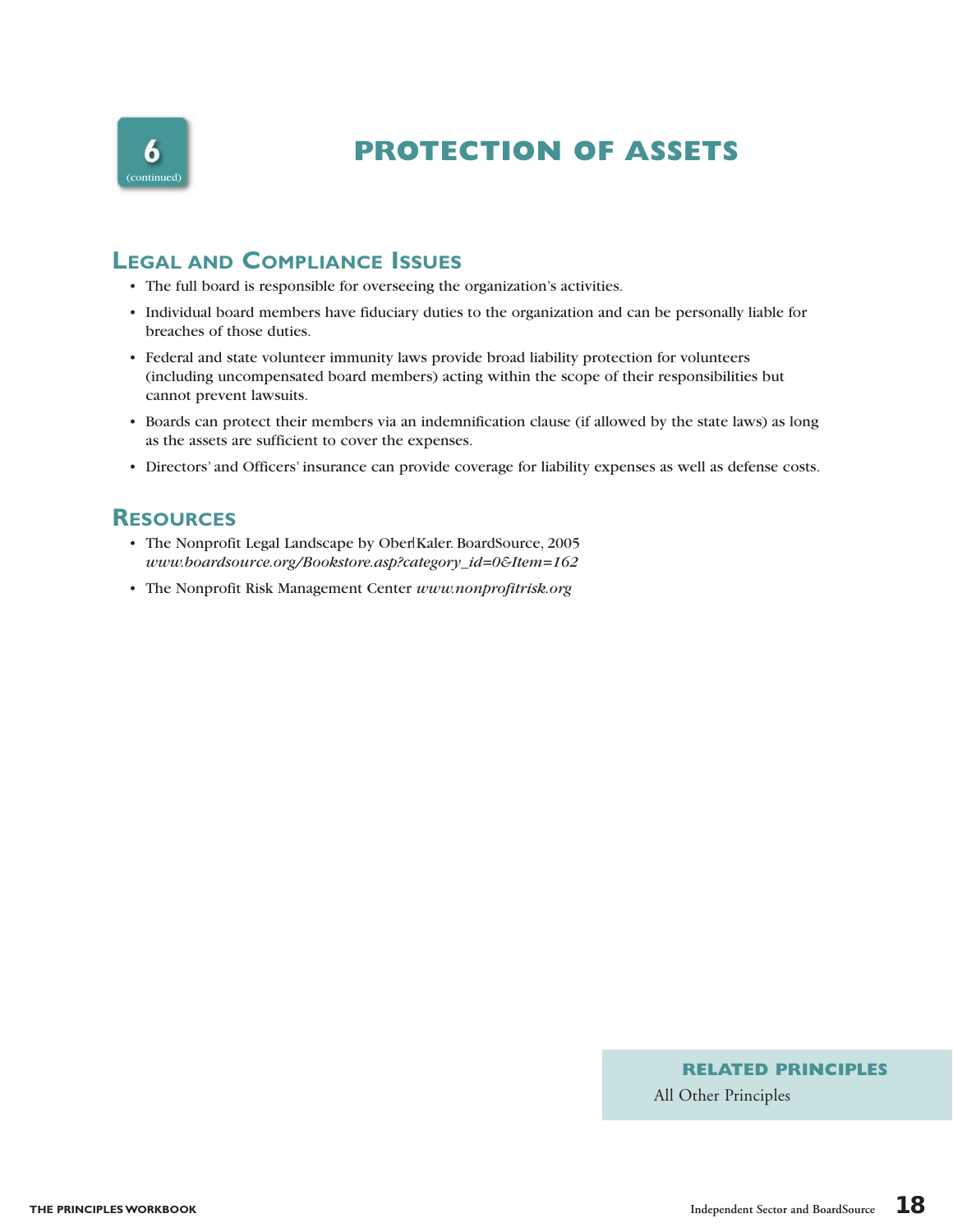<span id="page-19-0"></span>

# **AVAILABILITY OF INFORMATION TO THE PUBLIC**

*A charitable organization should make information about its operations, including its governance, finances, programs, and activities, widely available to the public. Charitable organizations also should consider making information available on the methods they use to evaluate the outcomes of their work and sharing the results of those evaluations.*

#### **CORE CONCEPTS**

- Transparency is essential to earn the public's trust.
- The board should understand what must be public information, what should be shared with the public, and what must be guarded as confidential information.
- Posting the IRS Form 990 on the Internet is the easiest way to meet the IRS public availability requirement.
- A professional, clear, accurate website promotes transparency and can act as a central repository for organizational information.

#### **DISCUSSION POINTS**

- 1. Have we established procedures to make sure our staff complies with the legal requirements for making certain IRS documents available to the public?
- 2. Are there other organizational and governance documents that we want to make available to the public as a matter of transparency?
- 3. What are some of the benefits of becoming more transparent and sharing organizational outcomes?
- 4. Has our organization made a "commitment" to be transparent? Have we identified other organizations that could serve as a model for us?
- 5. What steps can we take to optimize our website as a way to communicate and provide information with the public about our organization? What other methods of communication are we using or should we consider?
- 6. Traditionally, organizations have used an annual report to share important information. Have we considered all the options to assess what is the most cost-effective and useful way to share information with the public?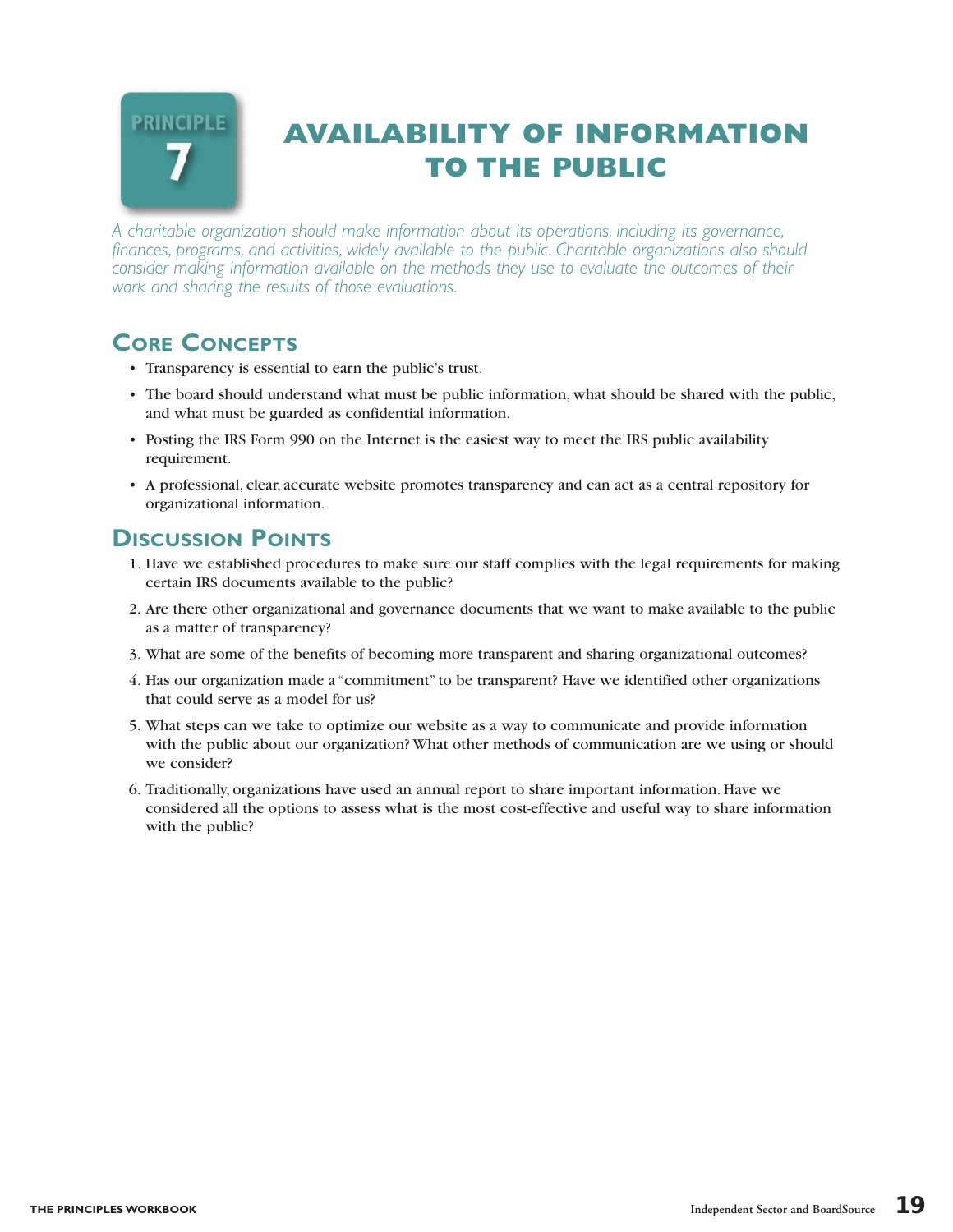

# **AVAILABILITY OF INFORMATION TO THE PUBLIC**

#### **LEGAL AND COMPLIANCE ISSUES**

- IRS Forms 990 and 990-T from the last three years must be available to anyone who asks for them.
- IRS Form 1023, the application form for tax exemption for charities, is also a public document.
- If the organization is a "covered entity" under the Health Insurance Portability and Accountability Act (HIPAA) rules, it needs guidelines for handling confidential documents.
- IRS Form 990 inquires about the process of making governing documents available to the public.

#### **RESOURCES**

- IRS reporting requirements *www.irs.gov/charities/article/0,,id=96581,00.html*
- Stay Exempt:Tax Basics for Exempt Organizations *www.stayexempt.org/home\_virtual\_ws.html*
- HIPAA Covered Entity Charts *www.cms.hhs.gov/hipaageninfo/downloads/coveredentitycharts.pdf*

- **1** [Laws and Regulations](#page-11-0)
- **13** [Conflicts of Interest](#page-13-0)
- **19** [Review of Mission and Goals](#page-36-0)
- **27** Accuracy and Truthfulness of Fundraising Materials
- **33** [Donor Privacy](#page-57-0)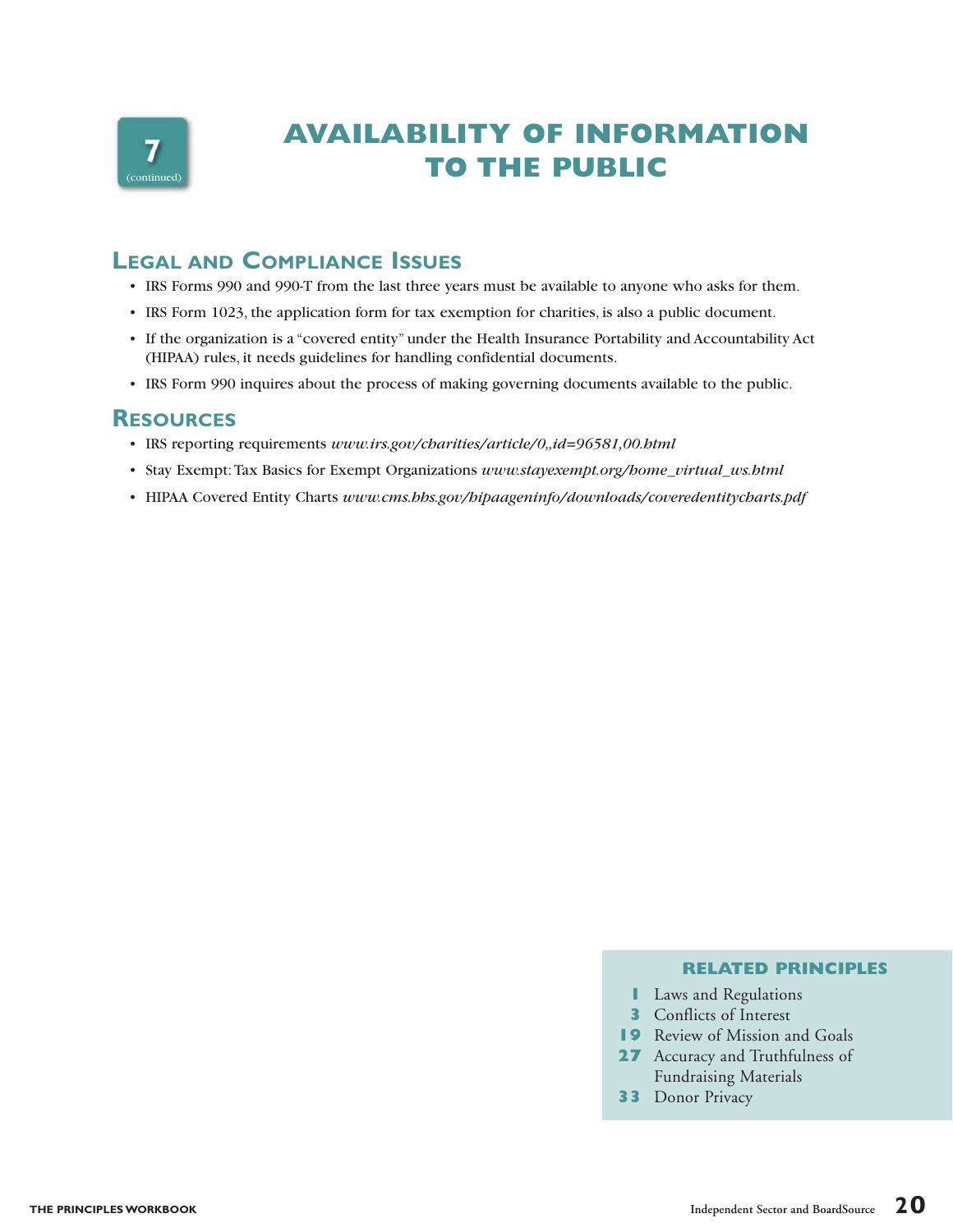<span id="page-21-0"></span>

|                                              | <b>STATUS</b>                               |                         |                                |                               |                                |                                                      |                                      |                                        |
|----------------------------------------------|---------------------------------------------|-------------------------|--------------------------------|-------------------------------|--------------------------------|------------------------------------------------------|--------------------------------------|----------------------------------------|
|                                              | TARGET<br>COMPLETION<br>DATE                |                         |                                |                               |                                |                                                      |                                      |                                        |
|                                              | WHO IS<br>RESPONSIBLE                       |                         |                                |                               |                                |                                                      |                                      |                                        |
| servicione mine interestingular santa montre | <b>COMPLIANCE STATUS &amp; ACTION STEPS</b> |                         |                                |                               |                                |                                                      |                                      |                                        |
|                                              | <b>PRIORITY*</b>                            |                         |                                |                               |                                |                                                      |                                      |                                        |
|                                              | <b>PRINCIPLE/</b><br><b>TOPIC</b>           | Regulations<br>Laws and | Code of Ethics<br>$\mathbf{a}$ | Conflicts of<br>Interest<br>m | "Whistleblower"<br>Policy<br>4 | Retention and<br>Destruction<br>Document<br><b>S</b> | Protection of<br>Assets<br>$\bullet$ | Information to<br>Availability of<br>N |

# PROGRESS WORKSHEET **PROGRESS WORKSHEET**

Section One: Legal Compliance and Public Disclosure Section One: *Legal Compliance and Public Disclosure*

Availability of Information to the Public

**Independent Sector and BoardSource 21**  $\overline{\mathbf{a}}$ **THE PRINCIPLES WORKBOOK**<br>Independent Sector and BoardSource **THE PRINCIPLES WORKBOOK** 

> 1. Needs immediate attention: may pose risk to the organization 2. Needs attention but not urgent 3. Satisfied with current status **1**. Needs immediate attention: may pose risk to the organization **2**. Needs attention but not urgent **3**. Satisfied with current status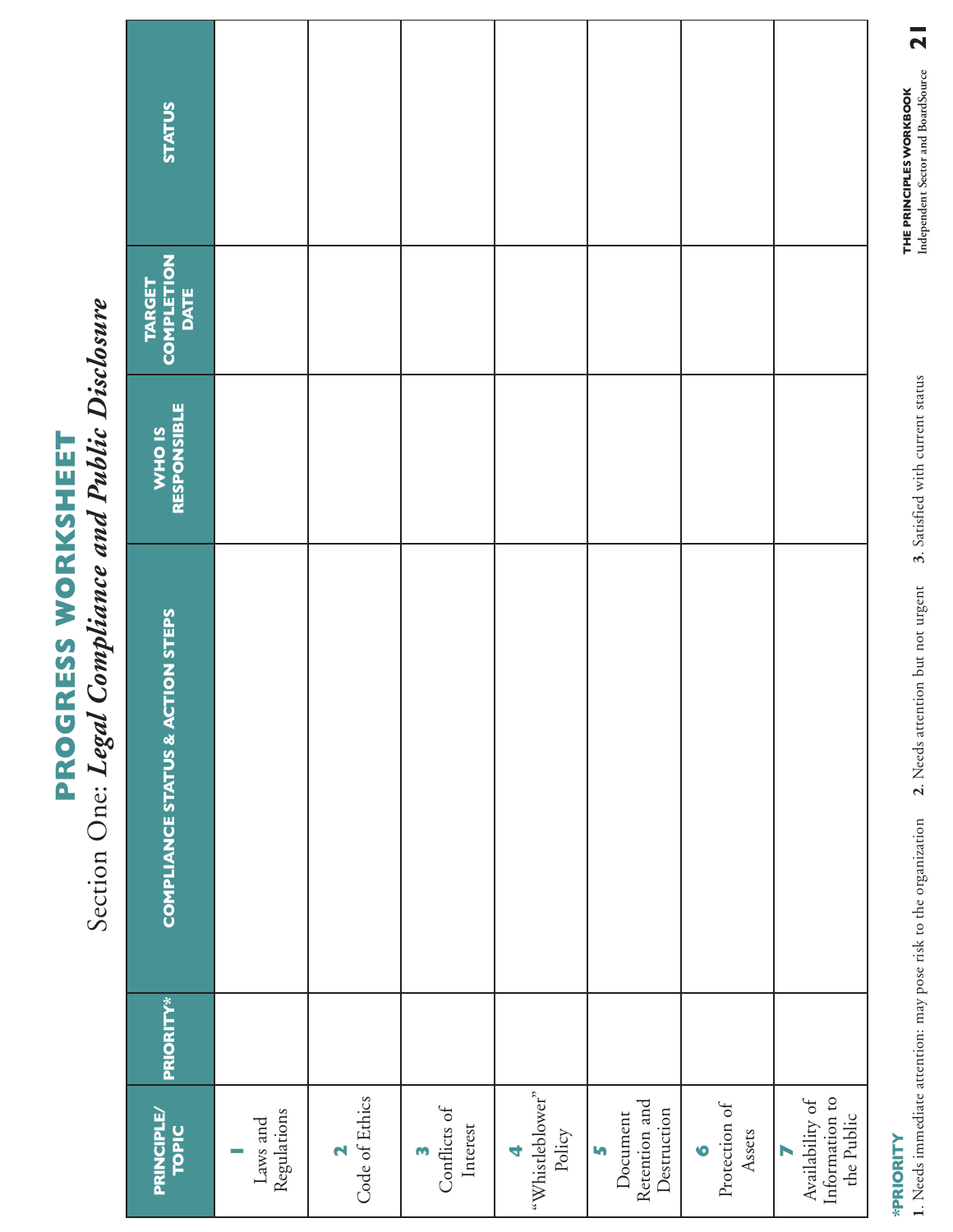<span id="page-22-0"></span>

# **Effective Governance**



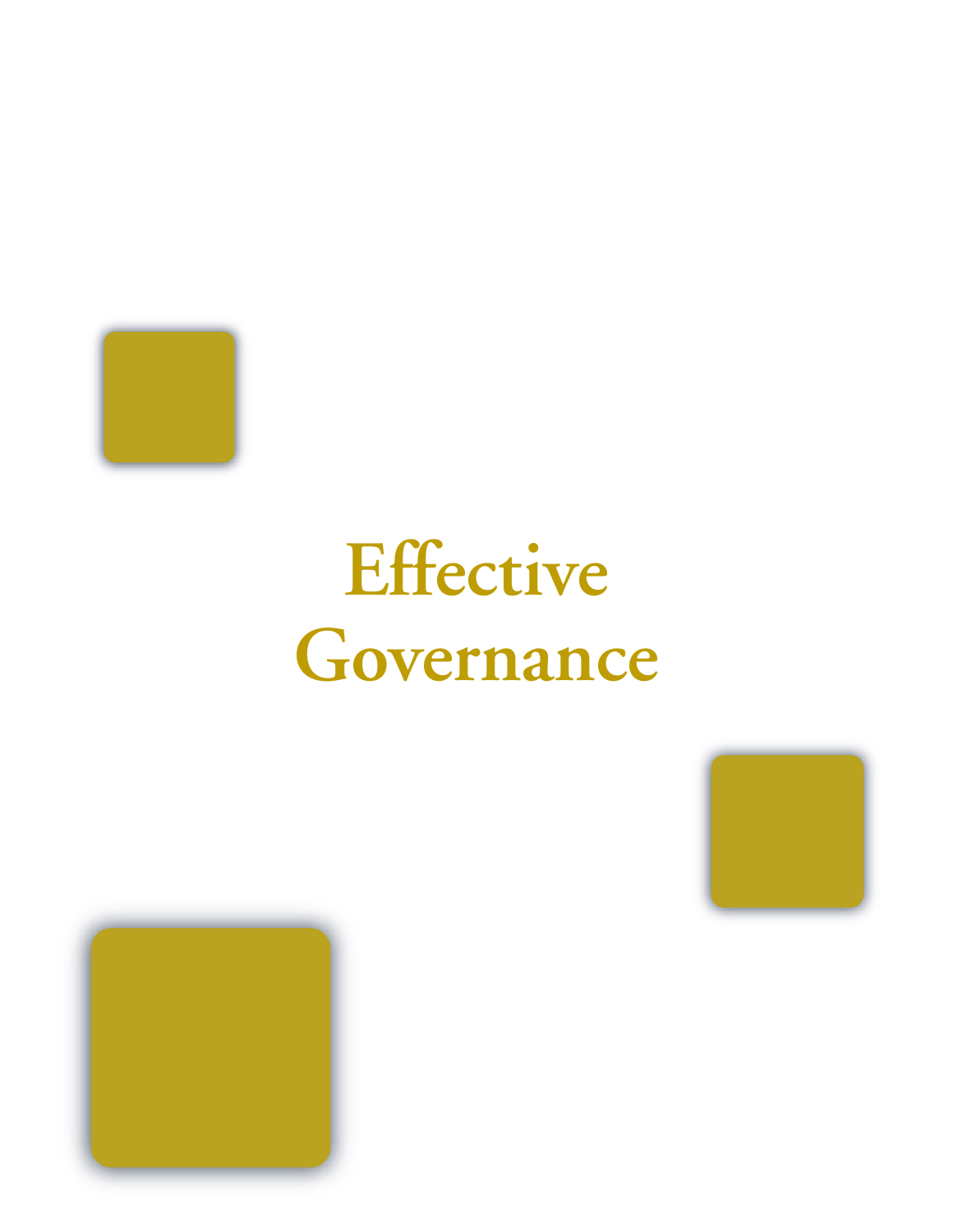<span id="page-23-0"></span>

# **BOARD RESPONSIBILITIES**

*A charitable organization must have a governing body that is responsible for reviewing and approving the organization's mission and strategic direction, annual budget and key financial transactions, compensation practices and policies, and fiscal and governance policies.*

#### **CORE CONCEPTS**

- The board is responsible for governing and overseeing the affairs of the organization.
- The organization's mission and strategic direction are set by the board in conjunction with the CEO and senior staff, and the results should then be used to guide decisions.
- Clear policies (compensation, fiscal, and governance) are critical to guide and protect the board and the organization.

#### **DISCUSSION POINTS**

- 1. Are we all aware of our collective board responsibilities? If not, how can we increase awareness of these responsibilities?
- 2. The mission should drive the organization's strategic direction.Therefore, it is important that the board, CEO, and senior staff agree on how to further the organization's mission. How close are we to this ideal? Does the board regularly review and approve any changes to the organization's mission?
- 3. One of the ways the board protects the organization's assets is by overseeing its fiscal affairs. How recently have we evaluated our performance in this area and looked for ways we could strengthen our oversight role related to the following?
	- Reviewing and approving the organization's annual budget
	- Approving key financial transactions
	- Approving fiscal and governance policies
	- Establishing compensation policies and practices
- 4. How has the board adapted our policies as the organization has changed? What more might we need to do?

#### **LEGAL AND COMPLIANCE ISSUES**

- All state laws require nonprofits incorporated in their state to have a board of directors.
- IRS Form 990 contains a series of questions concerning the board and its governance practices including a question asking whether the IRS Form 990 was provided to the full board for review.

#### **RESOURCES**

- Nonprofit Governance by Berit M. Lakey. BoardSource, 2000 *www.boardsource.org/Bookstore.asp?category\_id=0&Item=72*
- Ten Basic Responsibilities of Nonprofit Boards, Second Edition by Richard T. Ingram. BoardSource, 2009 *www.boardsource.org/Bookstore.asp?Item=112*

**RELATED PRINCIPLES**

[All Other Principles](#page-2-0)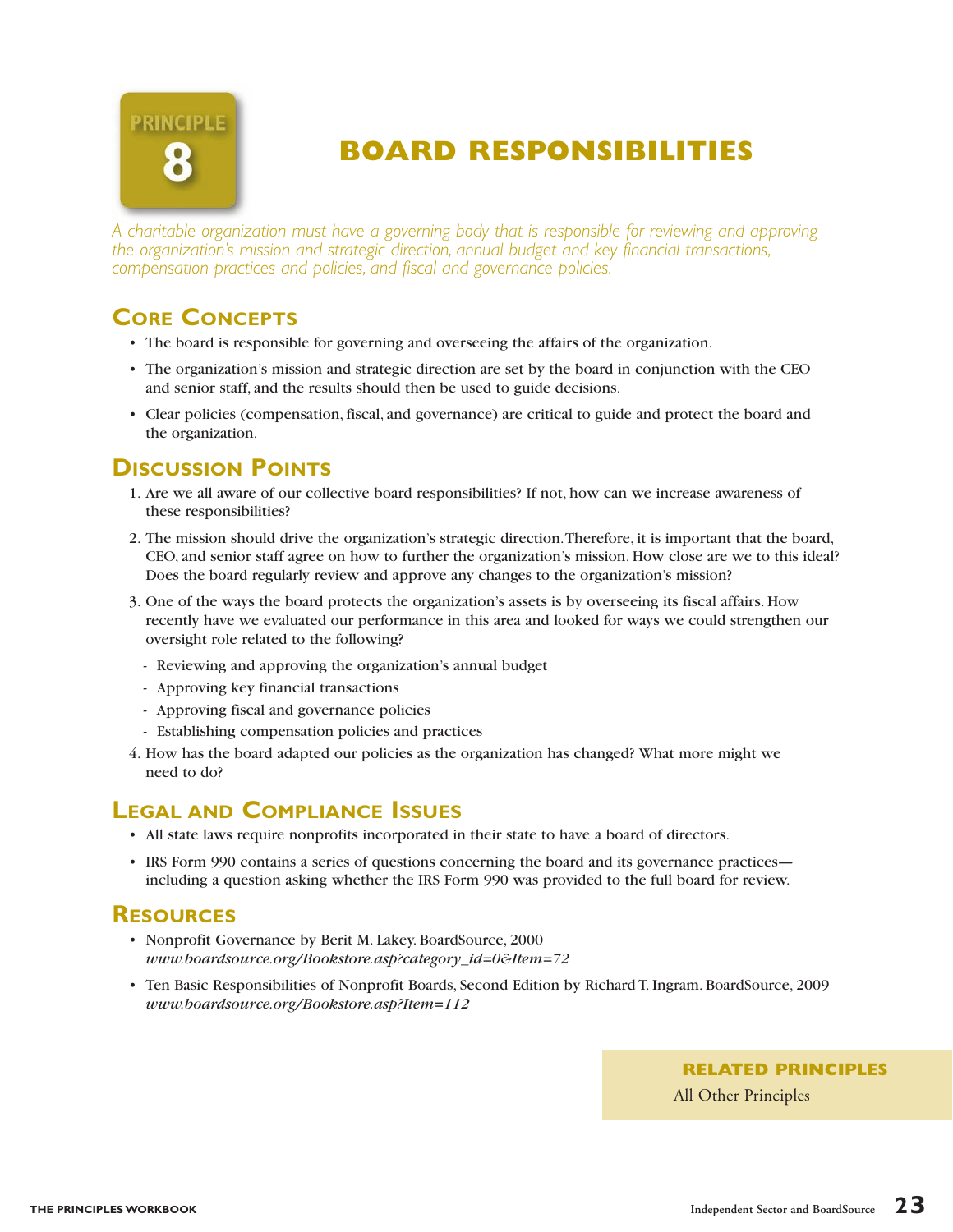<span id="page-24-0"></span>

## **BOARD MEETINGS**

*The board of a charitable organization should meet regularly enough to conduct its business and fulfill its duties.*

#### **CORE CONCEPTS**

- Meeting frequency should be based on the needs of the organization. Each board should determine its own meeting frequency.
- The optimal number of meetings changes during the different phases of the organization's and board's life cycle.
- Having committees and task forces is an effective way for boards to function more efficiently and prepare for full board meetings.

#### **DISCUSSION POINTS**

- 1. Most organizations define their own requirements related to meetings and notifying board members about meetings in their bylaws. Do we know what these bylaw requirements are, and are we following these requirements?
- 2. Is the length and frequency of meetings presently adequate for our board to fulfill our basic governance and oversight responsibilities as well as allowing time for strategic thinking and adequate discussion of issues?
- 3. New technology provides new ways of communicating as alternatives to holding face-to-face meetings. Have we considered the benefits of using technology to facilitate the work of our board? Have we modified our governing documents and checked applicable state laws to address any legal issues associated with meeting by teleconference or voting electronically?
- 4. Committees are often formed to facilitate the work of the board. If our board uses a committee structure:
	- Do we periodically review the performance of our committees and assess how well this structure is working?
	- Have we built provisions into our bylaws to safeguard against the abuse of power? Specifically, the bylaws should clarify the limits to authority for the executive committee. Are we following the letter of "the law" as well as maintaining good governance practices in our use of committees?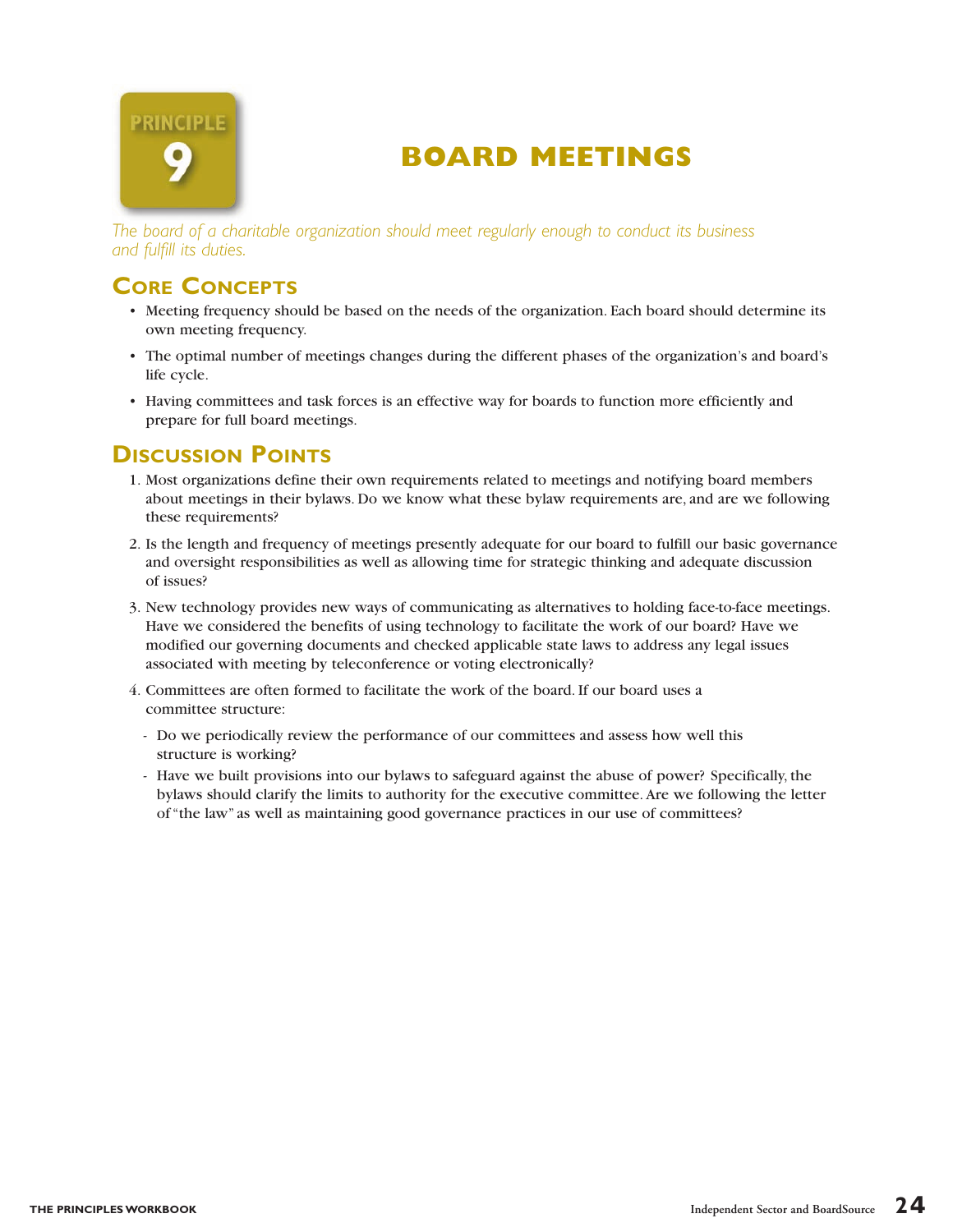

## **BOARD MEETINGS**

#### **LEGAL AND COMPLIANCE ISSUES**

- State laws determine the minimum number of meetings a nonprofit must conduct annually.
- State laws define the minimum quorum requirements. The board may be stricter about its own requirements.
- State laws regulate whether board meetings can take place without all members being in the same room at the same time. Many states do not allow electronic voting in board meetings.
- A quorum must be present before any board business can be transacted.
- If the board has an executive committee, that committee's decisions should be reported to the full board in its next board meeting.
- State sunshine laws define who must follow the open meeting regulations and the procedure for doing so.
- IRS Form 990 inquires whether board meetings and committee meetings acting on behalf of the governing body are documented.

#### **RESOURCES**

- State sunshine laws *www.rcfp.org/ogg/index.php*
- National Association of Parliamentarians *www.parliamentarians.org*
- Meet Smarter, Second Edition by Outi Flynn. BoardSource, 2009 *www.boardsource.org/Bookstore.asp?category\_id=0&Item=157*

#### **RELATED PRINCIPLE 18** Review of Governing Documents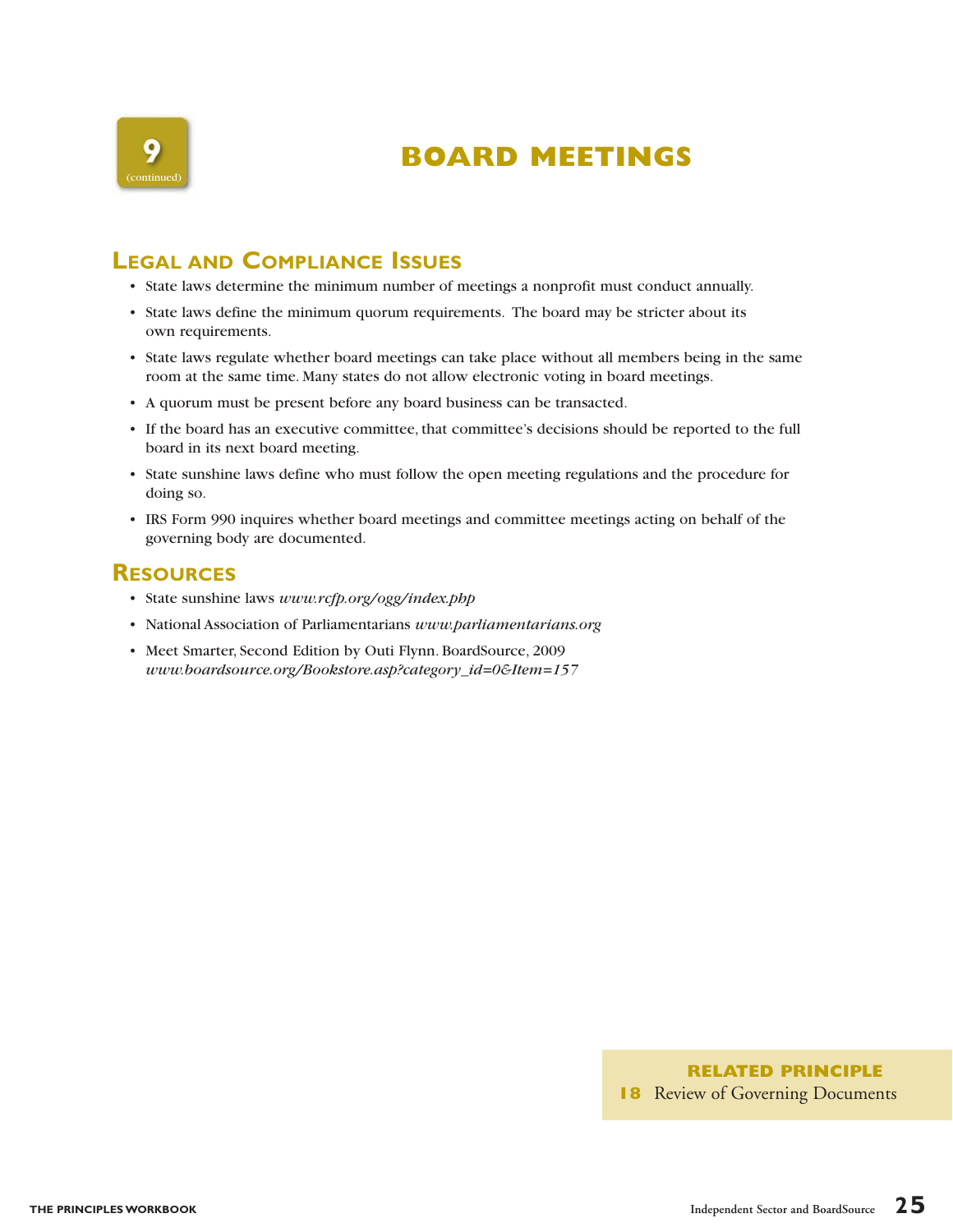<span id="page-26-0"></span>

## **BOARD SIZE AND STRUCTURE**

*The board of a charitable organization should establish its own size and structure and review these periodically.The board should have enough members to allow for full deliberation and diversity of thinking on governance and other organizational matters. Except for very small organizations, this generally means that the board should have at least five members.*

#### **CORE CONCEPTS**

- The size of the board should be based on the needs of the organization.There is no universal "best" size.
- The primary guide for determining board size is that function defines the form, which changes over time. Board structure and size should be periodically reviewed as the needs of the organization evolve.
- Numerous factors influence the size of the board: work load, legal mandates, phase in the life cycle, need for diversity, and maintaining a manageable group.

#### **DISCUSSION POINTS**

- 1. When determining the size of our board, what factors should we consider?
- 2. When should we next review the size and structure of the board?
	- Do we know when our board size and structure was last reviewed?
	- How should we approach a review?
- 3. What are some pitfalls our board might experience, given its current size? What processes can we implement to avoid these pitfalls?
- 4. Do we know the legal requirements for board size in our state?
- 5. The bylaws should establish the size of the board. Have we considered the benefits of setting a range for our board?

#### **LEGAL AND COMPLIANCE ISSUES**

- State laws define the minimum size for a nonprofit board.
- External entities may mandate a specific size for a board (government agencies, parent organizations, membership.)
- IRS Form 990 asks organizations to provide the number of independent directors on the board.

#### **RESOURCES**

- BoardSource Governance Index 2007 *www.boardsource.org/dl.asp?document\_id=553*
- Nonprofit Governance in the United States, Urban Institute *www.urban.org/publications/411479.html*
- Structures and Practices of Nonprofit Boards by Charles E. Dambach, Melissa Davis, and Robert L. Gale. BoardSource, 2009 *www.boardsource.org/Bookstore.asp?category\_id=0&Item=114*

#### **RELATED PRINCIPLES**

**12** [Board Independence](#page-28-0)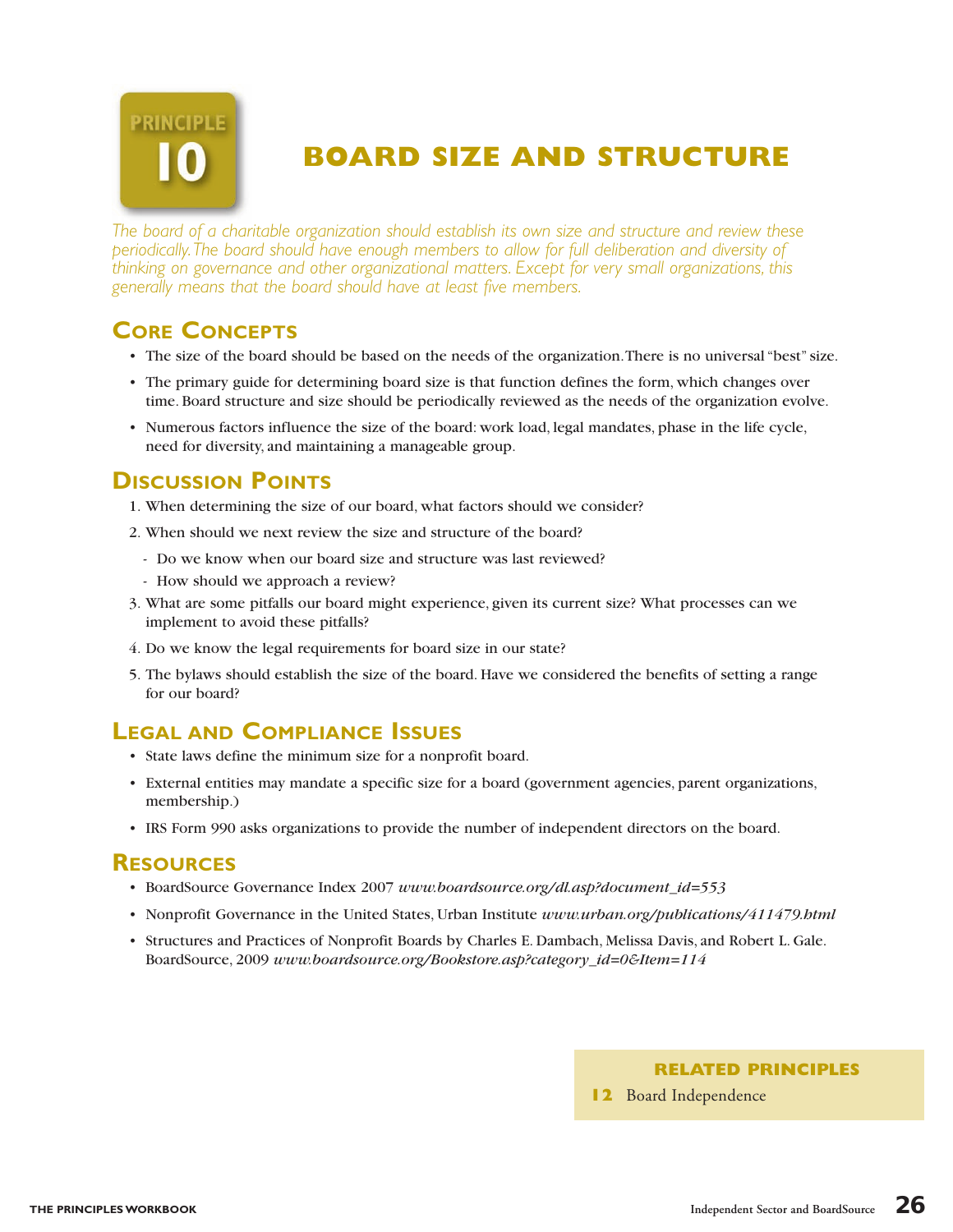<span id="page-27-0"></span>

# **BOARD DIVERSITY**

*The board of a charitable organization should include members with the diverse background (including, but not limited to, ethnic, racial, and gender perspectives), experience, and organizational and financial skills necessary to advance the organization's mission.*

#### **CORE CONCEPTS**

- A board should have a variety of skills, expertise, backgrounds, and perspectives in order to make informed decisions.
- Every board should have expertise in budgeting and financial management.
- Family foundations should balance the desire to involve family members and honor donors' intent with the need for professional expertise and diversity.

#### **DISCUSSION POINTS**

- 1. Have we identified the ideal mix of skills, knowledge, experience (professional and personal), gender, and ethnicity for our board?
- 2. What steps can we take to be more successful at recruiting individuals to join our board that will close the gap between our present and ideal board?
- 3. Have we taken steps to ensure that we have adequate financial expertise either on or available to the board?
- 4. Does the composition of our board affect our ability to secure funding? If so, have we adequately addressed this need?

#### **LEGAL AND COMPLIANCE ISSUES**

- There are no laws that directly define the composition of the board. Certain state laws have provisions defining the minimum level of independent members on the board.
- In membership organizations, the articles of incorporation need to define the role of members in electing board members.

#### **RESOURCES**

- BoardSource Governance Index 2007 *www.boardsource.org/dl.asp?document\_id=553*
- Nonprofit Governance in the United States, Urban Institute *www.urban.org/publications/411479.html*
- The Board Building Cycle by Berit M. Lakey. BoardSource, 2007 *www.boardsource.org/Bookstore.asp?category\_id=0&Item=1074*

- **10** [Board Size and Structure](#page-26-0)
- **12** [Board Independence](#page-28-0)
- **21** [Financial Records](#page-41-0)
- **22** [Annual Budget, Financial Performance,](#page-43-0)  and Investments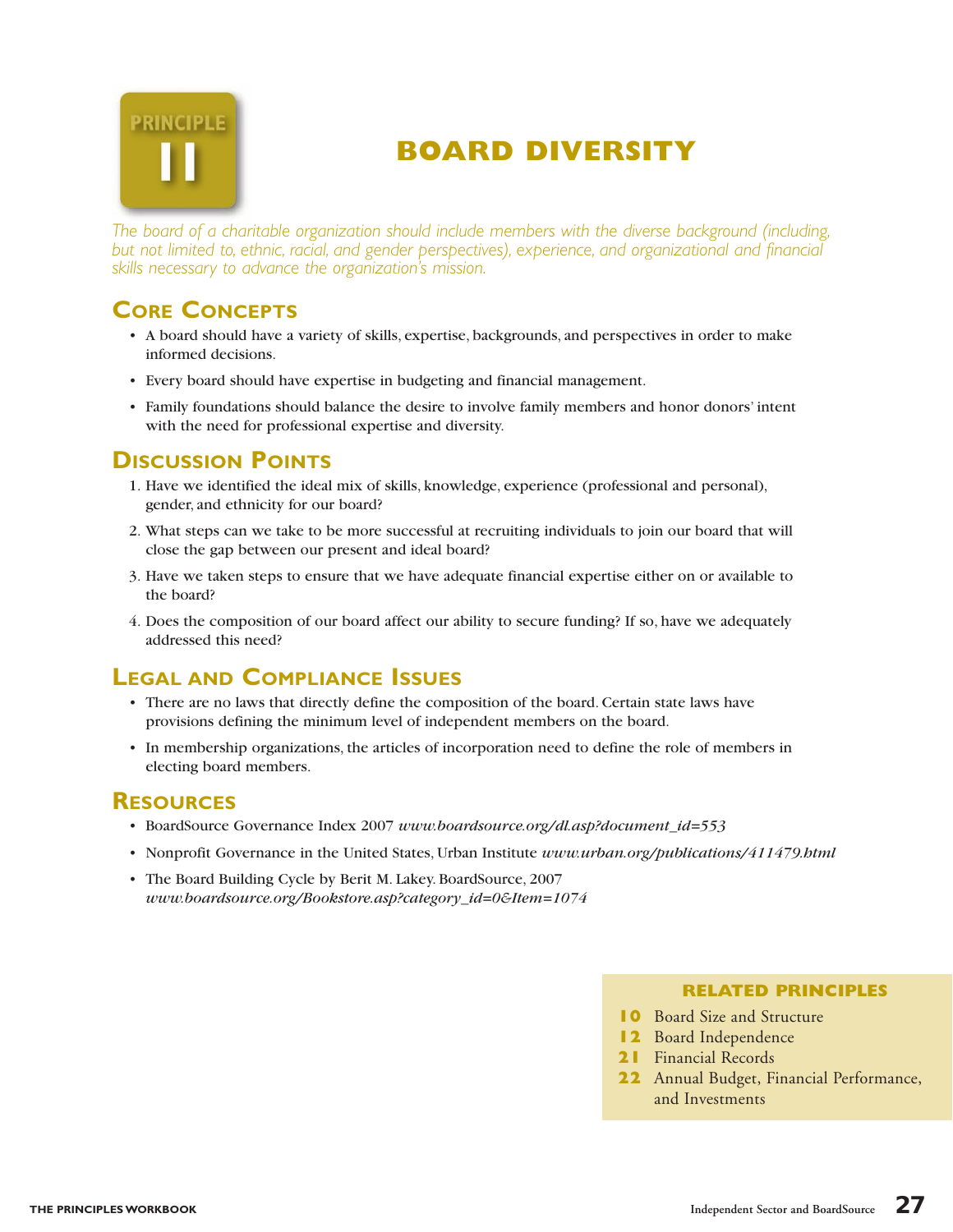<span id="page-28-0"></span>

# **BOARD INDEPENDENCE**

*A substantial majority of the board of a public charity, usually meaning at least two-thirds of the members, should be independent. Independent members should not: (1) be compensated by the organization as employees or independent contractors; (2) have their compensation determined by individuals who are compensated by the organization; (3) receive, directly or indirectly, material financial benefits from the organization except as a member of the charitable class served by the organization; or (4) be related to anyone described above (as a spouse, sibling, parent, or child) or reside with any person so described.*

#### **CORE CONCEPTS**

- The "duty of loyalty" requires board members to put the interests of the organization above personal interests.
- A nepotism policy, forbidding favoritism shown to family members and friends, could help some organizations promote independence among board members and senior staff.

#### **DISCUSSION POINTS**

- 1. Do we adequately understand how the IRS (and state law, if applicable) define independent members? Have we taken the necessary steps to document that a substantial majority of the board fits the criteria?
- 2. What are the dangers of "interlocking financial relationships" among board members, and how could these financial conflicts of interest affect the long-term success of an organization?
- 3. Do we understand the types of organizations that are exempt from this principle and have we determined whether this applies to our organization? (If not sure about the applicability, please see the reference section of this clause in the Reference Edition of the Principles *www.nonprofitpanel.org/report/principles/Principles\_Reference.pdf*)
- 4. If our organization has reasonably determined it is appropriate not to have a majority of independent board members (for example, we are a family foundation), what steps have we taken or should we be taking to fulfill our responsibility to provide independent oversight?

#### **LEGAL AND COMPLIANCE ISSUES**

- The IRS Form 990 inquires how many independent board members the organization has.
- The IRS defines the term "independent" board member.
- Some state laws set the minimum limit for independent board members.

#### **RESOURCES**

- IRS definition for board member independence for 990 reporting purposes *www.irs.gov/pub/irs-pdf/i990.pdf*
- The Board Building Cycle by Berit M. Lakey. BoardSource, 2007 *www.boardsource.org/Bookstore.asp?category\_id=0&Item=1074*

- **13** [Conflicts of Interest](#page-13-0)
- **10** [Board Size and Structure](#page-26-0)
- **20** [Board Compensation](#page-37-0)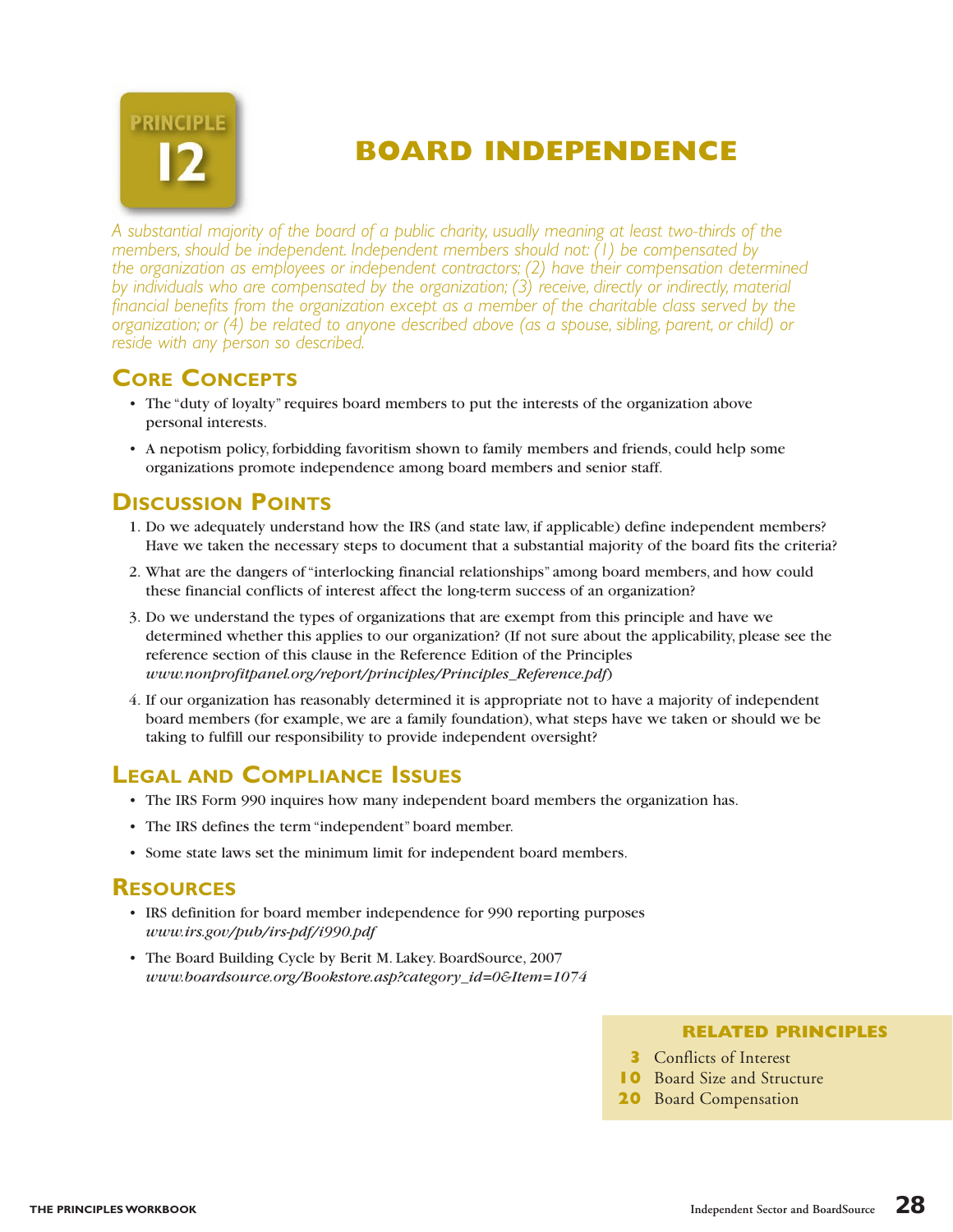<span id="page-29-0"></span>

# **CEO EVALUATION AND COMPENSATION**

*The board should hire, oversee, and annually evaluate the performance of the chief executive officer of the organization, and should conduct such an evaluation prior to any change in that officer's compensation, unless there is a multi-year contract in force or the change consists solely of routine adjustments for inflation or cost of living.*

#### **CORE CONCEPTS**

- One of the board's primary responsibilities is to select and supervise the CEO, thereby entrusting to him or her the daily management of the organization.
- The board is the supervisor of the chief executive and in that capacity should evaluate the chief executive's performance annually.
- Performance evaluation should be a formal, documented process that is based on a clear job description and includes mutually agreed-upon annual goals.
- Compensation must be reasonable but competitive enough to attract and retain highly qualified individuals.
- Compensation adjustments should be based on performance and tied to predetermined performance goals.

#### **DISCUSSION POINTS**

- 1. In the board's role as the supervisor of the CEO, what type of support and supervision do we provide to the chief executive?
- 2. If the board designates a portion of its responsibility to evaluate and compensate the CEO to a committee, what responsibilities must be retained by the full board?
- 3. Do we use an adequate process to evaluate the performance of the CEO?
	- Is the full board involved and informed?
	- Is the CEO's performance always evaluated prior to an increase in compensation?
- 4. Do we understand and follow the appropriate steps to ensure that the compensation package paid to the chief executive is reasonable?
- 5. Have we established a process and documented the information that supports our compensation decisions?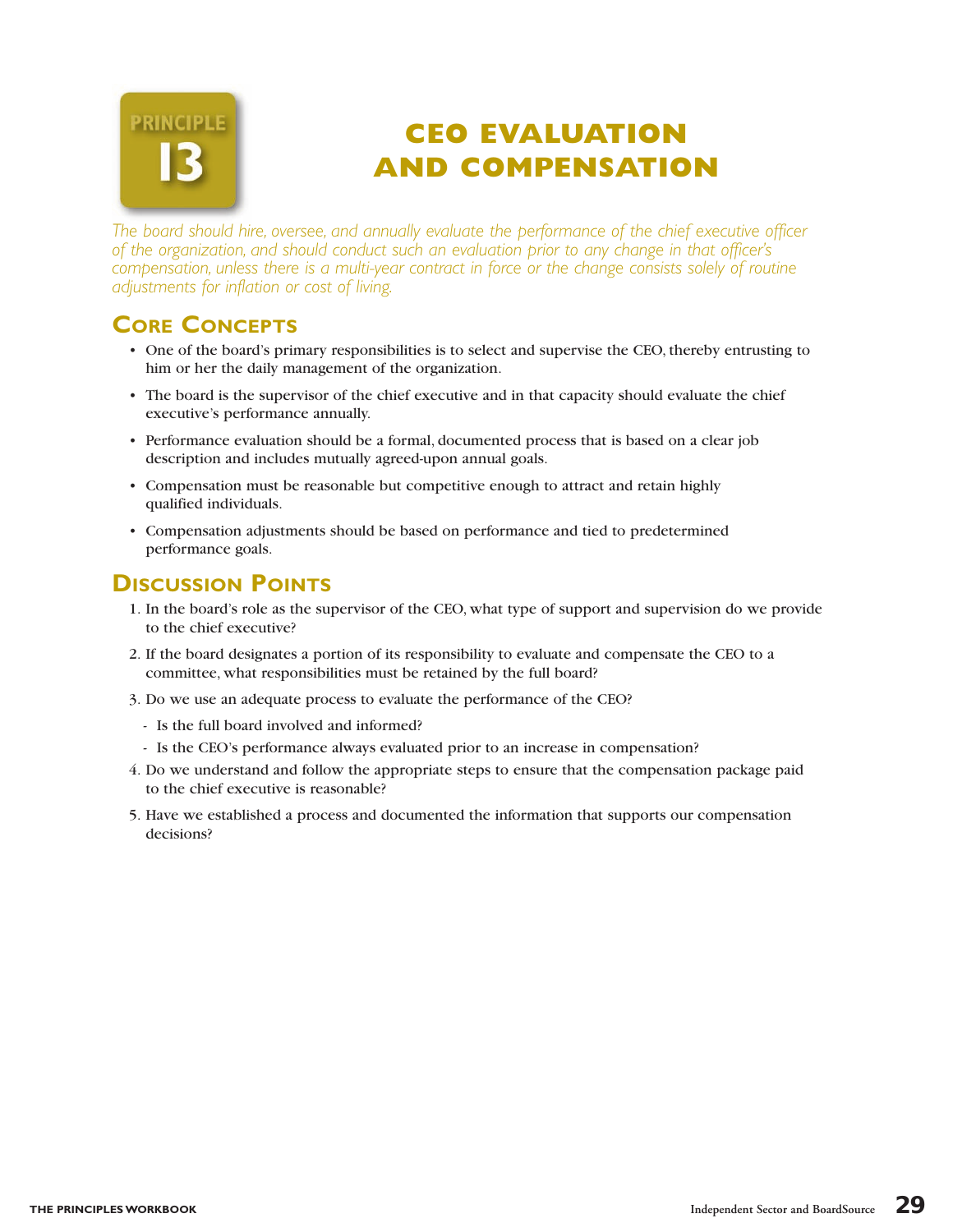<span id="page-30-0"></span>

# **CEO EVALUATION AND COMPENSATION**

#### **LEGAL AND COMPLIANCE ISSUES**

- Written annual performance assessment can serve as a legal document during employment disagreements.
- The payment of excessive compensation can jeopardize an organization's IRS tax exemption.
- Under the Intermediate Sanctions and foundation excise tax provisions, the IRS can impose tax penalties on CEOs of  $501(c)(3)$  and  $501(c)(4)$  organizations who receive excessive compensation and on board members who approve such compensation knowing it to be excessive.
- The Intermediate Sanctions regulations set out a process for awarding CEO compensation that can establish a presumption of reasonableness in the event of an IRS audit.This process requires having the decision made by independent board members, using comparable market data to establish reasonableness, and documenting the board decision in minutes.Although not specifically applicable to private foundations, this process under the Intermediate Sanctions regulations can also help establish the reasonableness of private foundation CEO compensation.
- The Intermediate Sanctions regulations also establish a limited protection for initial compensation decisions that follow certain procedures.There is no comparable provision for private foundations.
- On the IRS Form 990, the organization must list the compensation of the CEO, as well as other officers, directors, and key employees earning over \$100,000. Schedule J must be filled out for those individuals whose total compensation exceeds \$150,000.
- On IRS Form 990-PF, the foundation must list the compensation of the CEO, as well as other officers, directors, trustees, and foundation managers.

#### **RESOURCES**

- Intermediate Sanctions *[www.irs.gov/charities/charitable/article/0,,id=123298,00.html](http://www.irs.gov/charities/charitable/article/0,,id=123298,00.html)*
- IRS Definition of key employees *[www.irs.gov/charities/article/0,,id=185428,00.html](http://www.irs.gov/charities/article/0,,id=185428,00.html)*
- Chief Executive Transitions by Don Tebbe. BoardSource, 2008 *www.boardsource.org/Bookstore.asp?Type=new&Item=1086*
- Dollars and Sense by Brian H.Vogel and Charles W. Quatt. BoardSource, 2005 *www.boardsource.org/Bookstore.asp?category\_id=0&Item=166*
- Assessment of the Chief Executive, Online tool. BoardSource, 2005 *www.boardsource.org/Bookstore.asp?Item=168*

- **12** [Board Independence](#page-28-0)
- **14** [Separation of CEO, Board Chair, and](#page-31-0)  Board Treasurer Roles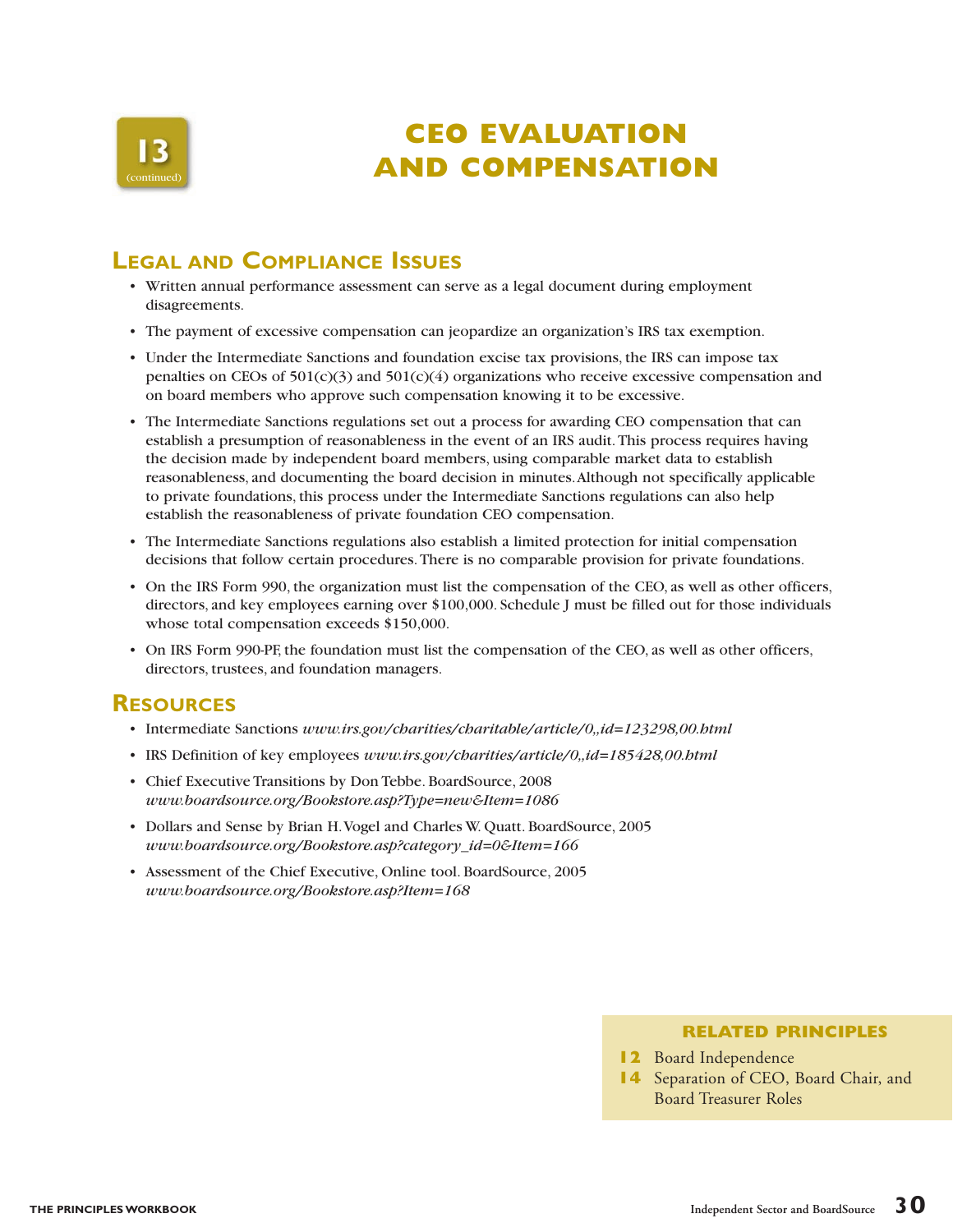<span id="page-31-0"></span>

# **SEPARATION OF CEO, BOARD CHAIR, AND BOARD TREASURER ROLES**

*The board of a charitable organization that has paid staff should ensure that the positions of chief staff officer, board chair, and board treasurer are held by separate individuals. Organizations without paid staff should ensure that the positions of board chair and treasurer are held by separate individuals.*

#### **CORE CONCEPTS**

- Segregation of duties is a key element in internal controls.
- The chief executive manages the daily operations and the chair leads the board in its governance duties. Unless the board determines it is in the best interests of the organization to have the chief executive serve as board chair, a different person should hold each position. If one person holds both positions, the board should appoint another board member to lead on any issues that require a separation of duties, such as reviewing the compensation of the chief executive.

#### **DISCUSSION POINTS**

- 1. Every organization needs a system of checks and balances to ensure that the organization's best interests take precedence. Do we have any individual with multiple roles that may compromise our organization's system of checks and balances?
- 2. If our chair carries on the functions of the chief executive, do other board members take on the responsibility for reviewing the chief executive's performance and potential compensation?
- 3. Do we have a plan to separate all the board and staff functions as soon as our organization has the capacity to do so?

#### **LEGAL AND COMPLIANCE ISSUES**

• Some state laws and bylaws specifically forbid the same person from serving as the president and the treasurer.

#### **RESOURCES**

• Managing Conflicts of Interest:A Primer for Nonprofit Boards by Daniel L. Kurtz and Sarah E. Paul. BoardSource, 2006 *www.boardsource.org/Bookstore.asp?Item=182* 

- **1** [Laws and Regulations](#page-11-0)
- **13** [Conflicts of Interest](#page-13-0)
- **12** [Board Independence](#page-28-0)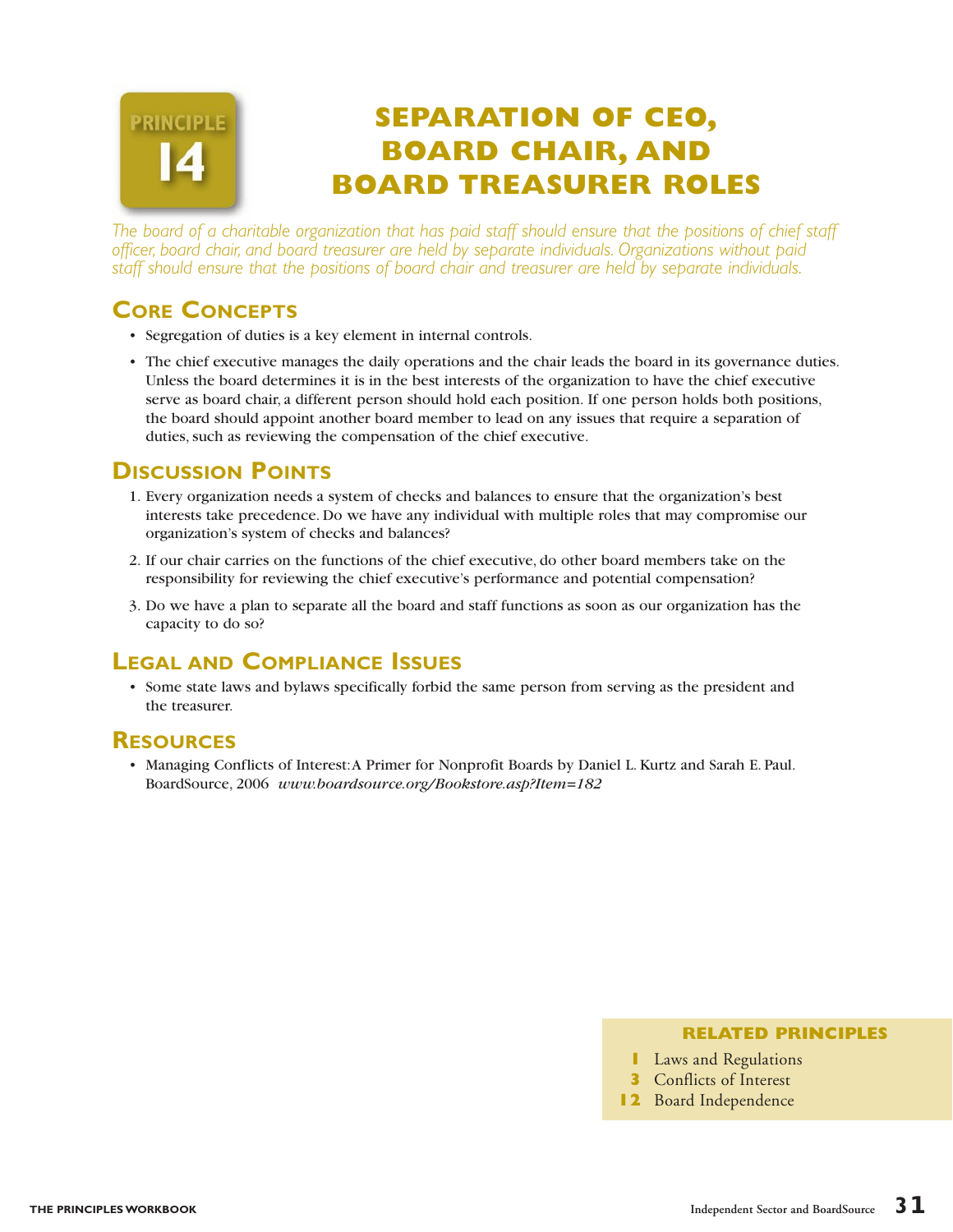<span id="page-32-0"></span>

# **BOARD EDUCATION AND COMMUNICATION**

*The board should establish an effective, systematic process for educating and communicating with board members to ensure that they are aware of their legal and ethical responsibilities, are knowledgeable about the programs and activities of the organization, and can carry out their oversight functions effectively.*

#### **CORE CONCEPTS**

- Every board member should have a clear job description.
- Thorough orientation provides new board members with an understanding of their fiduciary responsibilities and establishes expectations for board performance.
- Every board member should be familiar with the activities and purpose of the organization.
- Board development and education should be an ongoing process.

#### **DISCUSSION POINTS**

- 1. How effectively do we orient new board members? Do we do it orally and in writing?
- 2. What steps have we taken to provide necessary training and information to our board members? How can we provide additional resources to our board members?
- 3. Have we adequately informed board members about the personal liability they have for the board's actions and what protection is available to them?
- 4. Boards can learn by understanding leading practices in nonprofit board governance. Do our board members have a way of assessing their performance and practices against common practices for nonprofit boards?
- 5. Do our board members have the necessary information about programs and activities to make informed decisions? What can we do to improve this process?
- 6. Do board members individually take responsibility for coming to board meetings prepared to discuss issues on the agenda? Do we need to take action to improve this?

#### **LEGAL AND COMPLIANCE ISSUES**

- To protect themselves against liability, board members should know their legal obligations.
- In most states, corporate statutes enumerate the legal responsibilities associated with board service.

#### **RESOURCES**

- The Board Building Cycle by Berit M. Lakey. BoardSource, 2007 *www.boardsource.org/Bookstore.asp?category\_id=0&Item=1074*
- Legal Responsibilities of Nonprofit Boards by Bruce R. Hopkins. BoardSource, 2009 *www.boardsource.org/Bookstore.asp?category\_id=0&Item=116*

- **6** Protection of Assets
- **18** Review of Governing Documents
- **19** [Review of Mission and Goals](#page-36-0)
- **21** [Financial Records](#page-41-0)
- **22** [Annual Budget, Financial Performance,](#page-43-0)  and Investments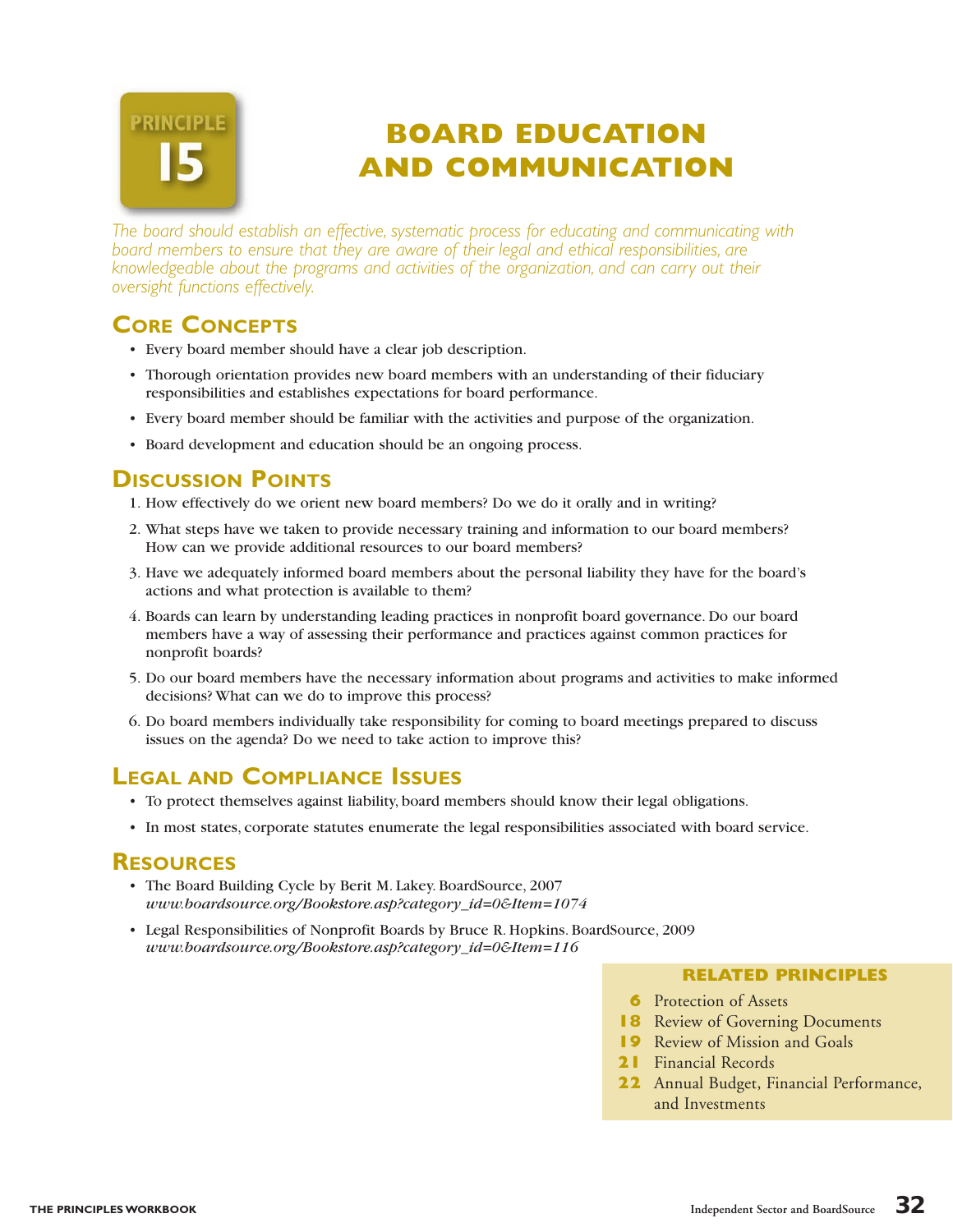<span id="page-33-0"></span>

# **EVALUATION OF BOARD PERFORMANCE**

*Board members should evaluate their performance as a group and as individuals no less frequently than every three years, and should have clear procedures for removing board members who are unable to fulfill their responsibilities.*

#### **CORE CONCEPTS**

- It is important to establish guidelines for duties and responsibilities of board members.
- Board self-assessment is a process that allows the board and individual board members to evaluate their understanding of their responsibilities and how well they meet their expectations.
- Before renewing the term of a board member, his or her performance should be assessed.

#### **DISCUSSION POINTS**

- 1. It is recommended that boards assess their performance either annually or at least every two to three years.What schedule, process, and tools are best suited to the needs of our organization? Do we know what is considered best practice and what steps similar organizations follow?
- 2. What steps can we take to ensure that information from the evaluation is used to improve the performance of the board?
- 3. Who or what committee is responsible for initiating and leading board development and assessment? Does it have the necessary resources and authority to fulfill its responsibilities?
- 4. Every board should have clearly established guidelines that outline the duties and responsibilities of individual board members. Are board members held accountable to these standards? Do we have a process for removing nonperforming board members?

#### **LEGAL AND COMPLIANCE ISSUES**

- Some accreditation agencies require boards to assess their performance.
- The bylaws should state the reasons and the process for removing a board member.
- Removing nonperforming board members usually requires the action of the full board.

#### **RESOURCES**

• Board Self-Assessment, Online tool. BoardSource, 2009 *www.boardsource.org/Bookstore.asp?Item=184*

- **8** Board Responsibilities
- **15** [Board Education and Communication](#page-32-0)
- **17** [Board Member Term Limits](#page-34-0)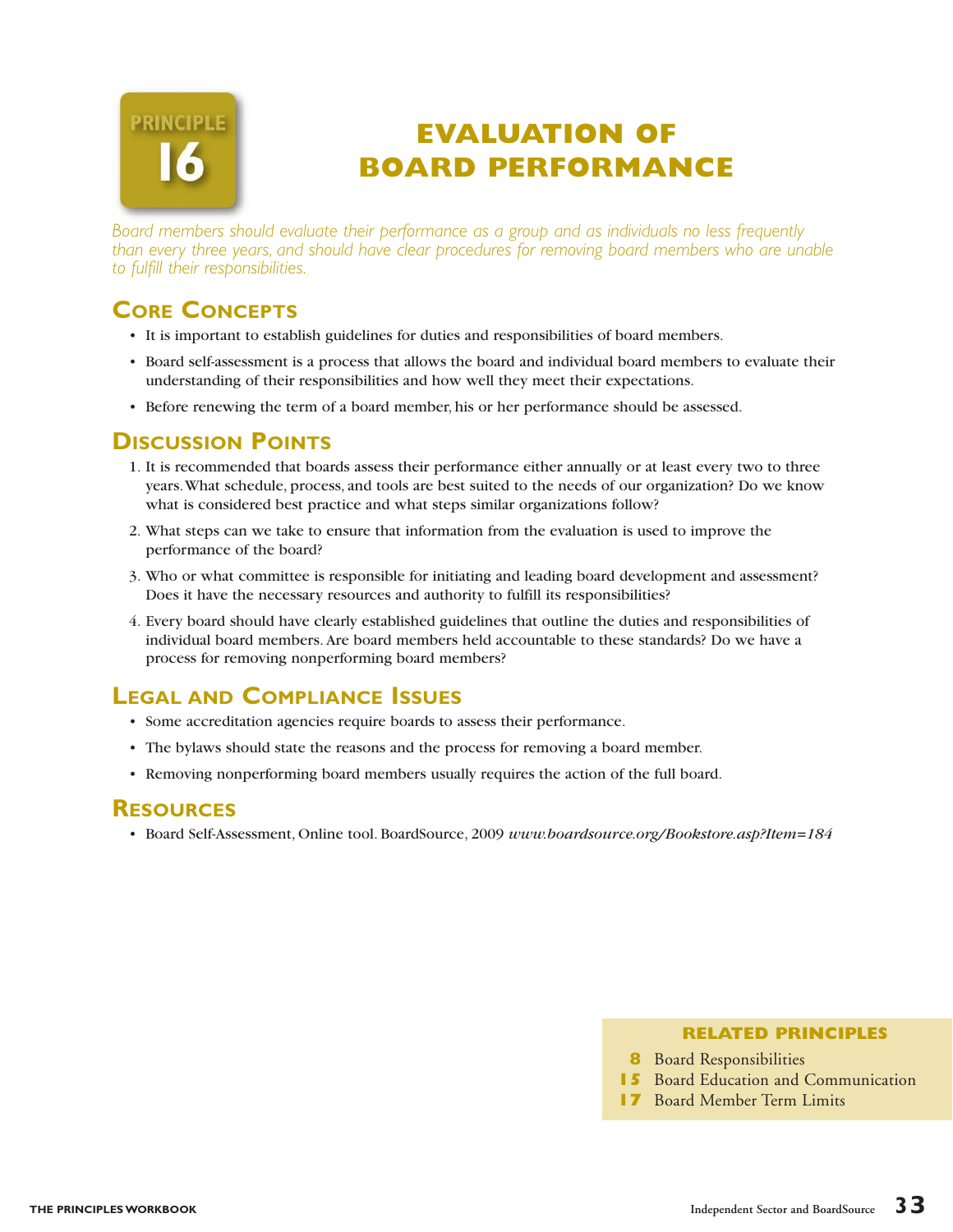<span id="page-34-0"></span>

**BOARD MEMBER TERM LIMITS**

*The board should establish clear policies and procedures setting the length of terms and the number of consecutive terms a board member may serve.*

#### **CORE CONCEPTS**

- Term limits provide natural turnover on the board.
- Staggered term limits prevent the entire board from changing at the same time, providing a way to preserve institutional memory.
- Term limits should be enforced in a systematic manner.

#### **DISCUSSION POINTS**

- 1. What are the pros and cons of term limits? What is best for our organization? How well is our current system working?
- 2. If we have chosen not to adopt term limits, what safeguards have we adopted to assist us in maintaining a full board of actively engaged members?
- 3. What is our process for evaluating and removing individuals who are not fulfilling their responsibilities?
- 4. What can we do to keep board members who have completed their board service engaged in the organization's programs and services?
- 5. As part of our recruitment process, what can we do to involve prospective members on committees or task forces?
- 6. How do we acknowledge and show appreciation for those who have served the organization?

#### **LEGAL AND COMPLIANCE ISSUES**

• The bylaws should define the length of terms and the number of consecutive terms a board member can serve.

#### **RESOURCES**

- The Nonprofit Board's Guide to Bylaws by D. Benson Tesdahl. BoardSource, 2003 *www.boardsource.org/Bookstore.asp?category\_id=0&Item=127*
- The Nonprofit Board Answer Book by BoardSource, 2007 *www.boardsource.org/Bookstore.asp?category\_id=0&Item=1075*

- **10** Board Size and Structure
- **11** [Board Diversity](#page-27-0)
- **16** [Evaluation of Board Performance](#page-33-0)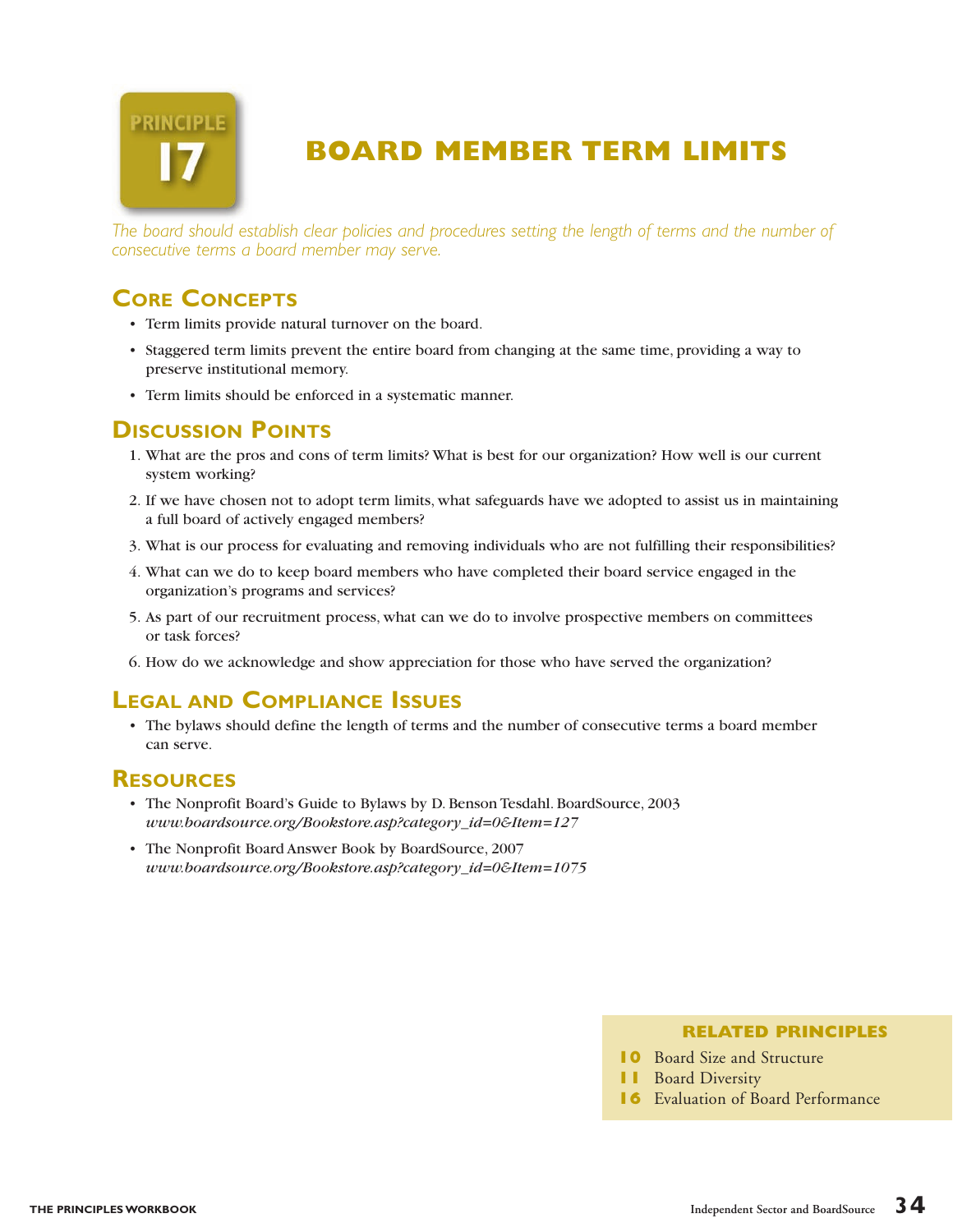<span id="page-35-0"></span>

# **REVIEW OF GOVERNING DOCUMENTS**

*The board should review organizational and governing instruments no less frequently than every five years.*

#### **CORE CONCEPTS**

• As the organization evolves, articles of incorporation, bylaws, and other governing instruments should be reviewed and may need to be updated.

#### **DISCUSSION POINTS**

- 1. Organizational and governance instruments are intended to guide and inform the board. Do we have access to pertinent documents to aid decision making?
- 4. Do we take responsibility for amending our governing documents in a timely manner to avoid putting the organization at risk for noncompliance?
- 3. Who typically takes responsibility for maintaining the schedule for reviewing bylaws and other governing documents?

#### **LEGAL AND COMPLIANCE ISSUES**

- The IRS needs to be informed if major governance instruments or policies change.This is easiest to do with an attachment to the IRS Form 990.
- The state needs to be informed if changes affect the articles of incorporation. Some states also require organizations registered in their state to file amended governance instruments.
- State attorneys general have the ability to file a suit if requirements outlined in governing documents are not followed.
- If the purpose of the organization has changed and it no longer follows the articles of incorporation, the articles should be amended and re-filed.The organization also needs to notify the IRS to ensure that the changes do not affect the organization's tax-exempt status.

#### **RESOURCES**

• The Nonprofit Board's Guide to Bylaws by D. Benson Tesdahl. BoardSource, 2003 *www.boardsource.org/Bookstore.asp?category\_id=0&Item=127* 

#### **RELATED PRINCIPLES**

**11** [Laws and Regulations](#page-11-0) 

**19** [Review of Mission and Goals](#page-36-0)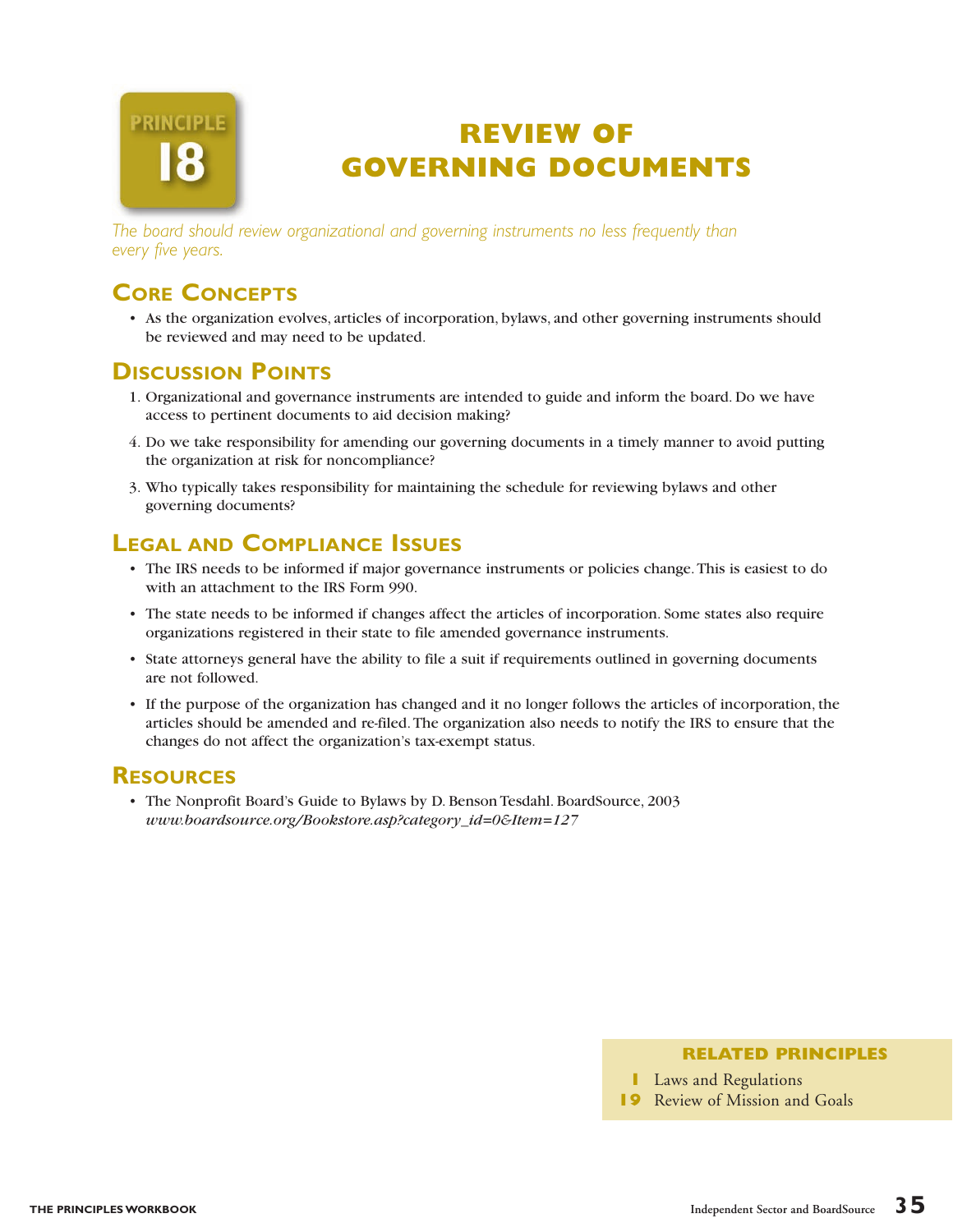<span id="page-36-0"></span>

**REVIEW OF MISSION AND GOALS**

*The board should establish and review regularly the organization's mission and goals and should evaluate, no less frequently than every five years, the organization's programs, goals, and activities to be sure they advance its mission and make prudent use of its resources.*

#### **CORE CONCEPTS**

- The board is the guardian of the organization's mission and should review the mission periodically.
- The board should approve the organizational strategic plan or framework and ensure that the operational plans derive from the strategic plan.
- Periodic evaluations provide critical information for the board to fulfill its oversight role and ensure resources are being used to advance the mission.

#### **DISCUSSION POINTS**

- 1. Do we have an effective process to establish strategic goals and an operational plan that is tied to our mission?
- 2. The board not only has a responsibility to approve the strategic plan but to consider whether the budget provides adequate financial and human resources to accomplish its goals. Did we adequately assess this as part of the budget approval process?
- 3. What methods have we established to assist us in anticipating change either in the community or in our program area as it may affect our mission or programs?
- 4. What is our short- and long-term plan for reviewing programs, goals, and activities? Do we have a good model that shows us how similar organizations review their activities?
- 5. Do we receive adequate information about the effectiveness of programs and activities to make informed decisions about the organization and to fulfill our oversight role?

#### **LEGAL AND COMPLIANCE ISSUES**

- IRS Form 990 requires a description of the organization's board-approved mission.
- IRS Form 990 asks which programs are new, changed, or discontinued.
- Changes in mission or purpose may affect the organization's tax-exempt status.
- Restricted endowments must be used in accordance with original donor intent.

#### **RESOURCES**

• The Nonprofit Board's Role in Mission, Planning, and Evaluation by Kay Sprinkel Grace, Amy McClellan, and John A.Yankey. BoardSource, 2009 *www.boardsource.org/Bookstore.asp?category\_id=0&Item=118* 

- **22** [Annual Budget, Financial Performance,](#page-43-0)  and Investments
- 24 [Resource Allocation for Programs,](#page-46-0) and Administration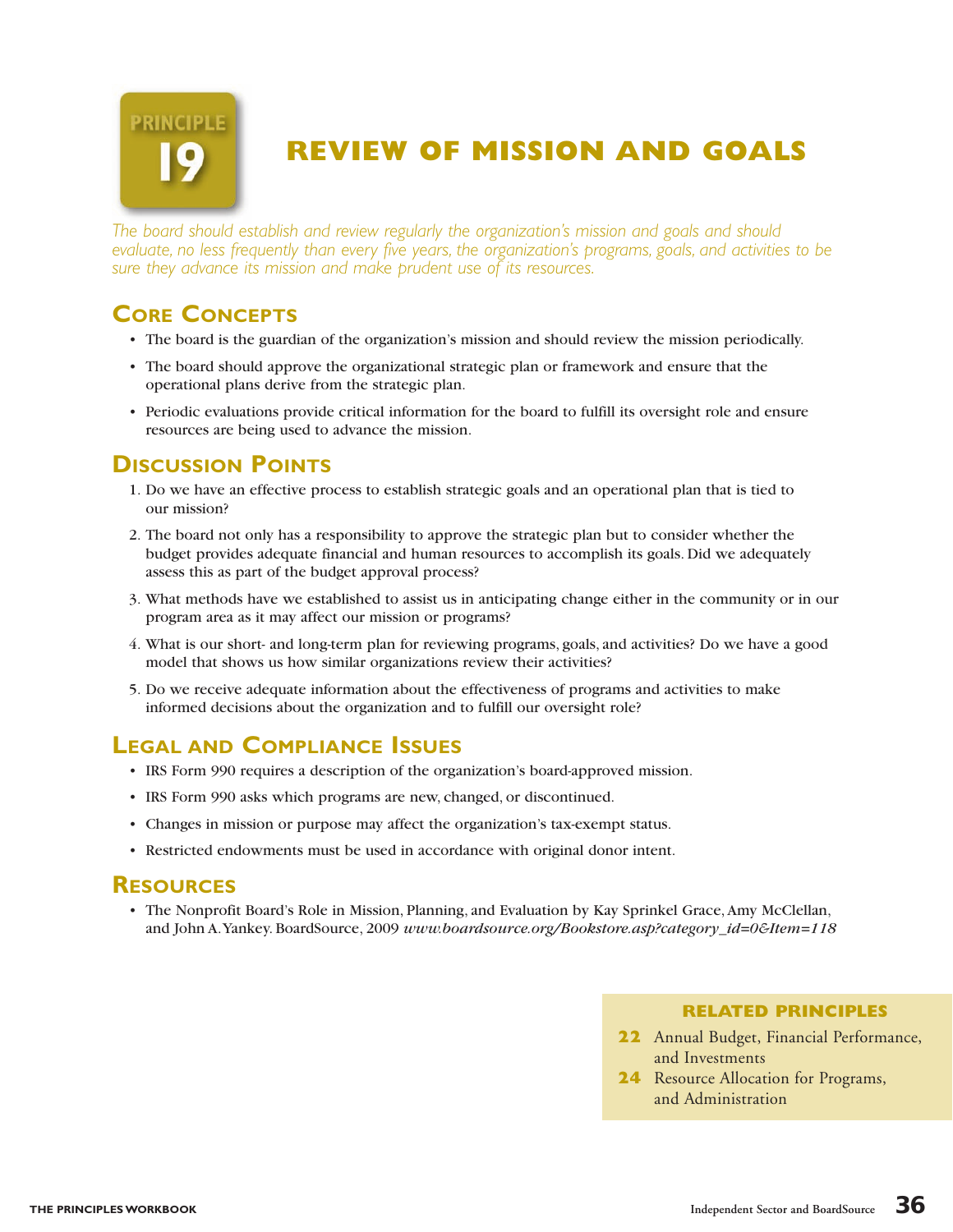<span id="page-37-0"></span>

# **BOARD COMPENSATION**

*Board members are generally expected to serve without compensation, other than reimbursement for expenses incurred to fulfill their board duties. A charitable organization that provides compensation to its board members should use appropriate comparability data to determine the amount to be paid, document the decision, and provide full disclosure to anyone, upon request, of the amount and rationale for the compensation.*

#### **CORE CONCEPTS**

- Some nonprofits reimburse their board members for expenses, but it is less common to receive compensation for board service.
- When individuals are compensated for board service, the rationale and amount paid must be reasonable and should be fully documented.

#### **DISCUSSION POINTS**

- 1. If we have chosen to compensate board members for board service, have we adequately documented the amount of compensation and reasons for doing so?
- 2. Compensation for board service must be reasonable and in line with what is paid by comparable organizations. What steps have we taken to meet this requirement?
- 3. If we decide to compensate board members, have we considered the legal implications and the potential conflicts of interest this would create?

#### **LEGAL AND COMPLIANCE ISSUES**

- Compensation paid for board service must be differentiated from services done in the capacity of staff.
- Board members are not independent with respect to their own compensation and cannot qualify for the presumption of reasonableness under the IRS Intermediate Sanctions rules.
- In IRS Form 990, the organization needs to list current board members who are compensated as well as former board members who received more than \$10,000 of reportable compensation.
- In IRS Form 990-PF, all compensation for board members must be reported.

#### **RESOURCES**

• Managing Conflicts of Interest: A Primer for Nonprofit Boards by Daniel L Kurtz and Sarah E. Paul BoardSource, 2006 *www.boardsource.org/Bookstore.asp?Item=182* 

- **12** [Board Independence](#page-28-0)
- 23 [Loans to Directors, Officers, or Trustees](#page-45-0)
- **25** Travel and Other Expense Policies
- **26** [Expense Reimbursement for](#page-48-0)  Nonbusiness Companions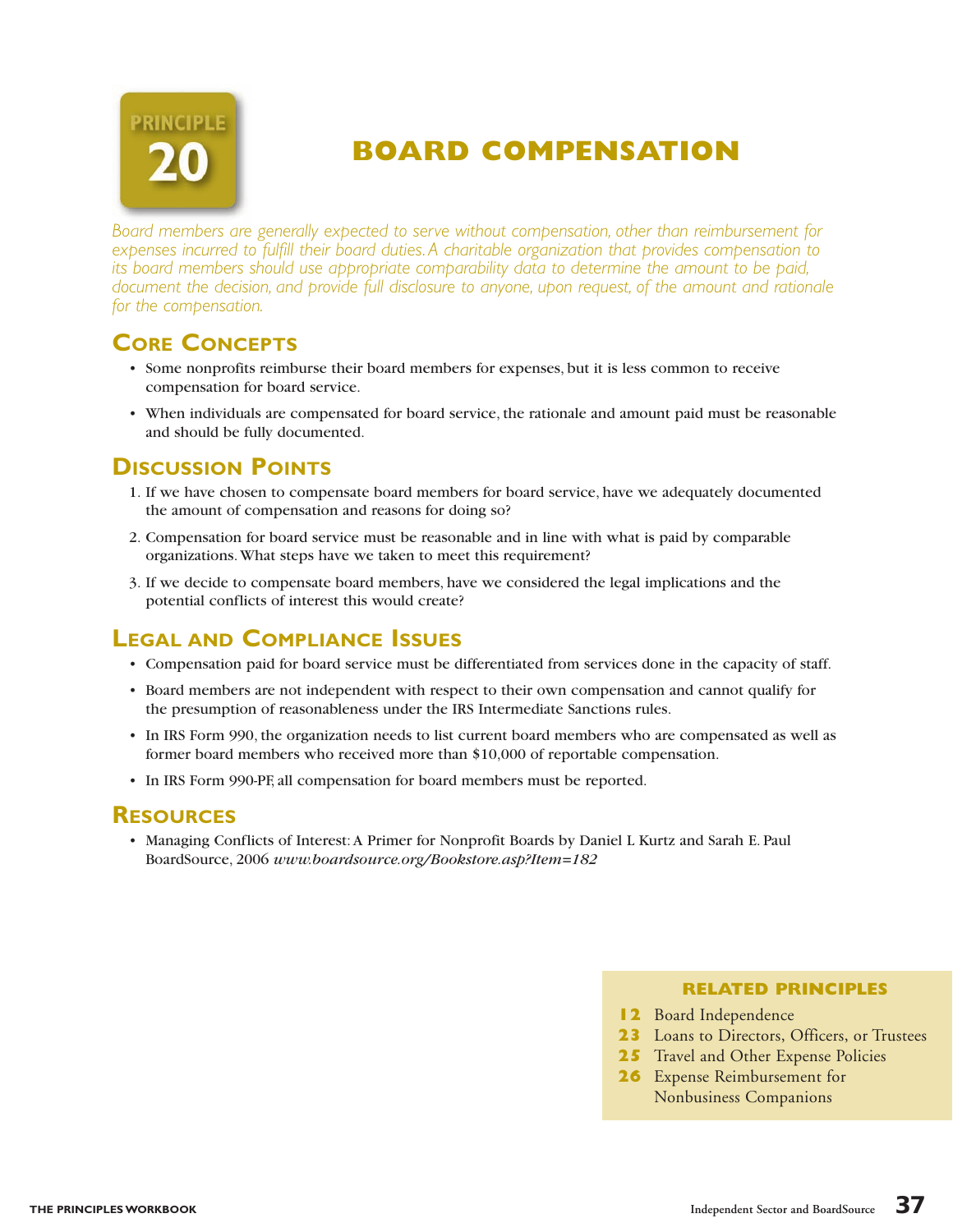<span id="page-38-0"></span>

| PRINCIPLE/<br>TOPIC                                                                                                          | <b>PRIORITY*</b> | <b>COMPLIANCE STATUS &amp; ACTION STEPS</b> | WHO IS<br>RESPONSIBLE | <b>TARGET<br/>COMPLETION</b><br>DATE | <b>STATUS</b>            |
|------------------------------------------------------------------------------------------------------------------------------|------------------|---------------------------------------------|-----------------------|--------------------------------------|--------------------------|
| Responsibilities<br>Board<br>$\infty$                                                                                        |                  |                                             |                       |                                      |                          |
| <b>Board Meetings</b><br>O                                                                                                   |                  |                                             |                       |                                      |                          |
| Board Size and<br>Structure<br>$\overline{\phantom{a}}$                                                                      |                  |                                             |                       |                                      |                          |
| <b>Board Diversity</b>                                                                                                       |                  |                                             |                       |                                      |                          |
| Independence<br>Board<br>$\overline{\mathbf{a}}$                                                                             |                  |                                             |                       |                                      |                          |
| CEO Evaluation<br>Compensation<br>and<br>$\mathbf{u}$                                                                        |                  |                                             |                       |                                      |                          |
| $\begin{tabular}{ c } \hline Separation ofCEO, BoardChain, and BoardTreasure Roles\\ \hline \end{tabular}$<br>$\overline{4}$ |                  |                                             |                       |                                      |                          |
|                                                                                                                              |                  |                                             |                       |                                      | (continued on next page) |

# PROGRESS WORKSHEET **PROGRESS WORKSHEET**

Section Two: Effective Governance Section Two**:** *Effective Governance*

> **\*PRIORITY \*PRIORITY**

1. Needs immediate attention: may pose risk to the organization 2. Needs attention but not urgent 3. Satisfied with current status **1**. Needs immediate attention: may pose risk to the organization **2**. Needs attention but not urgent **3**. Satisfied with current status

38 **Independent Sector and BoardSource 38 THE PRINCIPLES WORKBOOK**<br>Independent Sector and BoardSource **THE PRINCIPLES WORKBOOK**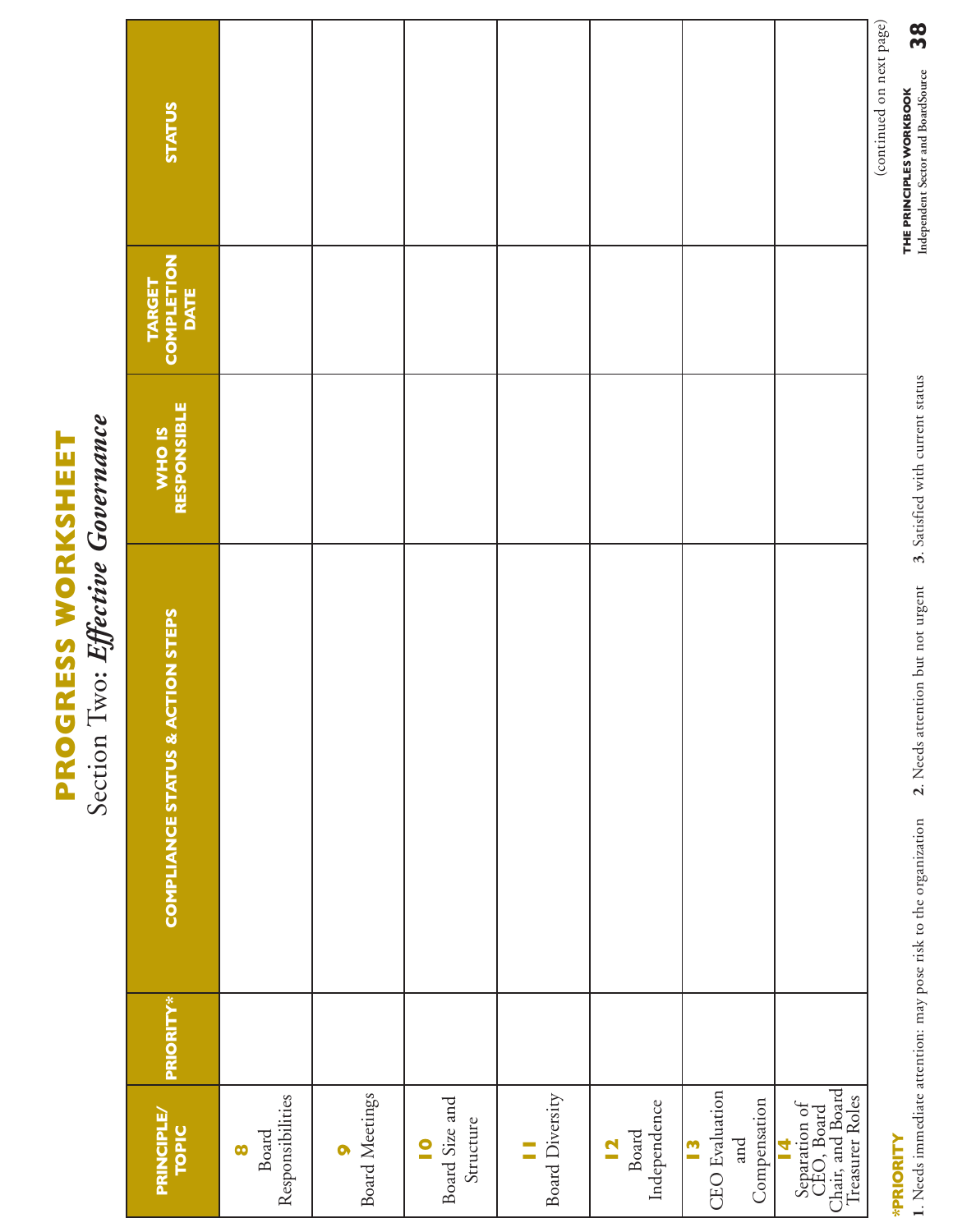| l      |  |
|--------|--|
|        |  |
| È<br>ĺ |  |
|        |  |
|        |  |

Section Two:  $\textit{Effective Gevnance}$  continued from previous page) Section Two**:** *Effective Governance* (continued from previous page)

| <b>STATUS</b>                               |                                              |                                                    |                             |                                                                      |                                                |                             |
|---------------------------------------------|----------------------------------------------|----------------------------------------------------|-----------------------------|----------------------------------------------------------------------|------------------------------------------------|-----------------------------|
| TARGET<br>COMPLETION<br>DATE                |                                              |                                                    |                             |                                                                      |                                                |                             |
| NHO IS                                      |                                              |                                                    |                             |                                                                      |                                                |                             |
| <b>COMPLIANCE STATUS &amp; ACTION STEPS</b> |                                              |                                                    |                             |                                                                      |                                                |                             |
| <b>PRIORITY*</b>                            |                                              |                                                    |                             |                                                                      |                                                |                             |
| PRINCIPLE/<br>TOPIC                         | Board Education<br>and<br>Communication<br>Ľ | <b>16</b><br>Evaluation of<br>Performance<br>Board | Board Member<br>Term Limits | Documents<br>Governing<br>Review of<br>$\mathbf{\underline{\omega}}$ | Mission and<br>Review of<br>Goals<br>$\bullet$ | Compensation<br>20<br>Board |

3. Satisfied with current status

39

**1**. Needs immediate attention: may pose risk to the organization **2**. Needs attention but not urgent **3**. Satisfied with current status 1. Needs immediate attention: may pose risk to the organization 2. Needs attention but not urgent

**\*PRIORITY**

**\*PRIORITY**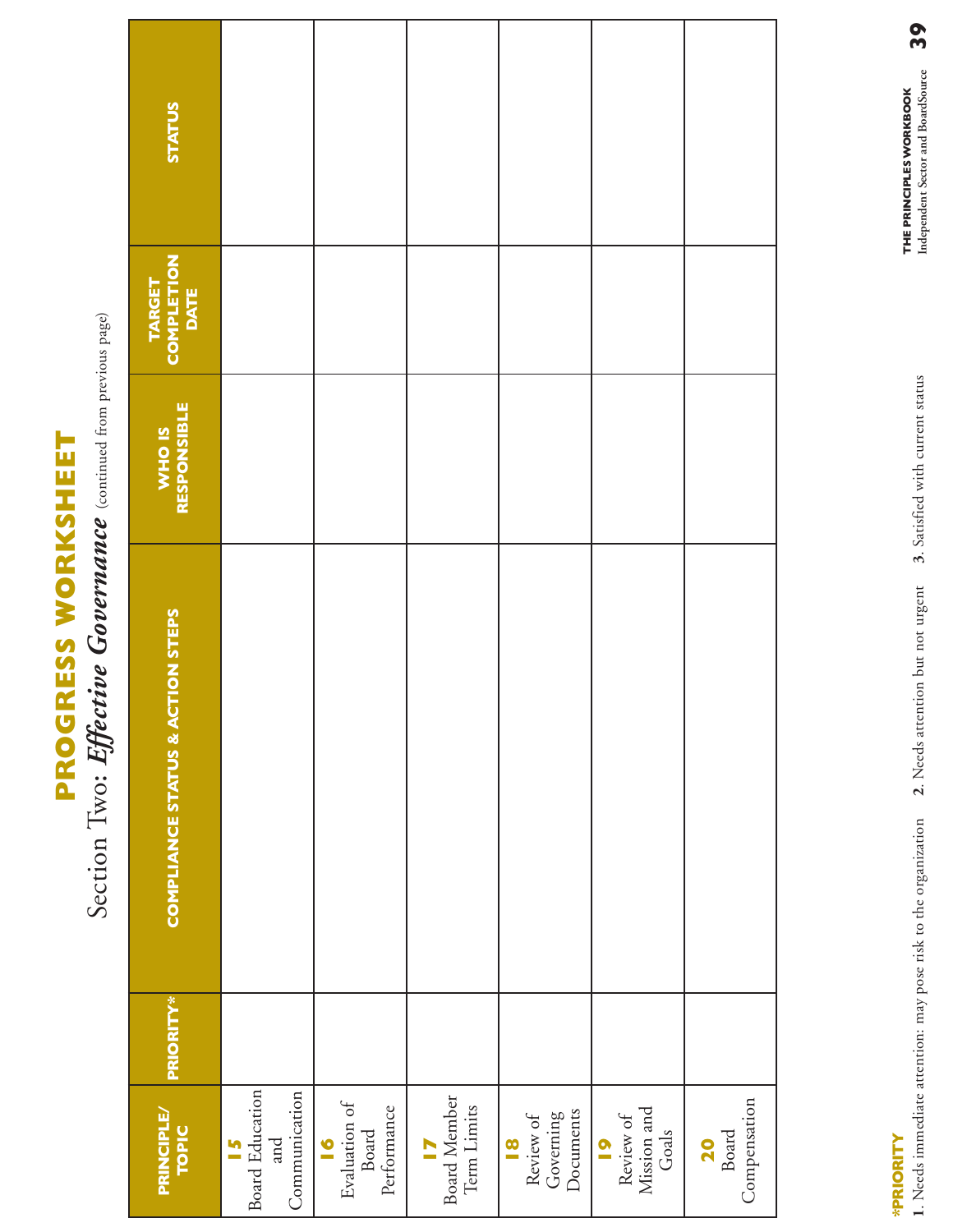<span id="page-40-0"></span>

# **Strong Financial Oversight**



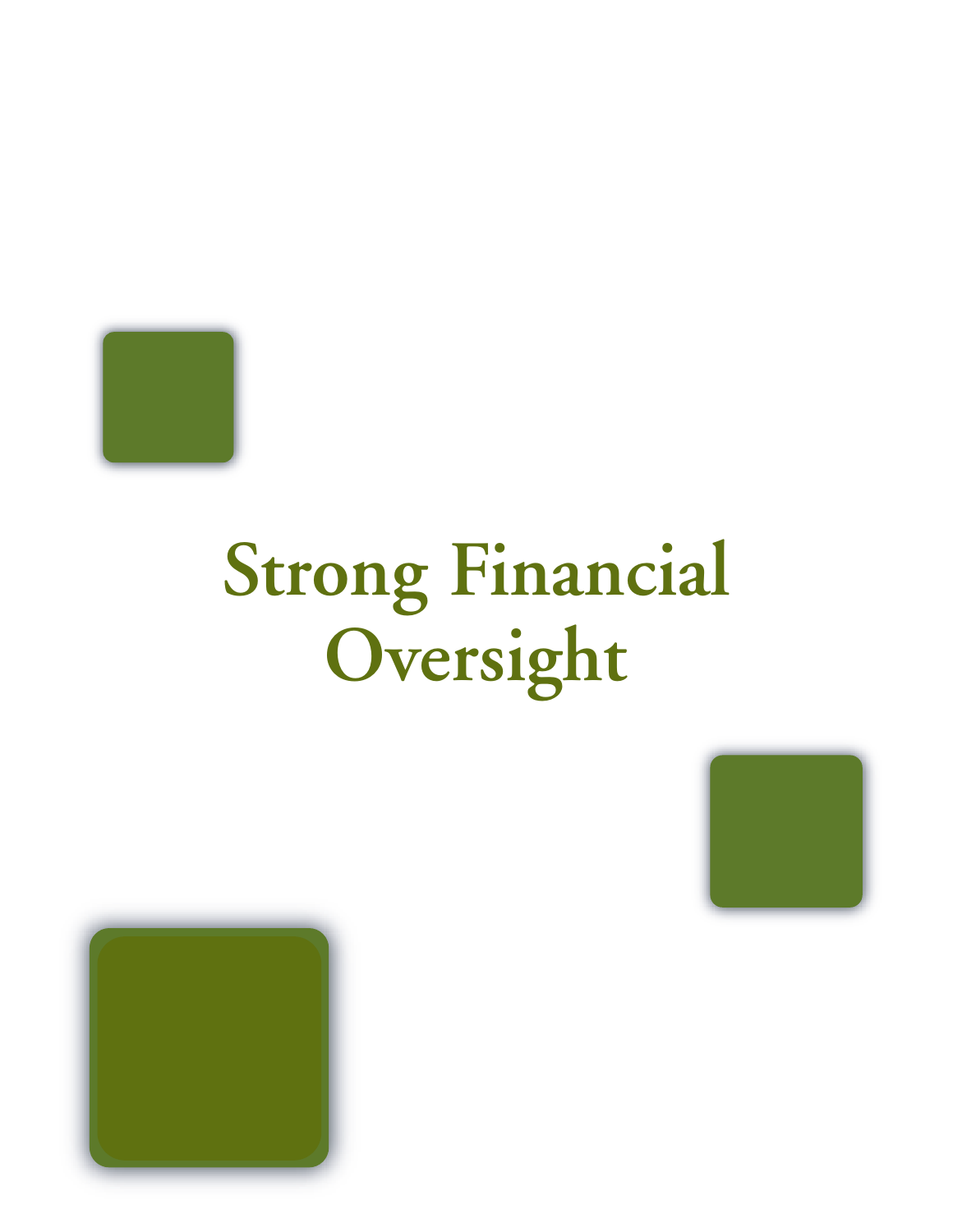<span id="page-41-0"></span>

# **FINANCIAL RECORDS**

*A charitable organization must keep complete, current, and accurate financial records. Its board should receive and review timely reports of the organization's financial activities and should have a qualified, independent financial expert audit or review these statements annually in a manner appropriate to the organization's size and scale of operations.*

#### **CORE CONCEPTS**

- It is important for the staff to keep complete, accurate, and current financial records and share appropriate records with the board in a timely manner.
- The board should review financial statements at least quarterly.
- Some organizations are required by law to have an audit. Almost every organization should consider the benefits of having an audit, review, or compilation by an independent CPA.
- Separating the audit committee from the finance committee provides a check and balance.
- The auditor reports to the board, not to the staff.

#### **DISCUSSION POINTS**

- 1. The board depends on the financial statements to oversee the organization's financial resources. Are our statements generally
	- Prepared in a timely and accurate manner?
	- Understandable and easy to read?
- 2. Do we know whether we are required to have an independent audit? If not, have we considered the benefits of an audit versus an independent financial review?
- 3. How do the responsibilities of the finance and audit committees differ? What are the benefits of separating the functions of these two committees?

#### **LEGAL AND COMPLIANCE ISSUES**

- IRS Form 990 inquires whether the organization's financial statements are compiled, reviewed, or audited.
- IRS Form 990 inquires whether there is a specific committee responsible for the compiling, reviewing, and auditing of the organization's financial statements and selecting the auditor.
- Organizations receiving funds from the government in excess of \$500,000 must conduct independent audits.
- California was the first state to require audits for larger nonprofits (specific revenue and endowment limits) that conduct activity in California regardless of whether the organization solicits contributions from the public in that state.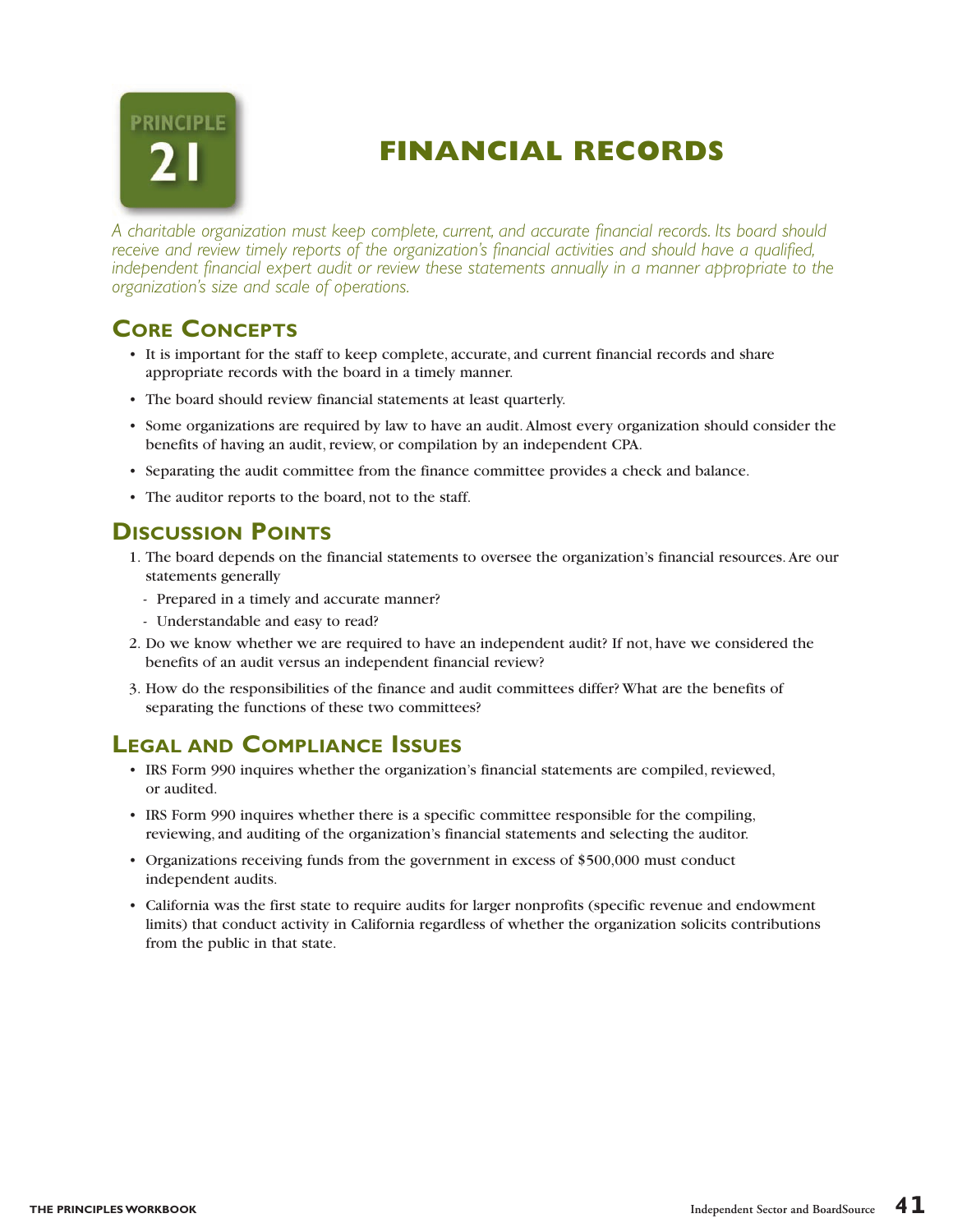

# **FINANCIAL RECORDS**

#### **RESOURCES**

- Circular A-133 *www.nacubo.org/Business\_and\_Policy\_Areas/Accounting/News/Circular\_A-133\_Revised\_to\_Conform\_with\_SAS\_112.html*
- Stay Exempt: Tax Basics for Exempt Organizations *www.stayexempt.org/home\_virtual\_ws.html*
- Nonprofit Integrity Act of 2004 *[caag.state.ca.us/charities/publications/nonprofit\\_integrity\\_act\\_nov04.pdf](caag.state.ca.us/charities/publications/nonprofit_integrity_act_nov04.pdf)*
- "The Sarbanes-Oxley Act and Implications for Nonprofit Organizations" *www.boardsource.org/dl.asp?document\_id=558*
- Financial Committees by Thomas A. McLaughlin. BoardSource, 2004 *www.boardsource.org/Bookstore.asp?category\_id=0&Item=149*

- **11** [Board Diversity](#page-27-0)
- **22** [Annual Budget, Financial Performance,](#page-43-0)  and Investments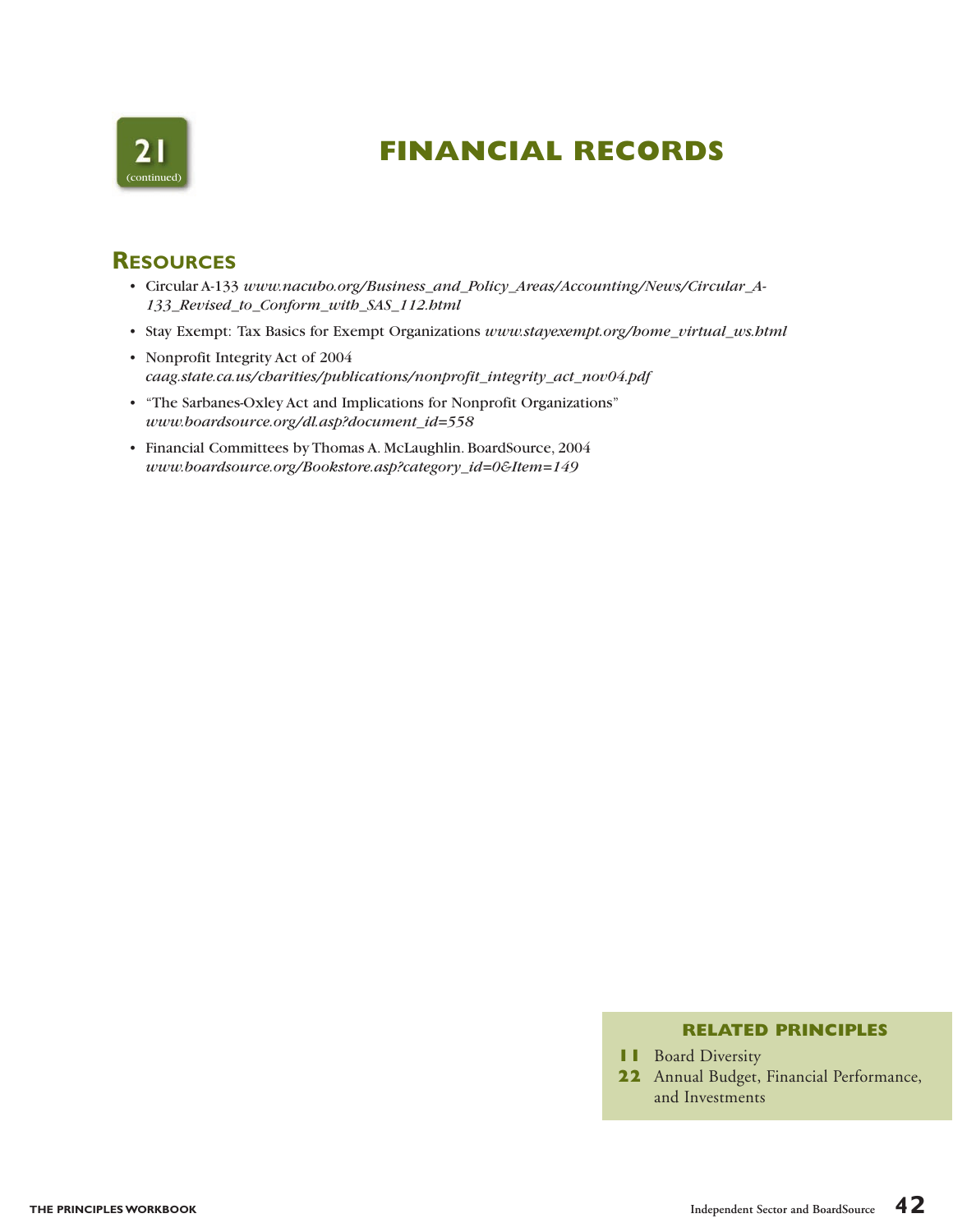<span id="page-43-0"></span>

# **ANNUAL BUDGET, FINANCIAL PERFORMANCE, AND INVESTMENTS**

*The board of a charitable organization must institute policies and procedures to ensure that the organization (and, if applicable, its subsidiaries) manages and invests its funds responsibly, in accordance with all legal requirements.The full board should review and approve the organization's annual budget and should monitor actual performance against the budget.*

#### **CORE CONCEPTS**

- A budget is the financial expression of an organization's yearlong plan.
- As bearers of fiduciary responsibility for the organization, the full board should approve the budget and receive regular financial statements to monitor the implementation of the budget.
- The board approves policies and reviews reports to ensure the organization is following sound financial practices.
- Whatever the level of operational reserves or an endowment, the board needs to establish policies for managing and investing these funds.

#### **DISCUSSION POINTS**

- 1. How well do we review financial reports and monitor the organization's financial performance? Do all board members have a fundamental understanding of our financial reports?
- 2. Do we need to upgrade the board's financial expertise to match the complexity of the organization? If necessary, how could we accomplish this?
- 3. Are we making the relevant comparisons, e.g., performance against budget, previous year's financials, and appropriate ratios?
- 4. Do we periodically assess the likelihood of significant changes in revenue? How well could the organization manage fluctuations in income?
- 5. What steps have we taken to ensure that the accounting firm we have selected for our audit meets the IRS's definition of "independent"?
- 6. Has the organization established a reserve fund and if so, have policies been established that
	- Assess the organization's risk tolerance?
	- Oversee the management of the investments?
	- Establish minimum and maximum amounts to be kept in reserve?
	- Establish guidelines for the appropriate use of reserves?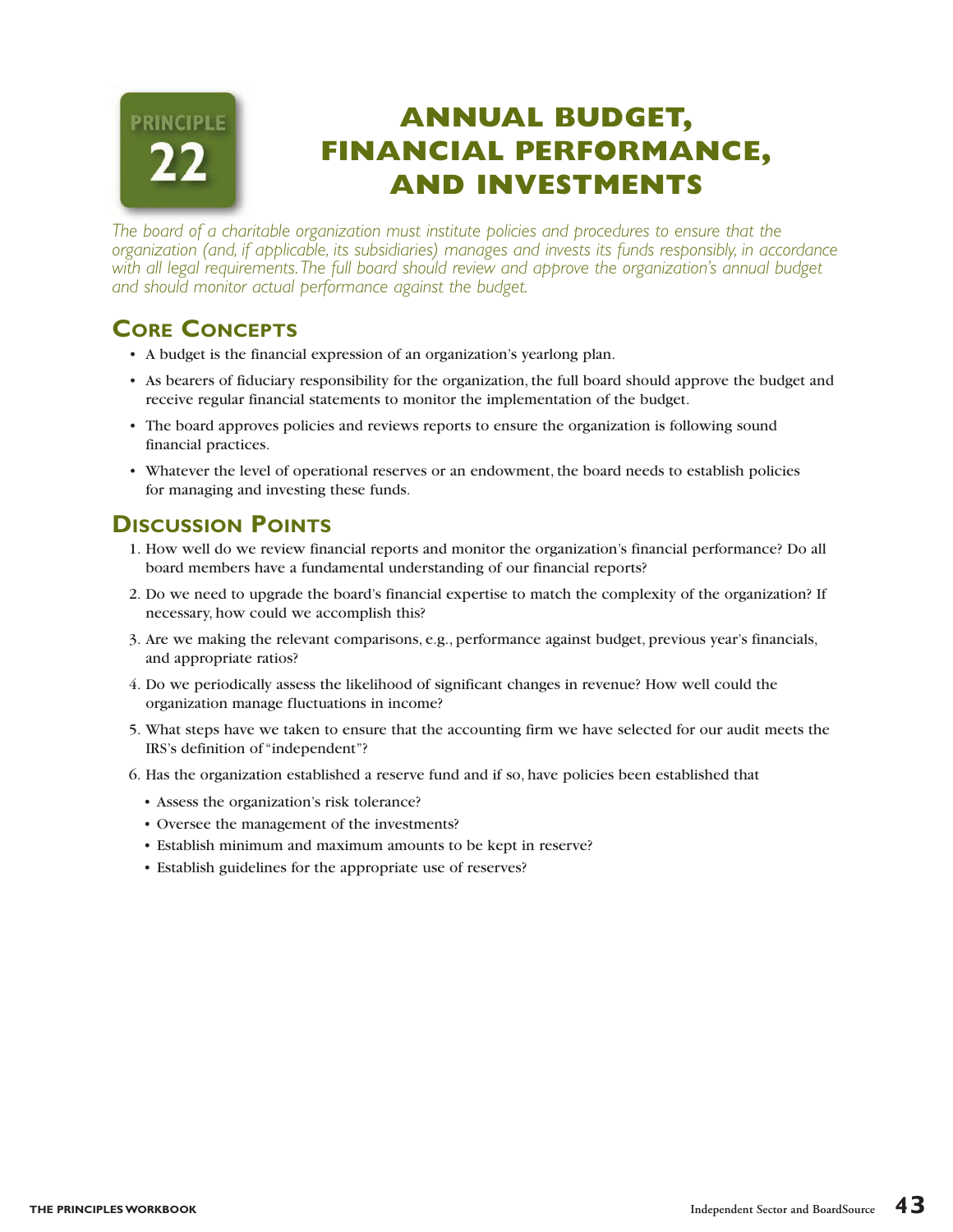

# **ANNUAL BUDGET, FINANCIAL PERFORMANCE, AND INVESTMENTS**

#### **LEGAL AND COMPLIANCE ISSUES**

- IRS Form 990 inquires whether the organization relies on an independent accountant to compile, review, or audit its financial statements.The key is an independent accountant—a person who is not providing other financial services to the organization.
- IRS Form 990 asks organizations to provide information about the value and use of endowment funds and board-designated funds that function like an endowment (also referred to as quasi-endowments).
- Private foundations may not engage in risky investments or will face excise taxes. In IRS Form 990-PF, foundations need to provide detailed information about their investment practices and results.
- Most states have laws that govern the investment, management, and expenditure of funds held by charitable organizations.

#### **RESOURCES**

- Stay Exempt:Tax Basics for Exempt Organizations *www.stayexempt.org/home\_virtual\_ws.html*
- Who's Minding the Money? An Investment Guide for Nonprofit Board Members, Second Edition, by Robert P. Fry, Jr. BoardSource, 2009 *www.boardsource.org/Bookstore.asp?Item=1090*
- Understanding Nonprofit Financial Statements by Steven Berger. BoardSource, 2008 *www.boardsource.org/Bookstore.asp?category\_id=0&Item=1082*
- Uniform Prudent Management of Institutional Funds Act *www.upmifa.org*

- **13** [Conflicts of Interest](#page-13-0)
- **6** [Protection of Assets](#page-17-0)
- **11** [Board Diversity](#page-27-0)
- **21** [Financial Records](#page-41-0)
- 24 Resource Allocation for Programs and Administration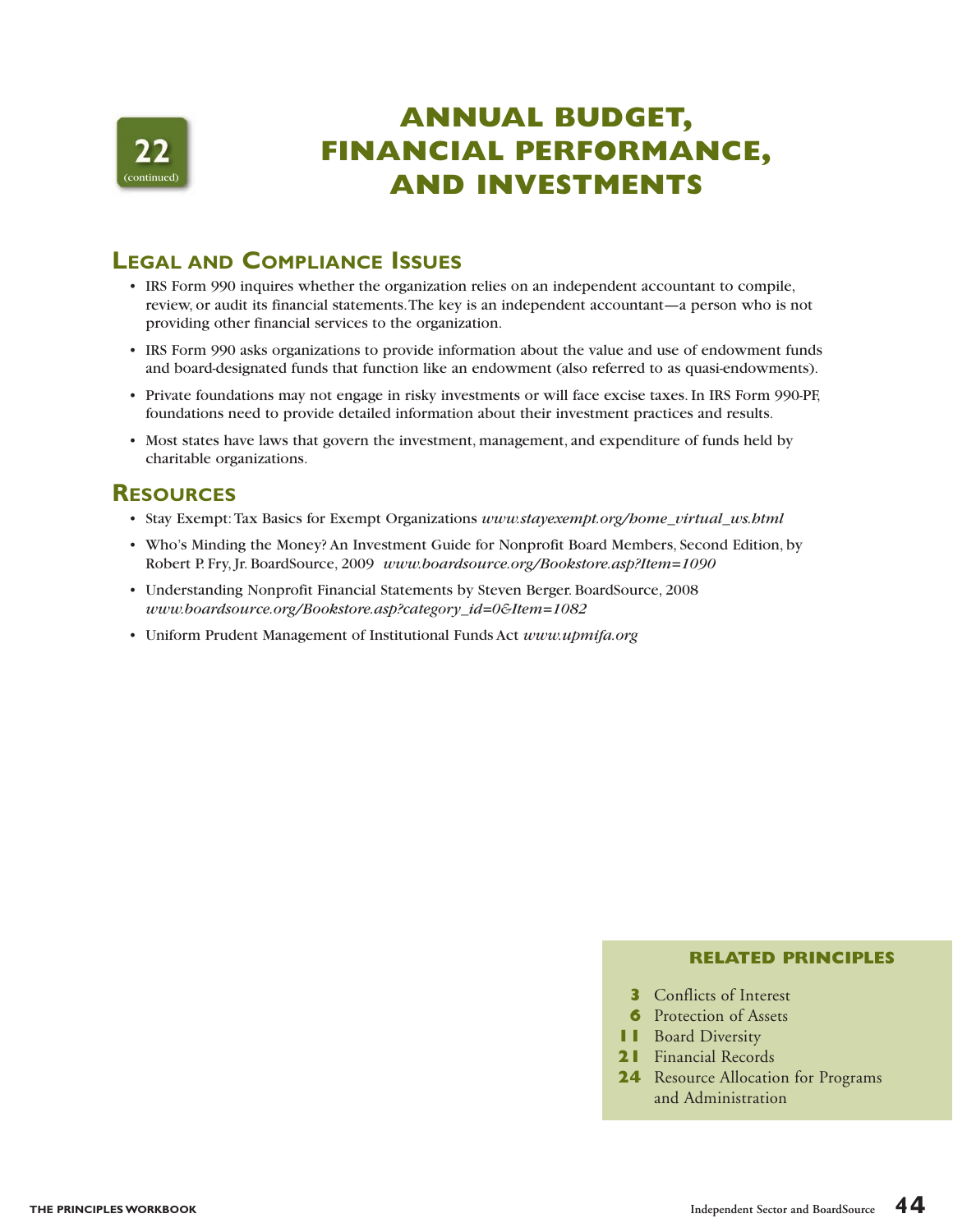<span id="page-45-0"></span>

# **LOANS TO DIRECTORS, OFFICERS, OR TRUSTEES**

*A charitable organization should not provide loans (or the equivalent, such as loan guarantees, purchasing or transferring ownership of a residence or office, or relieving a debt or lease obligation) to directors, officers, or trustees.*

#### **CORE CONCEPTS**

- Providing loans to executives and board members creates real and perceived problems.
- Loans should not be made to board members under any circumstances.
- In general, loans to employees, particularly key employees, should be reviewed and understood by the board and subject to the board's approval.
- The funds of the organization should be used to advance the mission of the organization.

#### **DISCUSSION POINTS**

- 1. Why is it considered bad practice for a charitable organization to make loans to staff or board members?
- 2. Do we understand what federal and state laws apply to our organization in regard to making loans?
- 3. Do our bylaws expressly forbid making such loans, and if not, should we consider amending them to that effect?

#### **LEGAL AND COMPLIANCE ISSUES**

- Some state laws prohibit loans to board members and officers.
- IRS self-dealing rules prohibit loans by private foundations to board members or officers.
- IRS Form 990 requires disclosure of loans made to directors, officers, or key employees. Such loans, if permitted under state law, should be at market rates and approved by the board.

#### **RESOURCES**

- IRS Publication 557 *www.irs.gov/publications/p557/index.html*
- Managing Conflicts of Interest, Second Edition by Daniel L. Kurtz and Sarah E. Paul. BoardSource, 2006 *www.boardsource.org/Bookstore.asp?Item=182*

- **1** [Laws and Regulations](#page-11-0)
- **20** [Board Compensation](#page-37-0)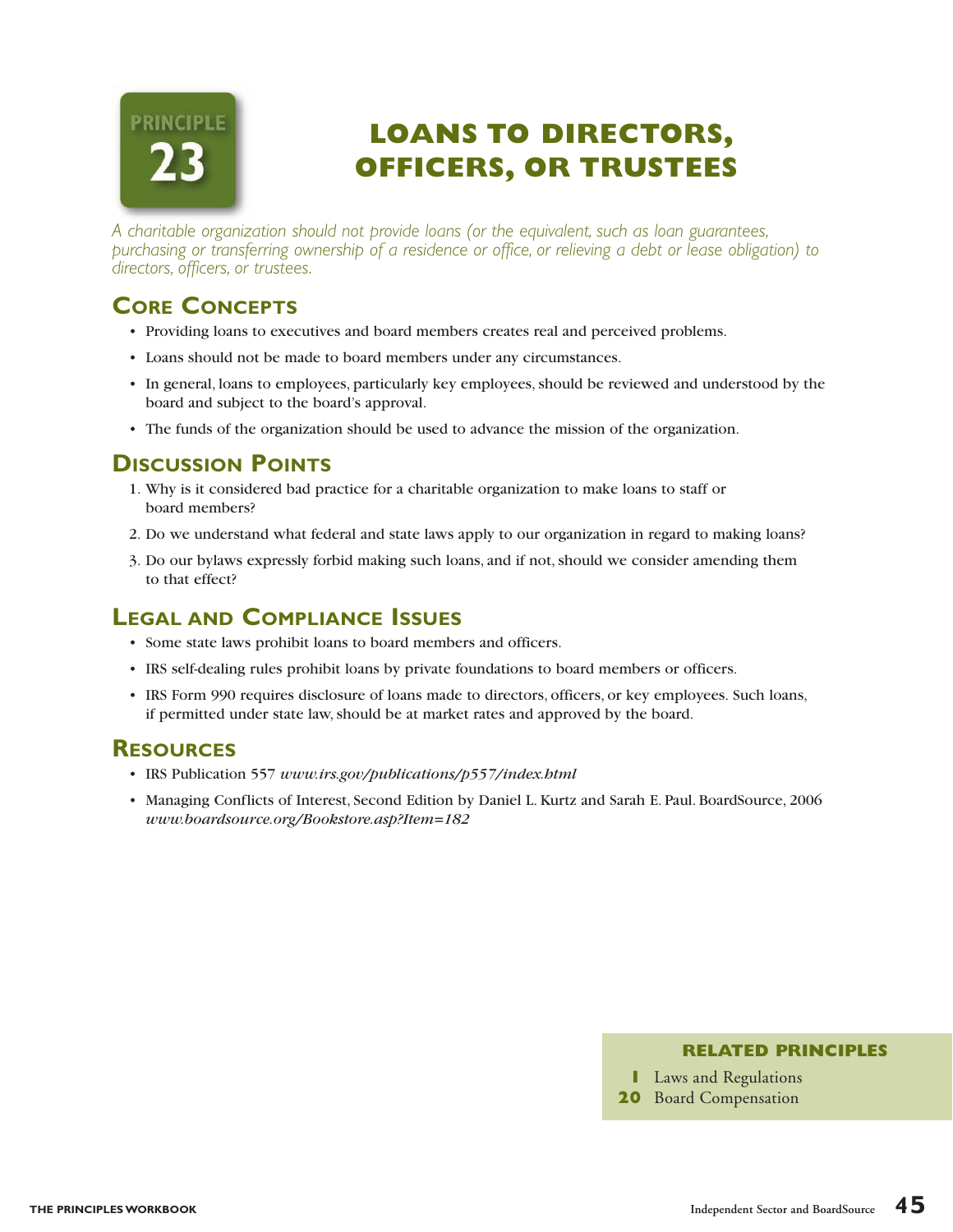# <span id="page-46-0"></span>**PRINCIPLE**

# **RESOURCE ALLOCATION FOR PROGRAMS AND ADMINISTRATION**

*A charitable organization should spend a significant percentage of its annual budget on programs that pursue its mission.The budget should also provide sufficient resources for effective administration of the organization, and, if it solicits contributions, for appropriate fundraising activities.*

#### **CORE CONCEPTS**

- A major part of the budget should be allocated to programs. (Some "watchdog" organizations recommend that public charities spend at least 65 percent of their total expenses on program activities. However, this may not be applicable to all charities.)
- Adequate resources should also be allocated to fundraising and administration.
- Programmatic, fundraising, and administrative expenses should be accurately tracked and recorded.
- All costs, including staff time and overhead, should be included when assessing the cost of programs and services.

#### **DISCUSSION POINTS**

- 1. A sound budget balances revenue and expenditures;"balancing" also includes allocating the appropriate ratio of program, administration, and fundraising expenses against revenue. Have we discussed and established guidelines for this type of balanced budget?
- 2. It is the board's responsibility to ensure sufficient infrastructure to fulfill organizational mission.What methods have we implemented to periodically assess how well we are meeting this responsibility?
- 3. IRS Form 990 dissects fundraising expenses and revenue in detail. Do we have adequate information and accurate records to complete our Form 990?

#### **LEGAL AND COMPLIANCE ISSUES**

• IRS Form 990 examines fundraising expenses and revenue in detail.

#### **RESOURCES**

• Nonprofit Overhead Cost Study *[nccsdataweb.urban.org/FAQ/index.php?category=40](http://nccsdataweb.urban.org/FAQ/index.php?category=40)* 

- **19** [Review of Mission and Goals](#page-36-0)
- **22** [Annual Budget, Financial Performance,](#page-43-0)  and Investments
- **32** [Fundraiser Compensation](#page-56-0)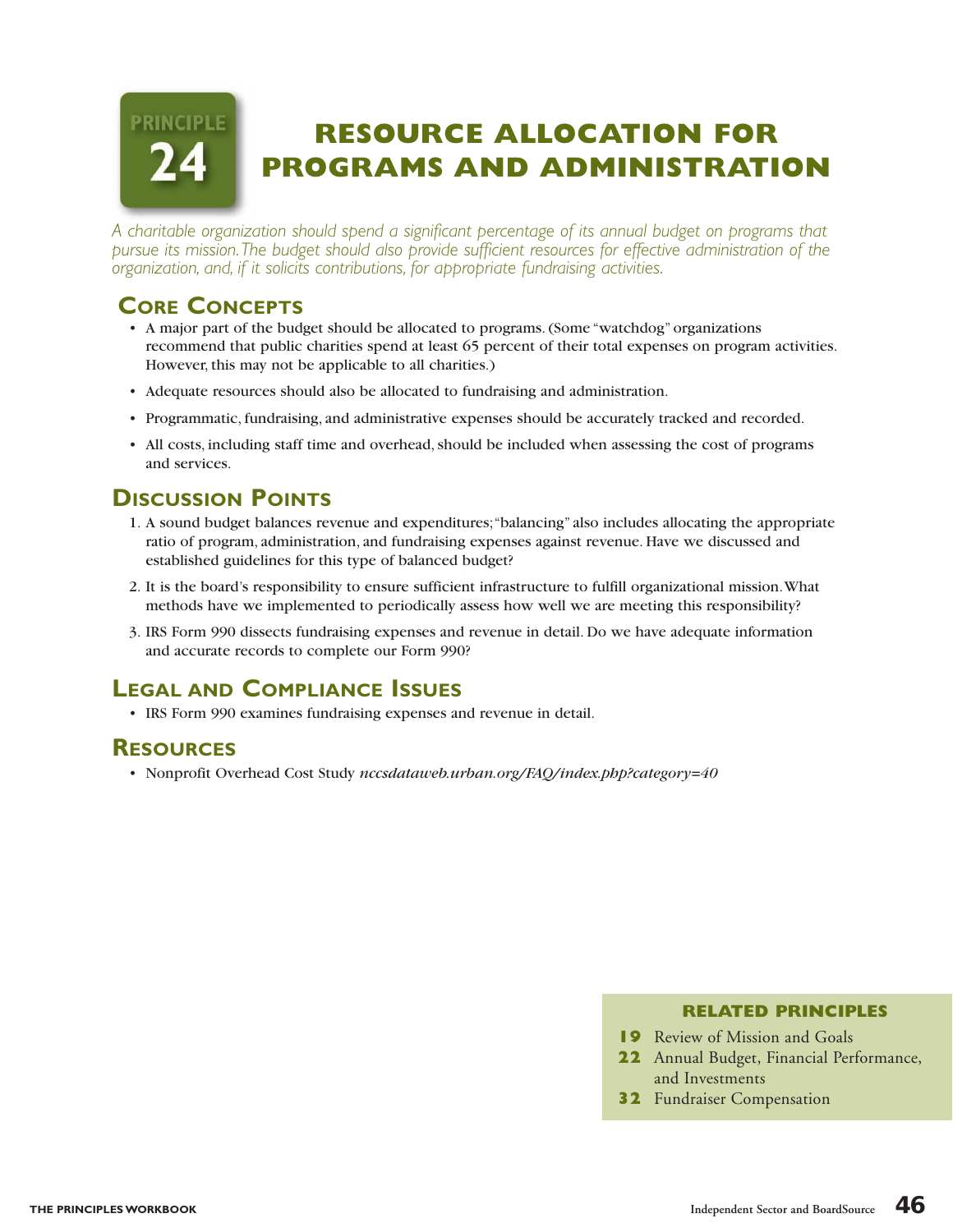<span id="page-47-0"></span>

# **TRAVEL AND OTHER EXPENSE POLICIES**

*A charitable organization should establish clear, written policies for paying or reimbursing expenses incurred by anyone conducting business or traveling on behalf of the organization, including types of expenses that can be paid for or reimbursed and the documentation required. Such policies should require that travel on behalf of the organization is to be undertaken in a cost-effective manner.*

#### **CORE CONCEPTS**

- The organization should have a policy that establishes guidelines for expense reimbursement.
- Keeping accurate records of expenses is essential.
- Receipts should be required for expense reimbursement.
- A reimbursement policy should define what expenses are appropriate and what expenses are considered excessive and not appropriate.

#### **DISCUSSION POINTS**

- 1. Reimbursement for travel expenses can be a slippery slope. Clear, easy-to-follow guidelines protect our organization from abuse, bad publicity, or inconsistent interpretation. Have we reviewed our travel policies and compared ours to those of other organizations?
- 2. Exceptions to our policies, such as first-class travel, should be consistently applied and transparent to all board members. Do our policies for travel promote the organization's best interest in the most costeffective way? Are exceptions consistent and transparent?

#### **LEGAL AND COMPLIANCE ISSUES**

- Reimbursement for unsubstantiated or excessive travel expenses is considered compensation and should be reported as such on the recipient's W-2 and in IRS Form 990.
- IRS Form 990 asks whether organizations pay or reimburse first-class or charter travel expenses for board members, officers, or key employees.

#### **RESOURCES**

- Independent Sector Travel Policy *www.independentsector.org/about/ISTravelPolicy.pdf*
- Independent Sector Gifts and Entertainment Policy *www.independentsector.org/about/ISEntertainmentPolicy.pdf*
- The Nonprofit Policy Sampler by Barbara Lawrence and Outi Flynn. BoardSource, 2006 *www.boardsource.org/Bookstore.asp?category\_id=0&Item=45*
- "Five SOX-Related Issues You Need to Analyze," Nonprofit Times *www.nptimes.com/howtos/boards.html*

- **20** [Board Compensation](#page-37-0)
- **26** Expense Reimbursement for [Nonbusiness Travel Companions](#page-48-0)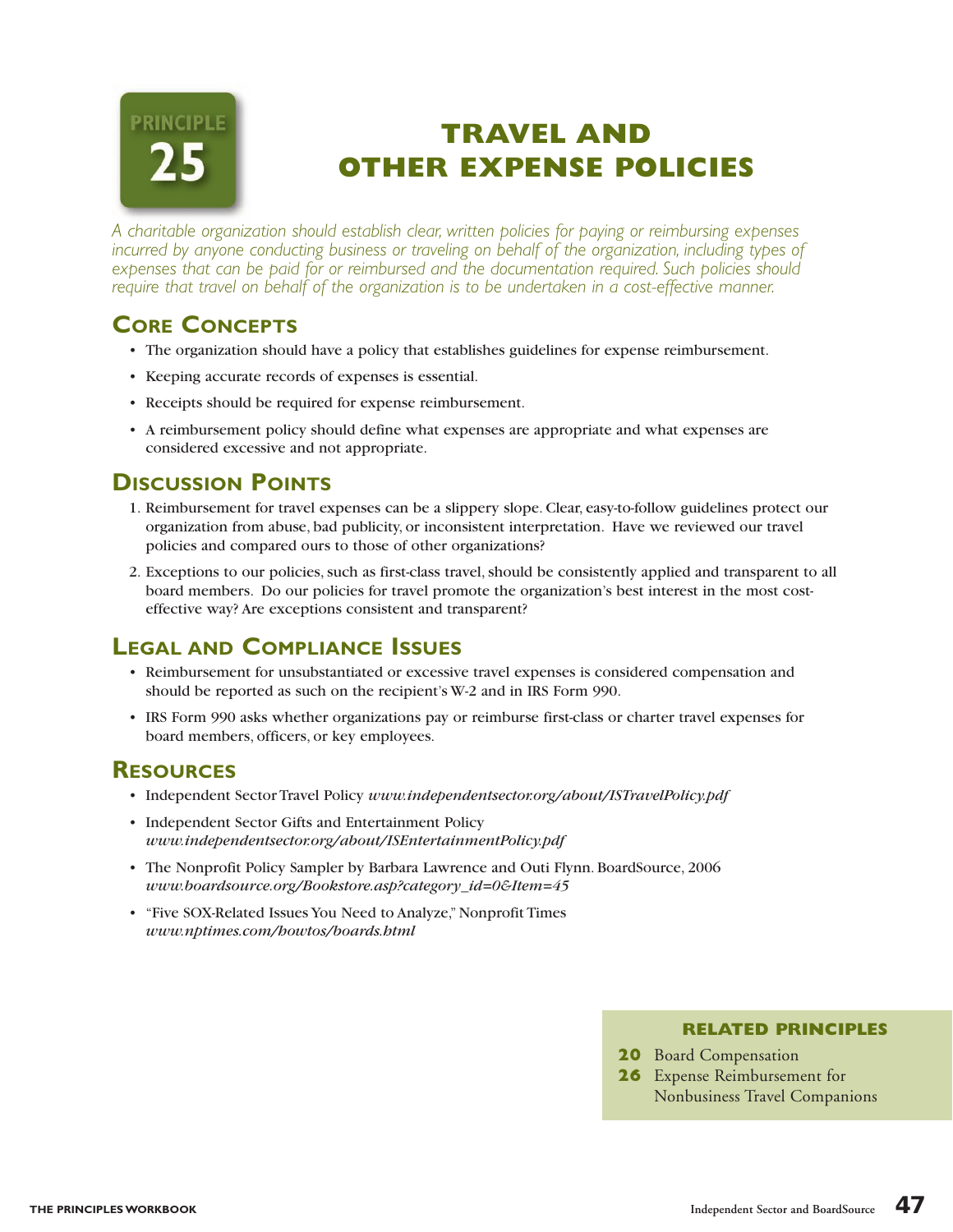<span id="page-48-0"></span>

# **EXPENSE REIMBURSEMENT FOR NONBUSINESS TRAVEL COMPANIONS**

*A charitable organization should neither pay for nor reimburse travel expenditures for spouses, dependents or others who are accompanying someone conducting business for the organization unless they, too, are conducting such business.*

#### **CORE CONCEPTS**

- Reimbursement of expenses for spouses is appropriate only when they have a role in conducting business for the organization.
- In other situations, paid expenses for the spouse are considered compensation for the person conducting business for the organization.

#### **DISCUSSION POINTS**

- 1. Do we have a policy that addresses reimbursement of expenses for spouses or dependents of board members?
- 2. Why is it important for our organization to have a clear position on reimbursing expenses for travel companions?
- 3. When it is deemed appropriate to reimburse expenses for travel companions, are we clear when this is to be reported as income?

#### **LEGAL AND COMPLIANCE ISSUES**

- Excessive reimbursement can be considered a deliberate personal benefit and is not appropriate for a tax-exempt organization.
- Spousal reimbursement is generally considered compensation and should be reported as such.
- IRS Form 990 asks whether organizations pay or reimburse spousal or companion travel expenses for board members, officers, and key employees.

#### **RESOURCES**

- Independent Sector Travel Policy *[www.independentsector.org/about/ ISTravelPolicy.pdf](www.independentsector.org/about/ISTravelPolicy.pdf)*
- "Board & Spousal Expense Reimbursement," Notre Dame University *www.controller.nd.edu/policies-and-procedures/board-and-spousal.shtml*

#### **RELATED PRINCIPLES**

**20** [Board Compensation](#page-37-0)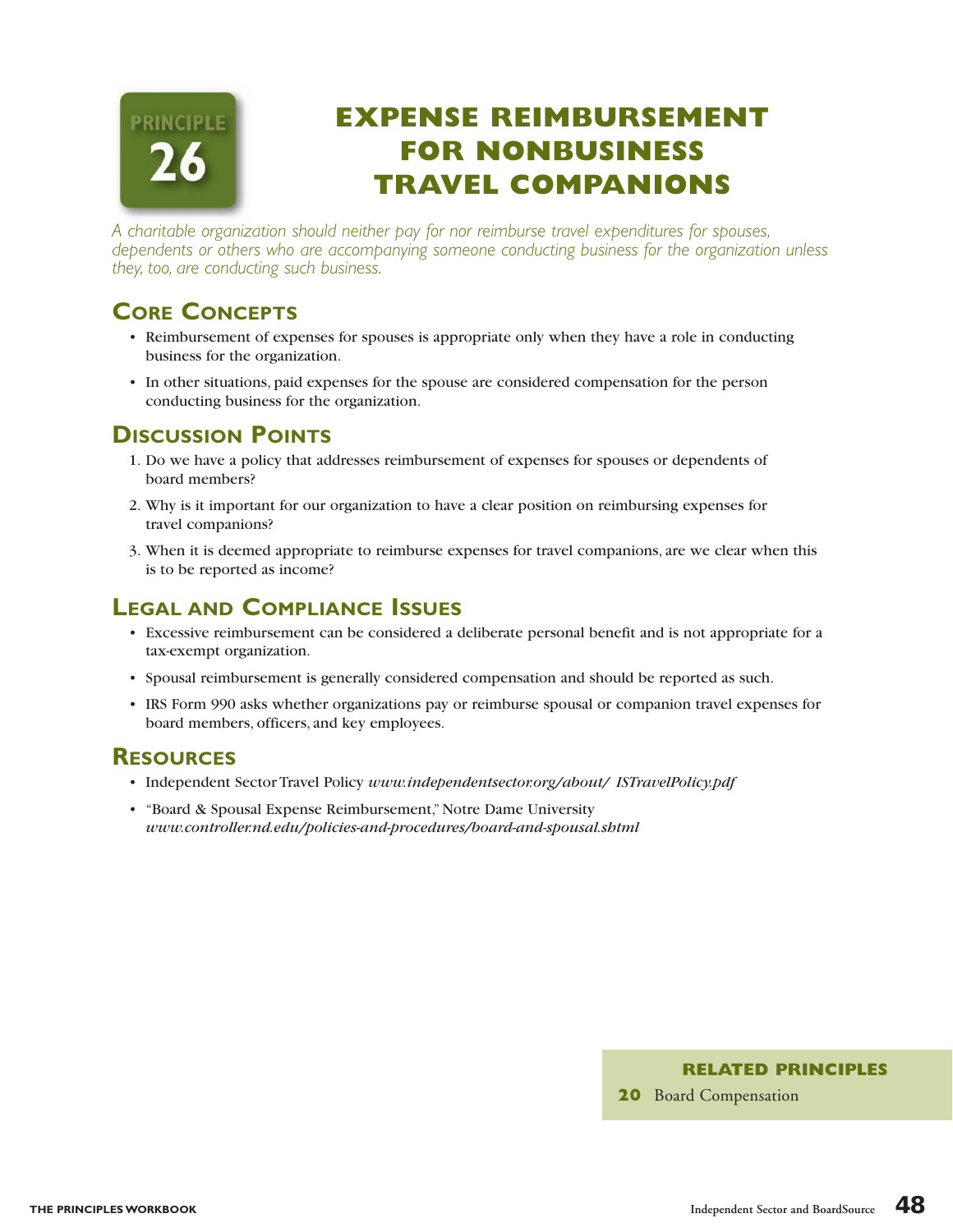<span id="page-49-0"></span>

| <b>PRINCIPLE/</b><br><b>TOPIC</b>                                              | <b>PRIORITY*</b> | COMPLIANCE STATUS & ACTION STEPS | WHO IS<br>RESPONSIBLE | TARGET<br>COMPLETION<br><b>DATE</b> | <b>STATUS</b> |
|--------------------------------------------------------------------------------|------------------|----------------------------------|-----------------------|-------------------------------------|---------------|
| Financial<br>Records<br>$\overline{a}$                                         |                  |                                  |                       |                                     |               |
| Performance, and<br>Annual Budget,<br>Investments<br>Financial                 |                  |                                  |                       |                                     |               |
| Loans to<br>Directors,<br>Officers, or<br>Trustees<br><b>23</b>                |                  |                                  |                       |                                     |               |
| Administration<br>Allocation for<br>Programs and<br>Resource<br>24             |                  |                                  |                       |                                     |               |
| Travel and Other<br>Expense Policies<br>25                                     |                  |                                  |                       |                                     |               |
| travel companions<br>for non-business<br>Expense<br>Reimbursement<br><b>26</b> |                  |                                  |                       |                                     |               |

# PROGRESS WORKSHEET **PROGRESS WORKSHEET**

Section Three: Financial Oversight Section Three**:** *Financial Oversight*

 $\frac{4}{3}$ **Independent Sector and BoardSource 49 THE PRINCIPLES WORKBOOK**<br>Independent Sector and BoardSource **THE PRINCIPLES WORKBOOK**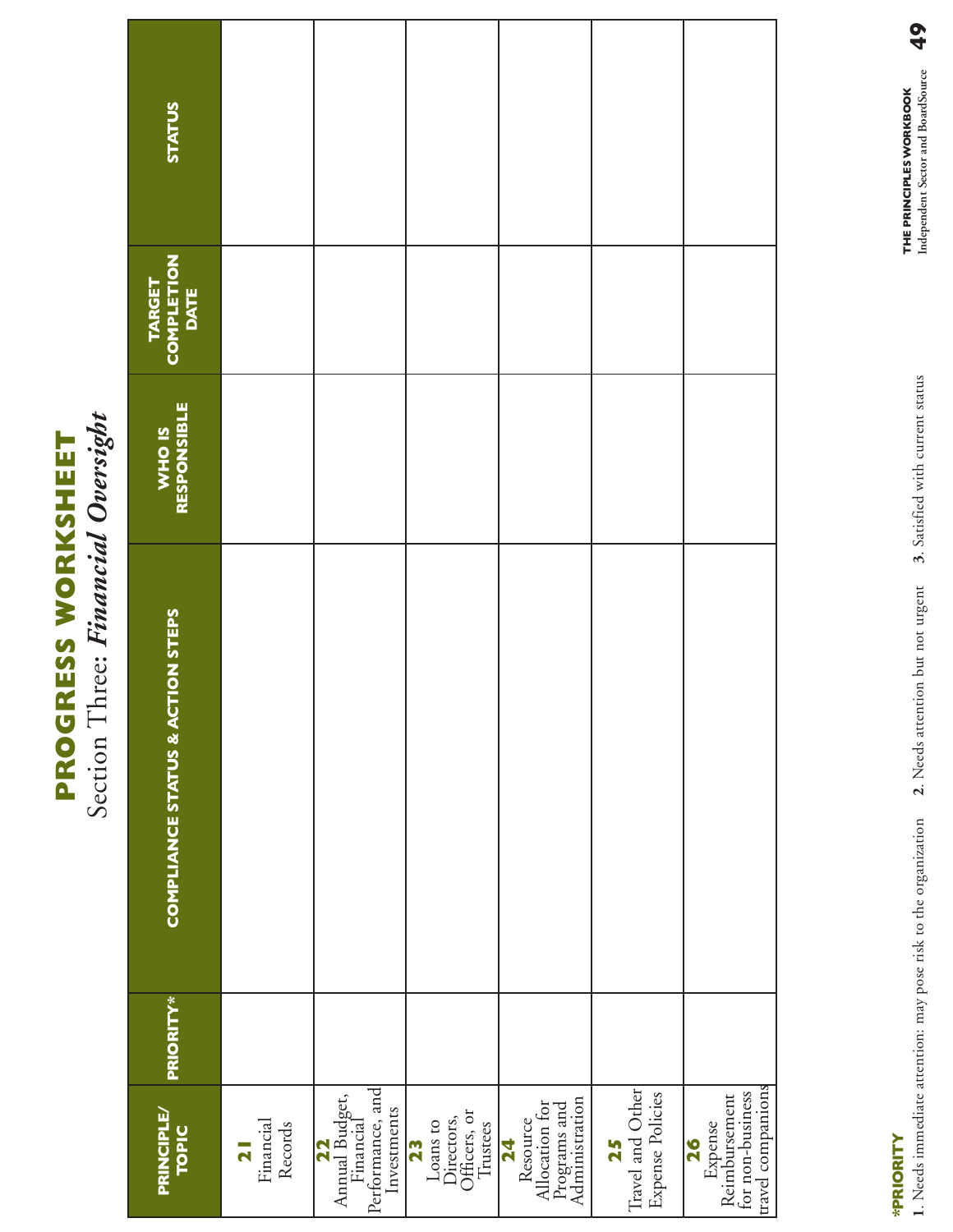<span id="page-50-0"></span>

# **Responsible Fundraising**



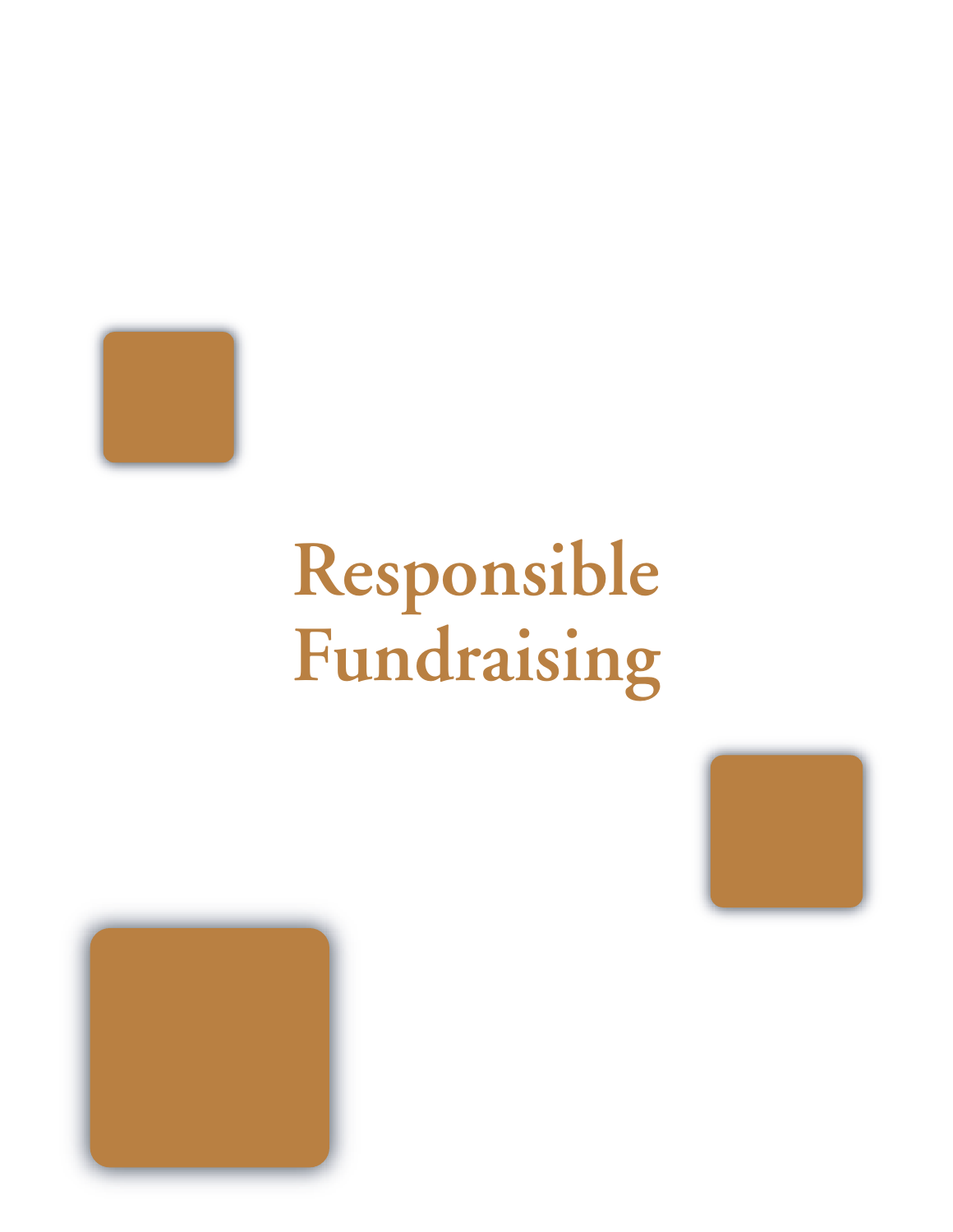<span id="page-51-0"></span>

# **ACCURACY AND TRUTHFULNESS OF FUNDRAISING MATERIALS**

*Solicitation materials and other communications addressed to donors and the public must clearly identify the organization and be accurate and truthful.*

#### **CORE CONCEPTS**

- Guidelines should be established for all fundraising materials and communication with donors.
- All fundraising materials should be subject to a review process.
- Solicitation materials must reflect and represent the organization truthfully.

#### **DISCUSSION POINTS**

- 1. Have we established a process that is practical and adequate for reviewing fundraising materials and communications with donors? Who should be involved in the review process?
- 2. Some organizations have endorsed "A Donor Bill of Rights." Have we considered doing this?
- 3. Have we complied with state laws regarding the solicitation of contributions?
- 4. Do we address the needs of our donors by including clear, accurate information in our solicitation materials about the following?
	- Who is soliciting the contribution
	- What types of contributions the organization will accept
	- How contributions will be used
	- Whom to contact for additional information

#### **LEGAL AND COMPLIANCE ISSUES**

• Most states have laws regulating the solicitation of funds within the state for charitable purposes, regardless of where the charity is incorporated.

#### **RESOURCES**

- Donor Bill of Rights *www.afpnet.org/ka/ka-3.cfm?content\_item\_id=9988*
- Fearless Fundraising for Nonprofit Boards, by Dave Sternberg. BoardSource, 2008 *www.boardsource.org/Bookstore.asp?Item=1085*
- The Multi-State Filer Project *www.multistatefiling.org/index.html*

- **22** [Code of Ethics](#page-12-0)
- **27** [Availability of Information to the Public](#page-19-0)
- **29** [Acknowledgment of Tax-deductible](#page-53-0)  **Contributions**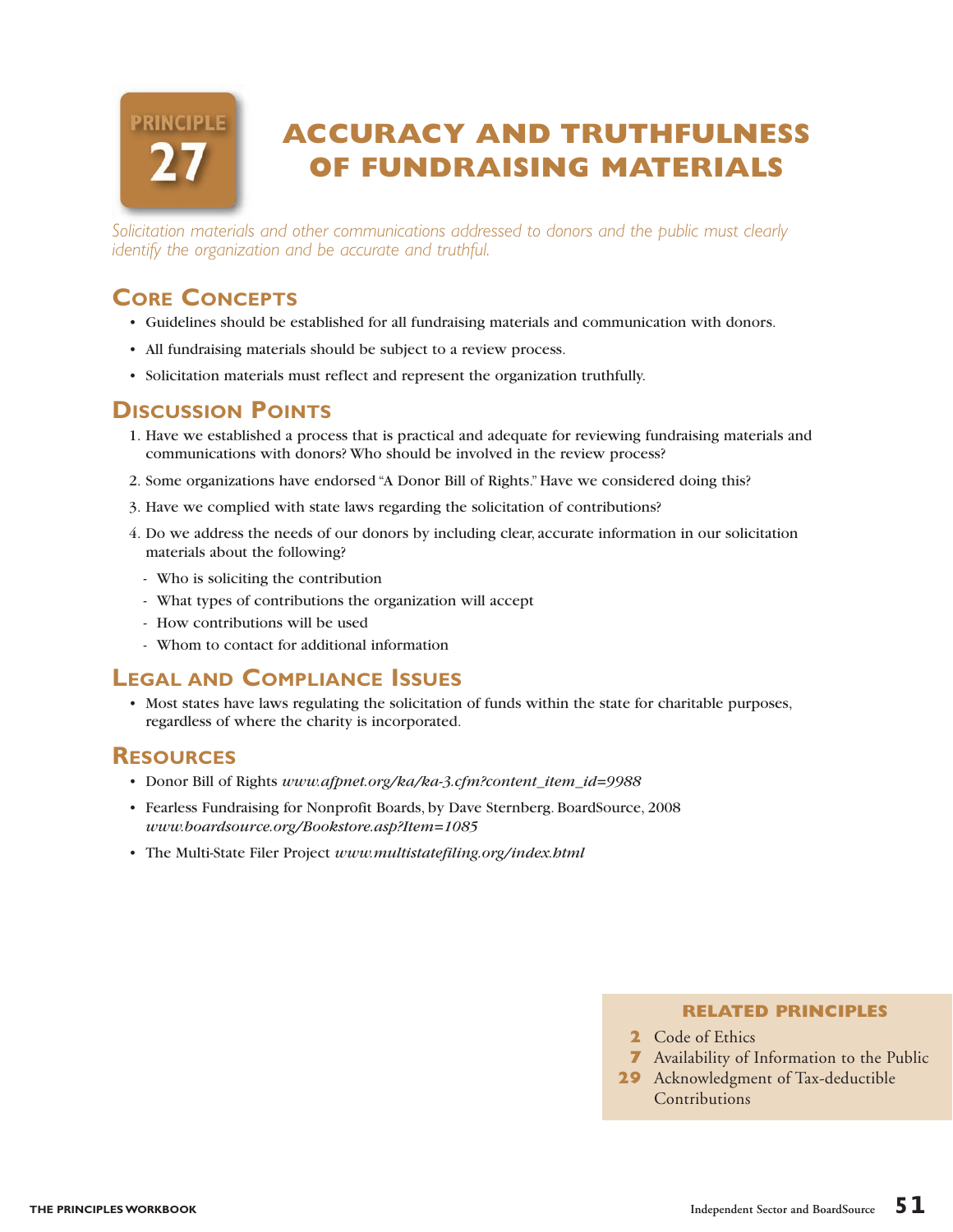<span id="page-52-0"></span>

# **COMPLIANCE WITH DONOR'S INTENT**

*Contributions must be used for the purposes consistent with the donor's intent, whether as described in the relevant solicitation materials or as specifically directed by the donor.*

#### **CORE CONCEPTS**

- Donor intent defines the present and future use of contributed funds. Organizations must respect the rights and intent of the donor.
- The charitable organization needs to agree with the conditions before accepting a donation. If the organization does not agree with the conditions, it should reject the donation.
- Donor intent should be clearly documented.

#### **DISCUSSION POINTS**

- 1. What types of problems could arise when a donor makes a contribution and specifies how the money can be used? How can these problems best be avoided?
- 2. If we can't utilize the funds in a manner consistent with the donor's intent, do we have clear procedures governing when and how we return the money or try to negotiate new terms?
- 3. Do we have a gift acceptance policy to help guide our actions?

#### **LEGAL AND COMPLIANCE ISSUES**

- A written agreement with the donor is a legally binding document.
- Many states have specific laws governing the use of donor-restricted endowment funds.

#### **RESOURCES**

- Donor Bill of Rights *www.case.org/Content/AboutCASE/Display.cfm?CONTENTITEMID=2569*
- Barnes Foundation controversy *[topics.nytimes.com/top/reference/timestopics/organizations/b/barnes\\_foundation/index.html](topics.nytimes.com/top/reference/timestopics/organizations/b/barnes_foundation/index.html)*
- The Uniform Prudent Management of Institutional Funds Act *www.upmifa.org*

#### **RELATED PRINCIPLES**

**22** [Code of Ethics](#page-12-0)

**30** [Gift Acceptance Policies](#page-54-0)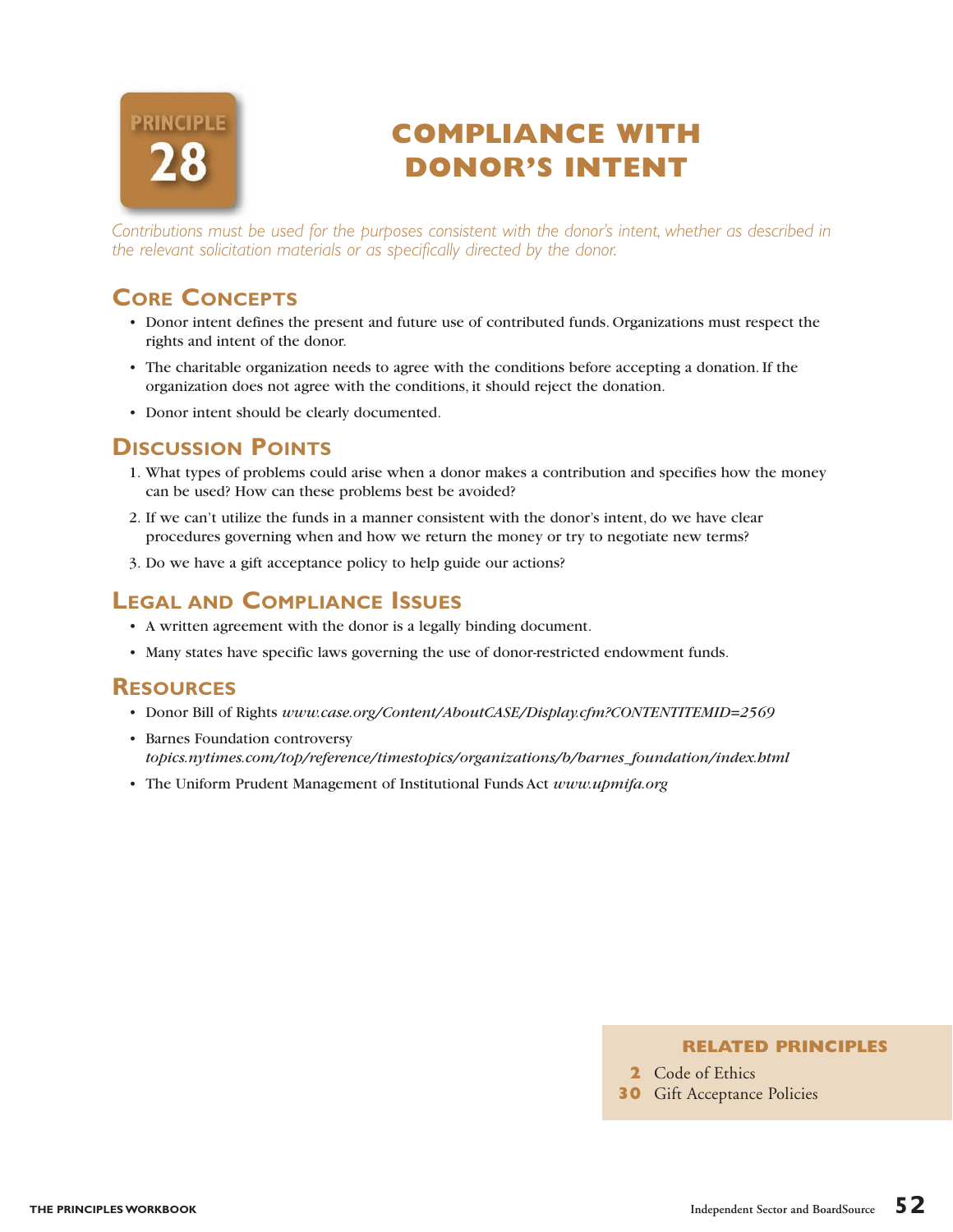# <span id="page-53-0"></span>**PRINCIPLE ACKNOWLEDGMENT OF TAX-DEDUCTIBLE CONTRIBUTIONS**

*A charitable organization must provide donors with specific acknowledgments of charitable contributions, in accordance with IRS requirements, as well as information to facilitate the donors' compliance with tax law requirements.*

#### **CORE CONCEPTS**

- Contributions to charitable organizations may be tax deductible. The IRS has established requirements that must be met by both the organization and the donor.
- The charitable organization does not assess the value of a gift; that is the responsibility of the donor in his or her personal tax filing.
- The charity must provide a fair market value for anything it gives in return for a gift.

#### **DISCUSSION POINTS**

- 1. The value of acknowledging contributions goes beyond assisting donors with taking applicable tax deductions and includes building goodwill for the organization.What steps are we taking and what others could we take to maximize goodwill?
- 2. What information should be used to estimate the fair market value for products and services that are received in exchange for a donation?

#### **LEGAL AND COMPLIANCE ISSUES**

- Gifts given to nonprofit organizations exempt from taxation under  $501(c)(3)$  status are tax deductible.
- Charities are required to provide a written acknowledgment of gifts of \$250 or more, and donors cannot claim a deduction without such an acknowledgment. In addition, donors cannot claim a deduction for any cash contribution, regardless of amount, without written evidence of the contribution such as a cancelled check, acknowledgment letter, or other receipt.
- If the donor receives something in return for the donation, the difference between the amount of the donation and the value of the item received is deductible.
- In quid-pro-quo contributions of \$75 or more, where the donor receives something of more than token value in return, the organization must provide a written statement indicating that the deductibility is limited to the excess amount paid. The statement must include a good-faith estimate of the value of the goods or services.

#### **RESOURCES**

• IRS rules on charitable contributions *www.irs.gov/pub/irs-pdf/p1771.pdf* 

#### **RELATED PRINCIPLES**

**27** Accuracy and Truthfulness of Fundraising Materials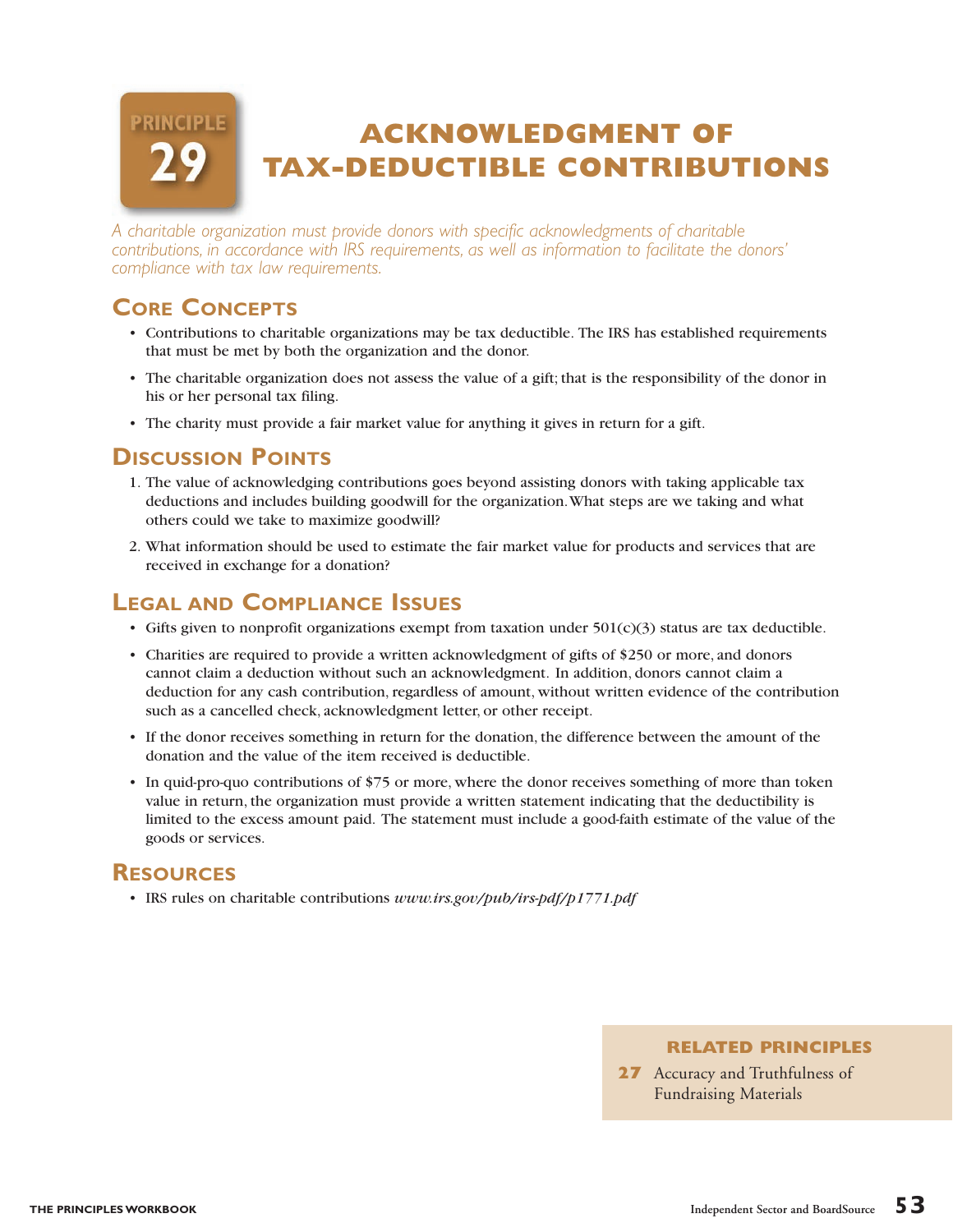<span id="page-54-0"></span>

# **GIFT ACCEPTANCE POLICIES**

*A charitable organization should adopt clear policies, based on its specific exempt purpose, to determine whether accepting a gift would compromise its ethics, financial circumstances, program focus, or other interests.*

#### **CORE CONCEPTS**

- A gift acceptance policy serves as a guide to accept or refuse charitable contributions.
- When accepting gifts, the organization should keep in mind the mission, restrictions, and conditions of the gift; liabilities that may come with the gift; and how the gift or the donor may affect the reputation of the organization.
- The organization should pay special attention to noncash gifts, such as real estate, motor vehicles, art, and appreciated stock.

#### **DISCUSSION POINTS**

- 1. How can gift acceptance policies help an organization make the right decision at the right time? Have we adopted comprehensive gift acceptance policies?
- 2. What examples are we aware of where organizations have encountered problems by accepting gifts?
- 3. What procedures would we follow if we unexpectedly received a gift that exceeded all expectations and went well beyond the typical gift?

#### **LEGAL AND COMPLIANCE ISSUES**

- If the donor imposes too many restrictions on the use of the gift, the gift may lose its tax deductibility.
- The IRS Form 990 asks whether organizations have a gift acceptance policy requiring the review of nonstandard gifts, such as property that is not readily marketable.

#### **RESOURCES**

- IRS rules on charitable contributions *www.irs.gov/pub/irs-pdf/p1771.pdf*
- The Nonprofit Policy Sampler by Barbara Lawrence and Outi Flynn. BoardSource, 2006 *www.boardsource.org/Bookstore.asp?category\_id=0&Item=45*
- A Donor's Guide to Vehicle Donations *www.irs.gov/pub/irs-pdf/p4303.pdf*

#### **RELATED PRINCIPLES**

**22** [Code of Ethics](#page-12-0)

28 [Compliance with Donor's Intent](#page-52-0)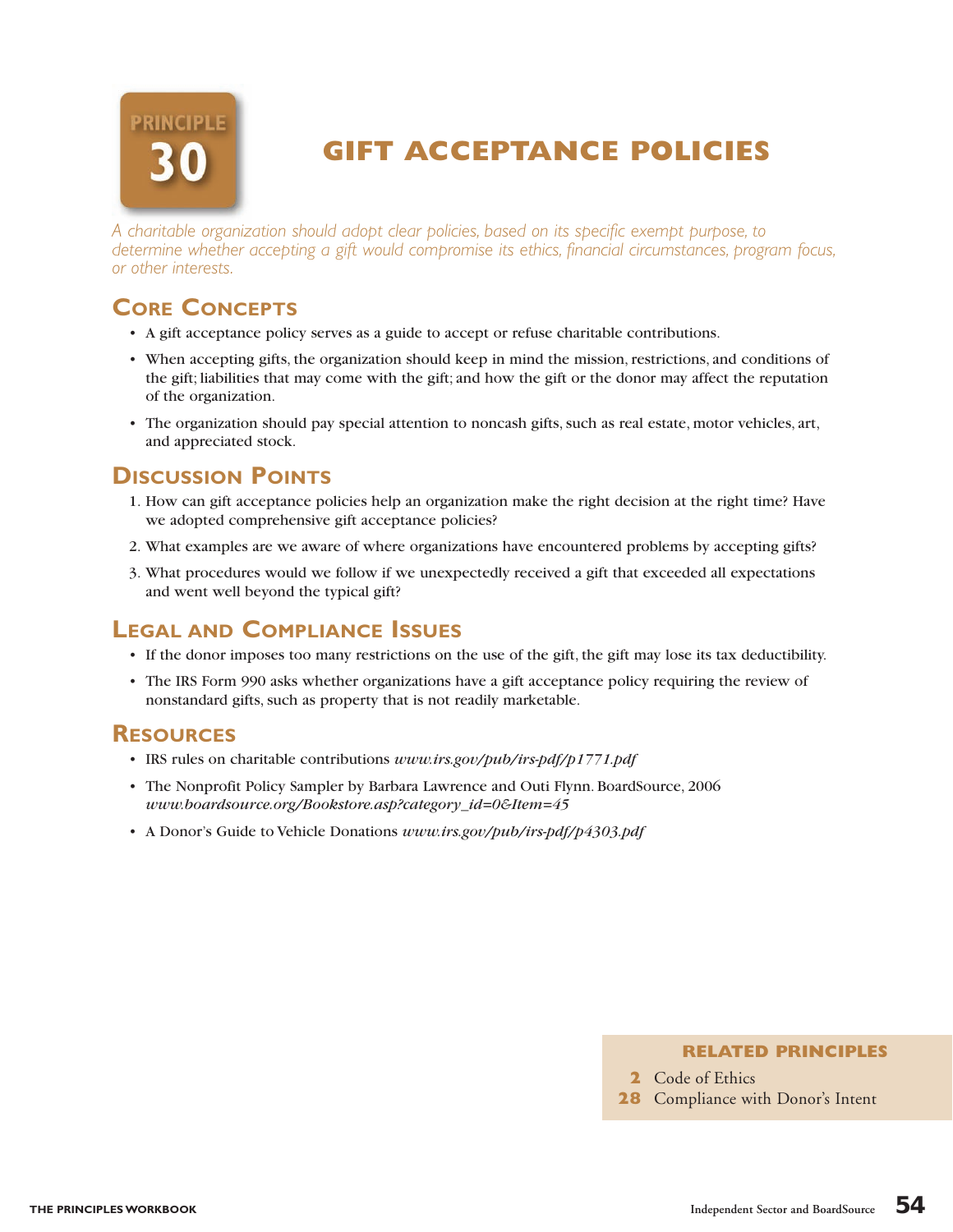<span id="page-55-0"></span>

# **OVERSIGHT OF FUNDRAISERS**

*A charitable organization should provide appropriate training and supervision of the people soliciting funds on its behalf to ensure that they understand their responsibilities and applicable federal, state and local laws, and do not employ techniques that are coercive, intimidating, or intended to harass potential donors.*

#### **CORE CONCEPTS**

- Fundraisers and telemarketers, whether on-staff or hired from the outside, represent the organization. Their training should include strict guidelines for appropriate behavior.
- When an outside firm or consultant is used to solicit contributions, a contract should define the responsibilities of both parties.

#### **DISCUSSION POINTS**

- 1. What types of training do similar organizations provide to those who solicit funds on behalf of the organization?
- 2. What are the risks, both legally and to the reputation of our organization, when fundraisers are not well trained?
- 3. What issues should be covered in a contract when an outside firm is used to raise funds?

#### **LEGAL AND COMPLIANCE ISSUES**

- FCC laws cover telemarketer activities. Rules cover when calls can be made, transparency about the purpose of the call, and accuracy of information.
- State charitable solicitation laws also provide rules affecting the use of telemarketers and other paid charitable solicitors.
- Some states require that a contract between an organization and an outside fundraising firm must be in writing.

#### **RESOURCES**

- FCC Telemarketing Policy *www.fcc.gov/cgb/policy/telemarketing.html*
- FCC rules explained *www.ehow.com/how\_2036902\_understand-federal-telemarketing.html*
- Tips for Charities Raising Funds in New York State: Questions to Ask Before and After Signing a Contract with a Fund Raising Professional, New York State Attorney General's Charities Bureau *www.oag.state.ny.us/bureaus/charities/pdfs/charities\_raising\_funds.pdf*

- **27** Accuracy and Truthfulness of Fundraising Materials
- **28** Compliance with Donor's Intent
- **30** [Gift Acceptance Policies](#page-54-0)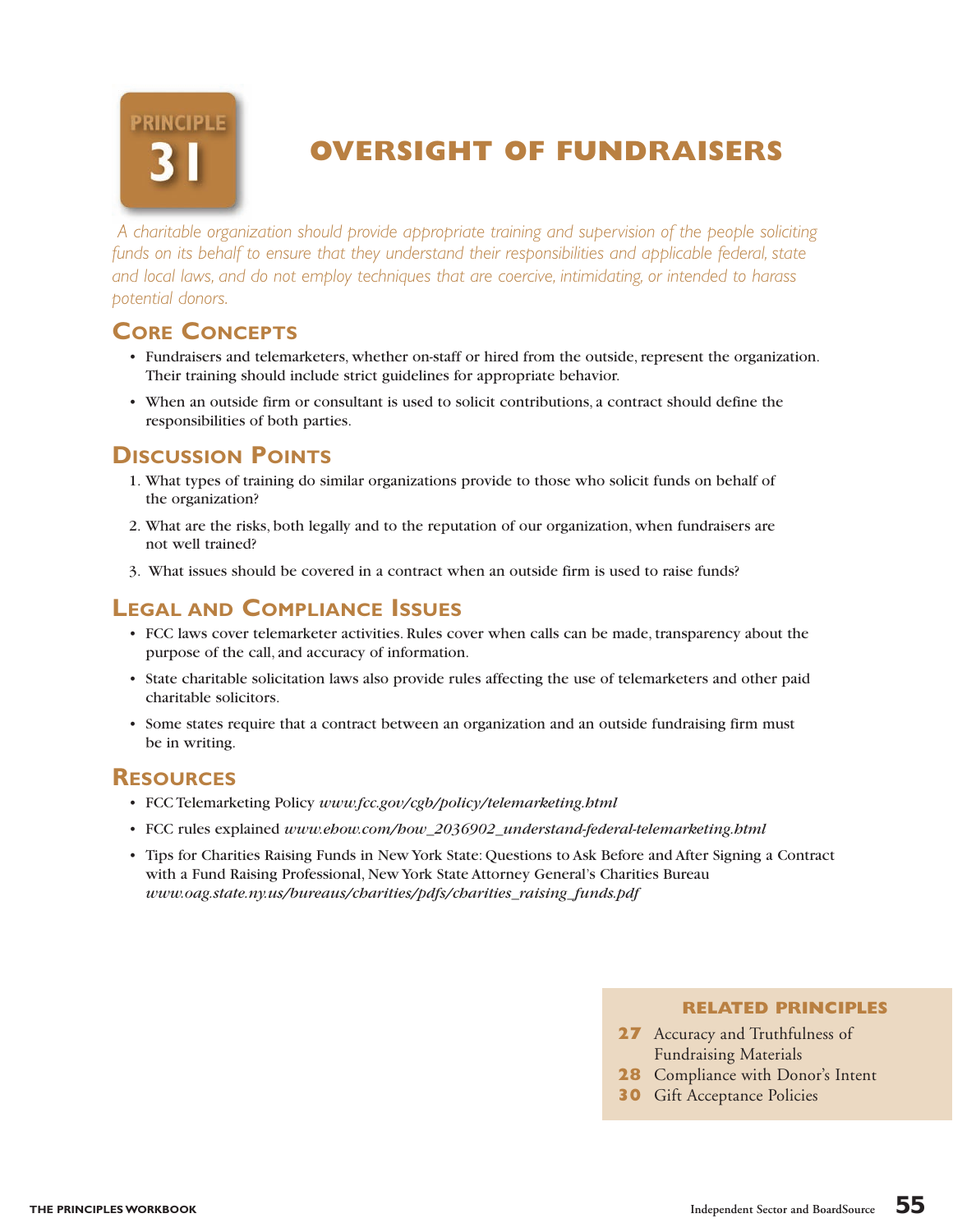<span id="page-56-0"></span>

**FUNDRAISER COMPENSATION**

*A charitable organization should not compensate internal or external fundraisers based on a commission or a percentage of the amount raised.*

#### **CORE CONCEPTS**

- Compensation for fundraising activities should be based on general performance and commensurate with time and effort expended.
- Those raising funds on behalf of the organization need to uphold the organization's values and reputation and the donor's trust in the organization.
- Policies for raising funds need to cover both internal and external fundraisers.

#### **DISCUSSION POINTS**

- 1. Why is it important for our organization to establish a policy regarding compensation of internal and external fundraisers? What resources have we used or should we be using to ensure our guidelines are appropriate?
- 2. What is the potential harm of compensating fundraisers based on commission?
- 3. Do we have an adequate orientation process for our fundraising staff? Does this process ensure that employees are informed and educated about the following?
	- Information related to our fundraising policies
	- How their work will be evaluated
	- How their compensation is determined
- 4. Have we compared our fundraising policies and compensation practices to organizations similar to ours? Has this been documented?

#### **LEGAL AND COMPLIANCE ISSUE**

• Intermediate Sanctions define penalties for excessive compensation, which can apply to fundraisers in certain cases.

#### **RESOURCES**

- Donor Bill of Rights *www.afpnet.org/ka/ka-3.cfm?content\_item\_id=9988*
- Ethical Principles for Fundraisers *www.afpnet.org/ka/ka-3.cfm?folder\_id=897&content\_item\_id=1068*

#### **RELATED PRINCIPLES**

**13** [CEO Evaluation and Compensation](#page-29-0)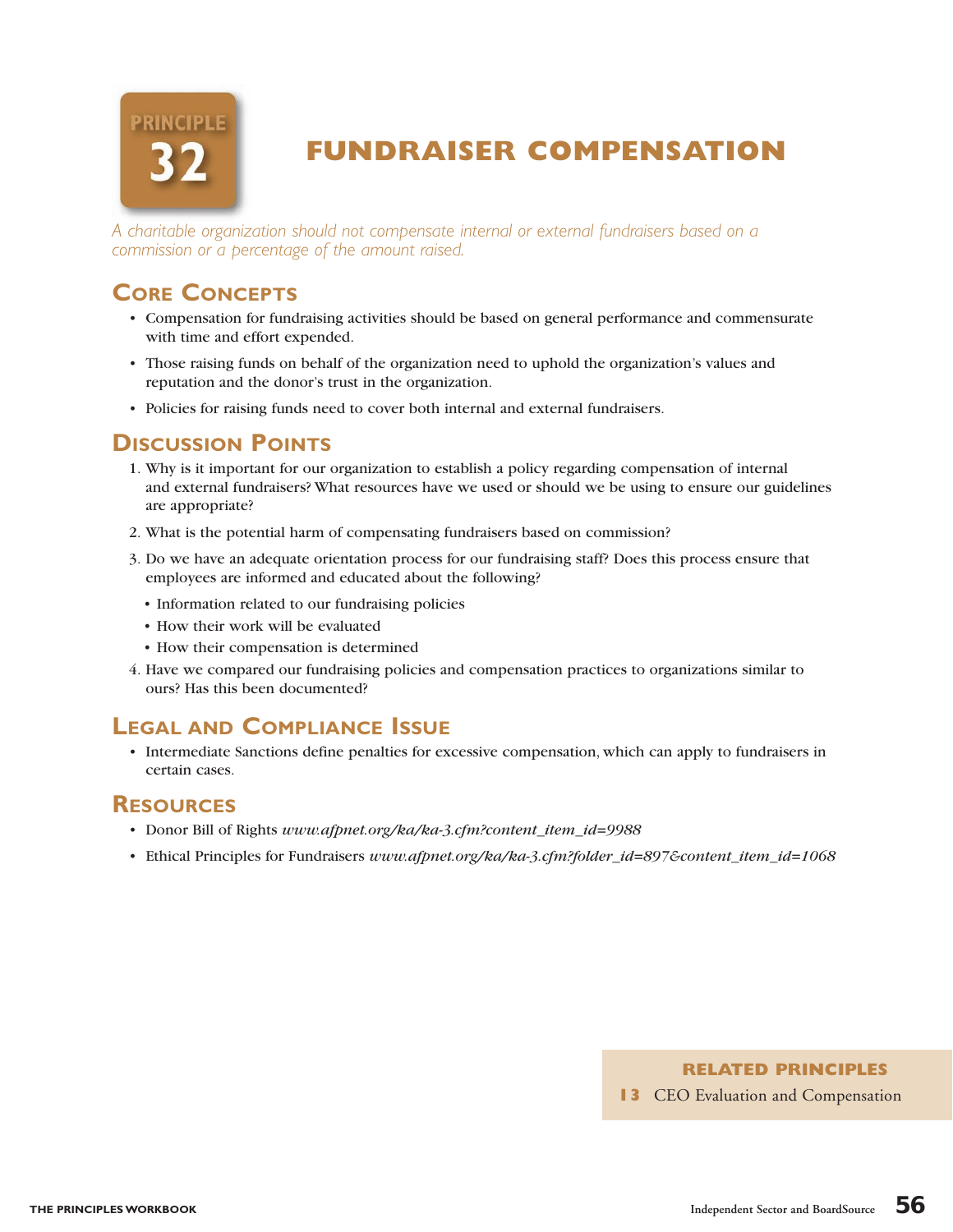<span id="page-57-0"></span>

# **DONOR PRIVACY**

*A charitable organization should respect the privacy of individual donors and, except where disclosure is required by law, should not sell or otherwise make available the names and contact information of its donors without providing them an opportunity at least once a year to opt out of the use of their names.*

#### **CORE CONCEPTS**

- Charities should respect donor privacy.
- Nonprofits should always provide an option to members, customers, and donors to opt out of the inclusion of their names in lists to be sold, rented, or otherwise shared.

#### **DISCUSSION POINTS**

- 1. What steps are considered good practice for maintaining donor lists? Have we developed the appropriate steps to ensure we are maintaining and accurately updating our donor lists?
- 2. How easily can donors "opt-out" when they are not interested in receiving additional information or want to be removed from lists shared with the public?
- 3. Do we have an adequate privacy policy that can be easily found and informs interested parties about the use of their personal information?
- 4. How does transparency about the use of donor information preserve the trust and support of donors?

#### **LEGAL AND COMPLIANCE ISSUES**

- Public charities and private foundations must file donor information with their IRS Form 990, 990-EZ, or 990-PF. However, the names and addresses of donors to public charities are treated as confidential by the IRS. Donor information for private foundations is open for public inspection.
- Healthcare organizations need to determine whether Health Insurance Portability and Accountability Act (HIPAA) regulations apply to their fundraising procedures.

#### **RESOURCES**

- HIPAA regulations *www.hhs.gov/ocr/privacy/index.html*
- Donor Bill of Rights *www.afpnet.org/ka/ka-3.cfm?content\_item\_id=9988*
- Ethical Fundraising by Janice Gow Pettey.Wiley & Sons, 2008 *www.wiley.com/WileyCDA/WileyTitle/productCd-0470225211.html*
- Schedule B (Form 990, 990-EZ, or 990-PF) General Instructions *www.irs.gov/pub/irs-pdf/f990ezb.pdf*
- E-Philanthropy Code of Ethics *www.fundraising123.org/article/ephilanthropy-code-ethics*
- Federal Trade Commission,"Facts for Consumers Charitable Donations: Give or Take?" *www.ftc.gov/bcp/edu/pubs/consumer/telemarketing/tel01.shtm*
- Q&A: The National Do Not Call Registry *www.ftc.gov/bcp/edu/pubs/consumer/alerts/alt107.shtm*
- Federal Communications Commission,"Fax Advertising: What You Need to Know" *www.fcc.gov/cgb/consumerfacts/unwantedfaxes.html*

- 28 Compliance with Donor's Intent
- **30** [Gift Acceptance Policies](#page-54-0)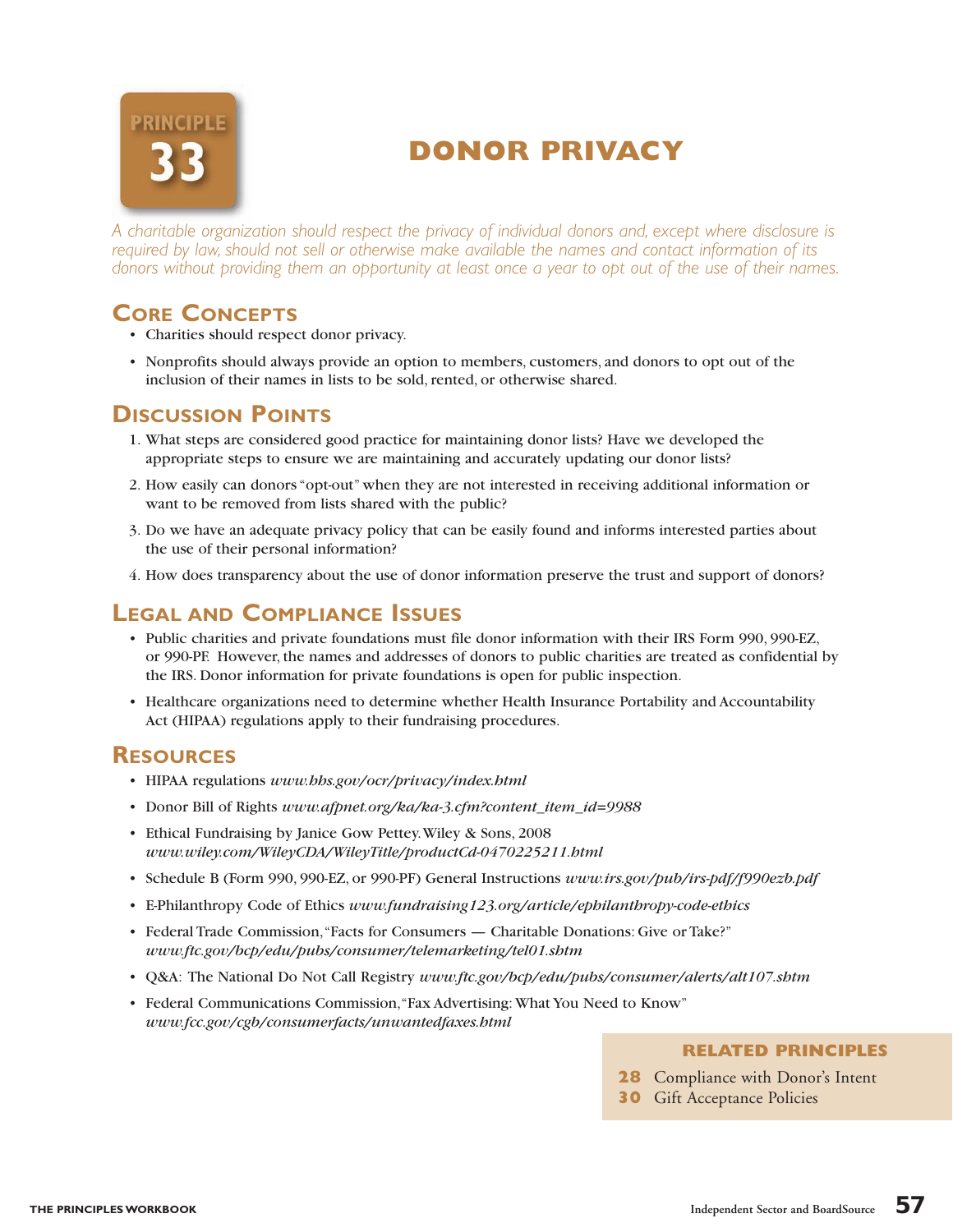<span id="page-58-0"></span>

|                                                             | <b>STATUS</b>                               |                                                                   |                                            |                                                                |                                              |                                               |                                  |                        |
|-------------------------------------------------------------|---------------------------------------------|-------------------------------------------------------------------|--------------------------------------------|----------------------------------------------------------------|----------------------------------------------|-----------------------------------------------|----------------------------------|------------------------|
|                                                             | COMPLETION<br><b>TARGET</b>                 |                                                                   |                                            |                                                                |                                              |                                               |                                  |                        |
|                                                             | WHO IS<br>RESPONSIBLE                       |                                                                   |                                            |                                                                |                                              |                                               |                                  |                        |
| Section Four: Responsible Fundraising<br>PROGRESS WORKSHEET | <b>CTION STEPS</b><br>COMPLIANCE STATUS & A |                                                                   |                                            |                                                                |                                              |                                               |                                  |                        |
|                                                             | <b>PRIORITY*</b>                            |                                                                   |                                            |                                                                |                                              |                                               |                                  |                        |
|                                                             | <b>PRINCIPLE/</b><br><b>TOPIC</b>           | Accuracy and<br>Truthfulness of<br>Fundraising<br>Materials<br>27 | with Donor's<br>Compliance<br>Intent<br>28 | Acknowledgement<br>of Tax<br>Contributions<br>Deductible<br>29 | Gift Acceptance<br>Policies<br>$\frac{0}{2}$ | Oversight of<br>Fundraisers<br>$\overline{5}$ | Compensation<br>Fundraiser<br>32 | Donor<br>Privacy<br>32 |

# **\*PRIORITY \*PRIORITY**

1. Needs immediate attention: may pose risk to the organization 2. Needs attention but not urgent 3. Satisfied with current status **1**. Needs immediate attention: may pose risk to the organization **2**. Needs attention but not urgent **3**. Satisfied with current status

**Independent Sector and BoardSource 58 THE PRINCIPLES WORKBOOK**<br>Independent Sector and BoardSource **THE PRINCIPLES WORKBOOK** 

58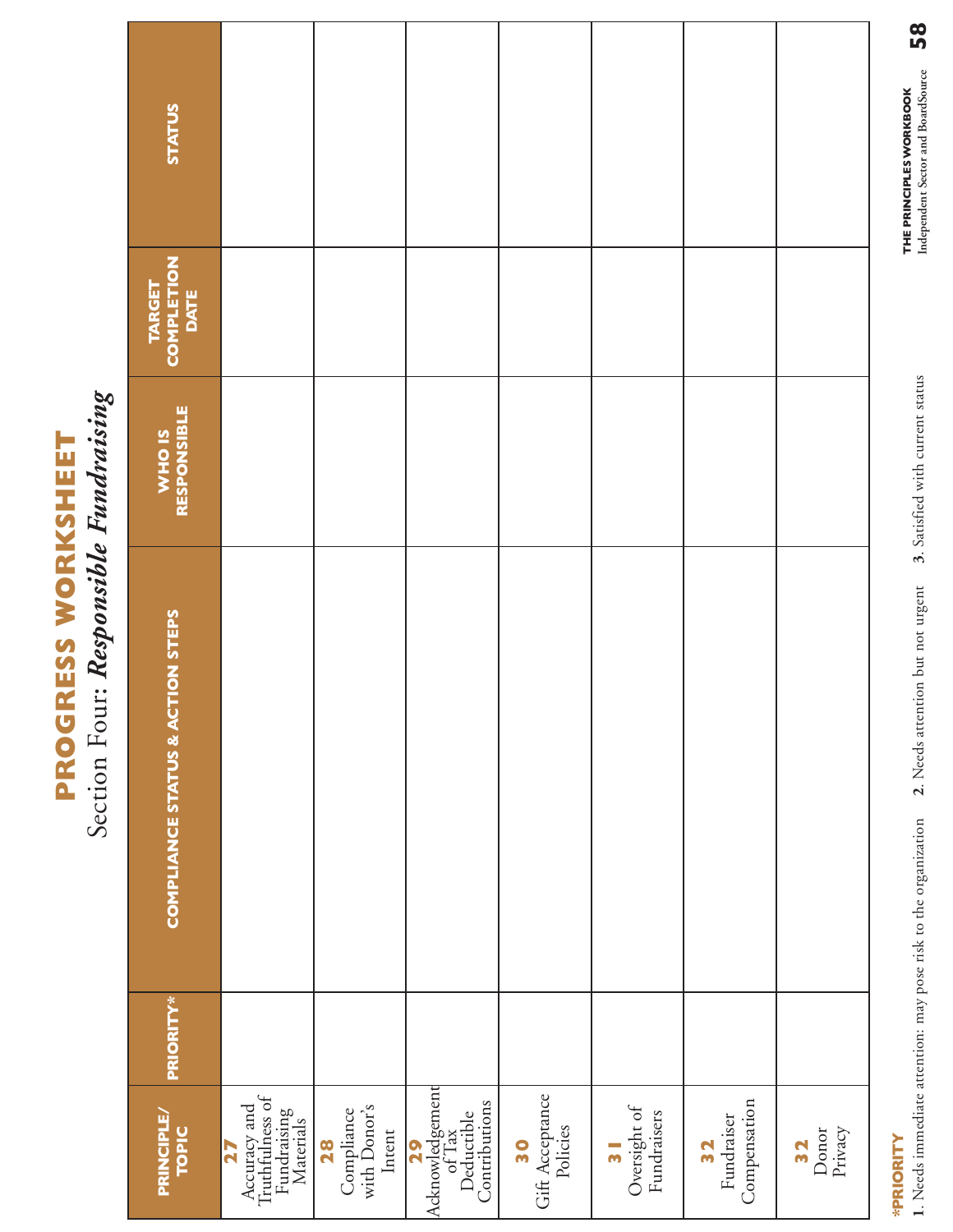<span id="page-59-0"></span>The following pages are intended to provide a quick reference to the 33 principles. Please refer to *Principles for Good Governance and Ethical Practice: A Guide for Charities and Foundations,* as well as the contents of this workbook, for a more detailed explanation of what should be considered when examining each principle.The Reference Grid will assist you in determining how the principles relate to each other and where they overlap, which principles are addressed in the Form 990, which principles include or recommend policies, and which principles are required for legal compliance.

|                  |                                                 | <b>Legal Compliance and Public Disclosure</b>                                                                                                                                       |                                                                |                                                        |                              |
|------------------|-------------------------------------------------|-------------------------------------------------------------------------------------------------------------------------------------------------------------------------------------|----------------------------------------------------------------|--------------------------------------------------------|------------------------------|
| <b>PRINCIPLE</b> | <b>TOPIC</b>                                    | <b>RELATED</b><br><b>PRINCIPLES</b>                                                                                                                                                 | <b>FORM 990</b><br><b>AND 990-PF</b>                           | <b>POLICY</b><br><b>RECOMMENDED</b>                    | <b>MUST</b><br><b>COMPLY</b> |
| ш                | Laws and Regulations                            | 6 Protection of Assets<br>15 Board Education and<br>Communication<br>22 Annual Budget,<br>Financial Performance,<br>and Investments                                                 |                                                                |                                                        | X                            |
| 2                | Code of Ethics                                  | 15 Board Education and<br>Communication<br>30 Gift Acceptance<br>Policies                                                                                                           |                                                                | Code of Ethics                                         |                              |
| 3                | Conflicts of Interest                           | 6 Protection of Assets<br>12 Board Independence                                                                                                                                     | Part VI, Line 12 and<br>Line 19                                | Conflict-of-Interest<br>Policy                         |                              |
| 4                | "Whistleblower"<br>Policy                       | 6 Protection of Assets                                                                                                                                                              | Part VI, Line 13                                               | Whistleblower<br>Policy                                |                              |
| 5                | <b>Document Retention</b><br>and Destruction    | 6 Protection of Assets<br>18 Review of Governing<br>Documents                                                                                                                       | Part VI, Line 14 and<br>Schedule E                             | Document<br>Retention and<br><b>Destruction Policy</b> |                              |
| 6                | Protection of Assets                            | <b>ALL</b>                                                                                                                                                                          | Part VI, Line 16<br>990-PF: Part V, VII-A                      | Human Resource<br>Policies                             |                              |
| 7                | Availability of<br>Information to the<br>Public | 1 Laws and Regulations<br>Conflicts of Interest<br>3<br>19 Review of Mission<br>and Goals<br>27 Accuracy and<br>Truthfulness of<br><b>Fundraising Materials</b><br>33 Donor Privacy | Part VI, Section C,<br>Line 18, 19, 20 and<br>Part VI, Line 10 |                                                        |                              |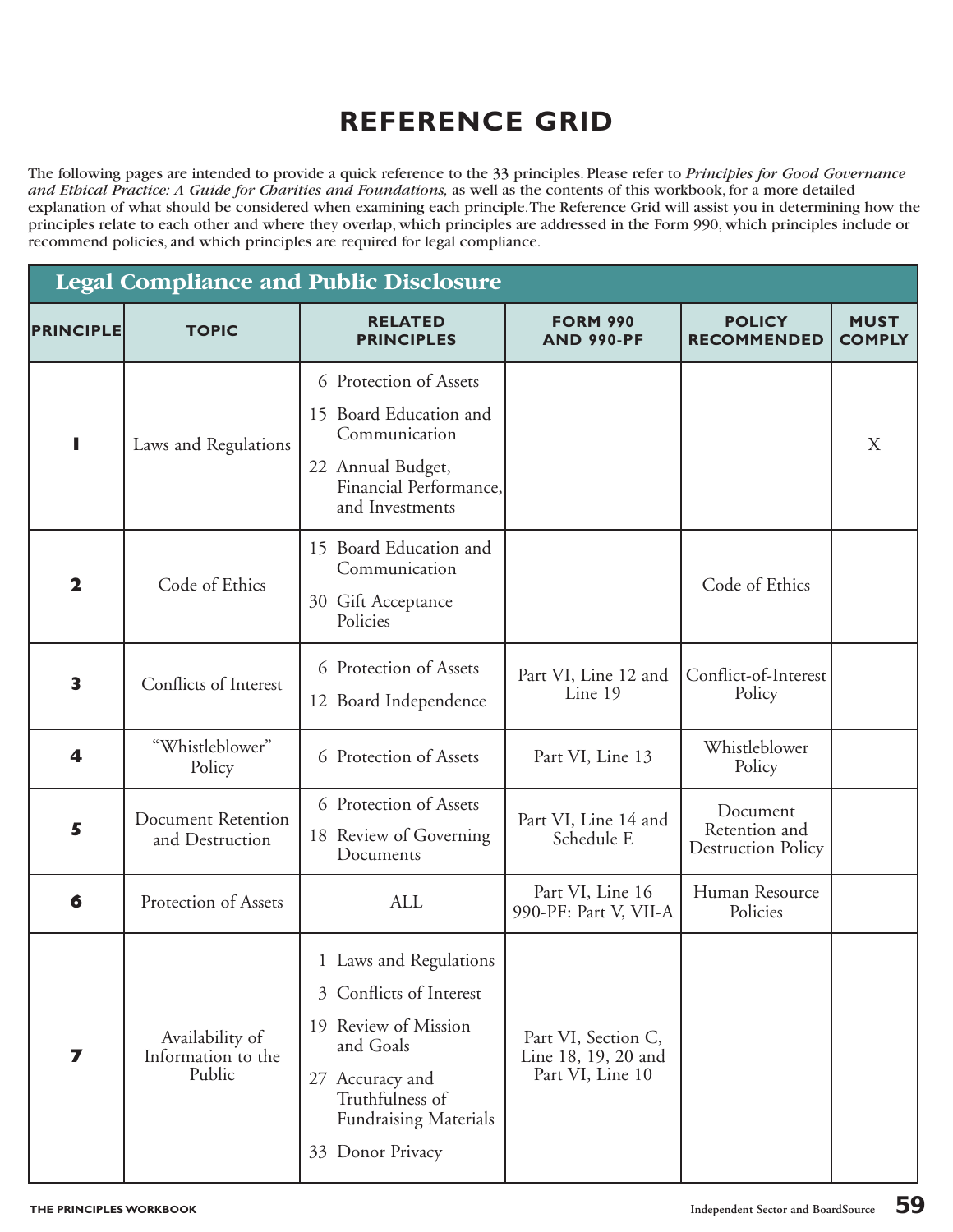|                  | <b>Effective Governance</b>                                            |                                                                                                                                                      |                                                      |                                                        |                              |
|------------------|------------------------------------------------------------------------|------------------------------------------------------------------------------------------------------------------------------------------------------|------------------------------------------------------|--------------------------------------------------------|------------------------------|
| <b>PRINCIPLE</b> | <b>TOPIC</b>                                                           | <b>RELATED</b><br><b>PRINCIPLES</b>                                                                                                                  | <b>FORM 990</b><br><b>AND 990-PF</b>                 | <b>POLICY</b><br><b>RECOMMENDED</b>                    | <b>MUST</b><br><b>COMPLY</b> |
| 8                | <b>Board Responsibilities</b>                                          | ALL                                                                                                                                                  |                                                      |                                                        | X                            |
| 9                | <b>Board Meetings</b>                                                  | 18 Review of Governing<br>Documents                                                                                                                  | Part VI, Line 8                                      |                                                        |                              |
| 10               | <b>Board Size</b><br>and Structure                                     | 12 Board Independence                                                                                                                                | Part I, Line 3 and Part<br>VI, Line 1a               | <b>Board Meeting</b><br>AttendancePolicy               |                              |
| Ш                | <b>Board Diversity</b>                                                 | 10 Board Size<br>and Structure<br>12 Board Independence<br>Financial Records<br>21<br>22 Annual Budget,<br>Financial Performance,<br>and Investments | Schedule E                                           | Whistleblower<br>Policy                                |                              |
| $\overline{2}$   | Board Independence                                                     | 3 Conflicts of interest<br>10 Board Size<br>and Structure<br>20 Board Compensation                                                                   | Part I, Line 4 and VI,<br>Line 1b<br>990-PF: Part XV | Document<br>Retention and<br><b>Destruction Policy</b> |                              |
| $\blacksquare$   | <b>CEO</b> Evaluation<br>and Compensation                              | 12 Board Independence<br>14 Separation of CEO,<br>Board Chair, and<br><b>Board Treasurer Roles</b>                                                   | Part VI, Line 15,<br>Part VII<br>990-PF: VIII        | Executive<br>Compensation<br>Policy                    |                              |
| $\blacksquare$   | Separation of CEO,<br>Board Chair, and<br><b>Board Treasurer Roles</b> | 1 Laws and Regulations<br>3 Conflicts of Interest<br>12 Board Independence                                                                           | Part 1, Line 4 and<br>Part VI, Line 1b, 2, 3         | Executive<br>Compensation<br>Policy                    |                              |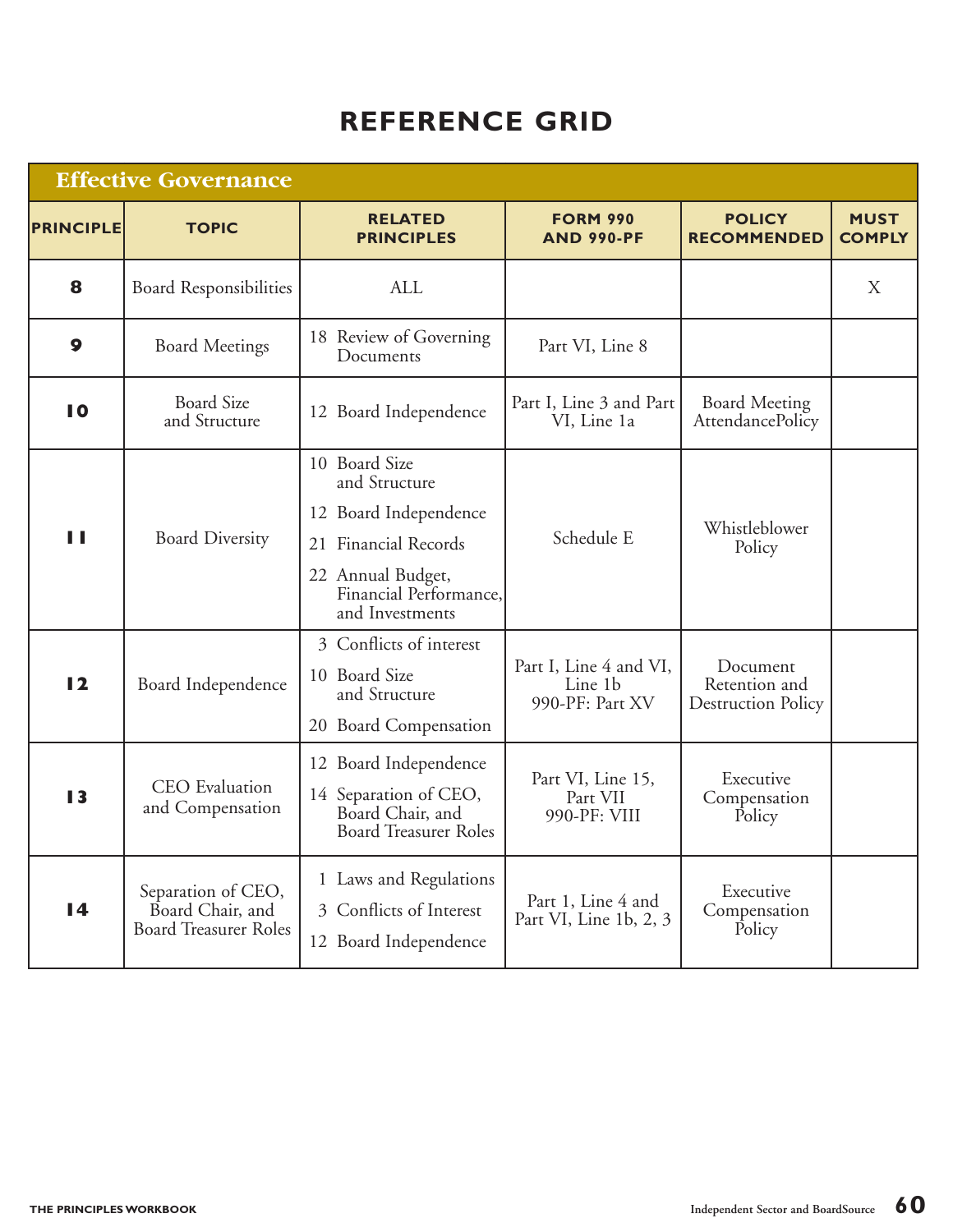|                  | <b>Effective Governance</b> (continued)     |                                                                                                                                                                                                   |                                                                   |                                                    |                              |
|------------------|---------------------------------------------|---------------------------------------------------------------------------------------------------------------------------------------------------------------------------------------------------|-------------------------------------------------------------------|----------------------------------------------------|------------------------------|
| <b>PRINCIPLE</b> | <b>TOPIC</b>                                | <b>RELATED</b><br><b>PRINCIPLES</b>                                                                                                                                                               | <b>FORM 990</b><br><b>AND 990-PF</b>                              | <b>POLICY</b><br><b>RECOMMENDED</b>                | <b>MUST</b><br><b>COMPLY</b> |
| 15               | <b>Board Education</b><br>and Communication | 6 Protection of Assets<br>18 Review of Governing<br>Documents<br>19 Review Mission<br>and Goals                                                                                                   |                                                                   |                                                    |                              |
|                  |                                             | 21 Financial Records<br>22 Annual Budget,<br>Financial Performance,<br>and Investments                                                                                                            |                                                                   |                                                    |                              |
| $\overline{16}$  | <b>Evaluation of Board</b><br>Performance   | 8 Board Responsibilities<br>15 Board Education and<br>Communication<br>17 Board Member<br>Term Limits                                                                                             |                                                                   |                                                    |                              |
| $\blacksquare$   | <b>Board Member</b><br><b>Term Limits</b>   | 10 Board Size<br>and Structure<br>11 Board Diversity<br>16 Evaluation of Board<br>Performance                                                                                                     |                                                                   | Term Limits Policy;<br>Consecutive Terms<br>Policy |                              |
| 18               | Review of Governing<br>Documents            | 1 Laws and Regulations<br>19 Review of Mission<br>and Goals                                                                                                                                       | Part III                                                          |                                                    |                              |
| 19               | Review of Mission<br>and Goals              | 22 Annual Budget,<br>Financial Performance,<br>and Investments<br>24 Resource Allocation<br>for Programs and<br>Administration                                                                    | Part 1, Line 1 and<br>Part <sub>3</sub> , Line 1<br>990-PF: XVI-B |                                                    |                              |
| 20               | <b>Board Compensation</b>                   | 12 Board Independence<br>23 Loans to Directors,<br>Officers, or Trustees<br>25 Travel and Other<br><b>Expense Policies</b><br>26 Expense<br>Reimbursement for<br>Nonbusiness Travel<br>Companions | Part VI, Line 15 and<br>Schedule J<br>990-PF: VIII                | Board<br>Compensation<br>Policy                    |                              |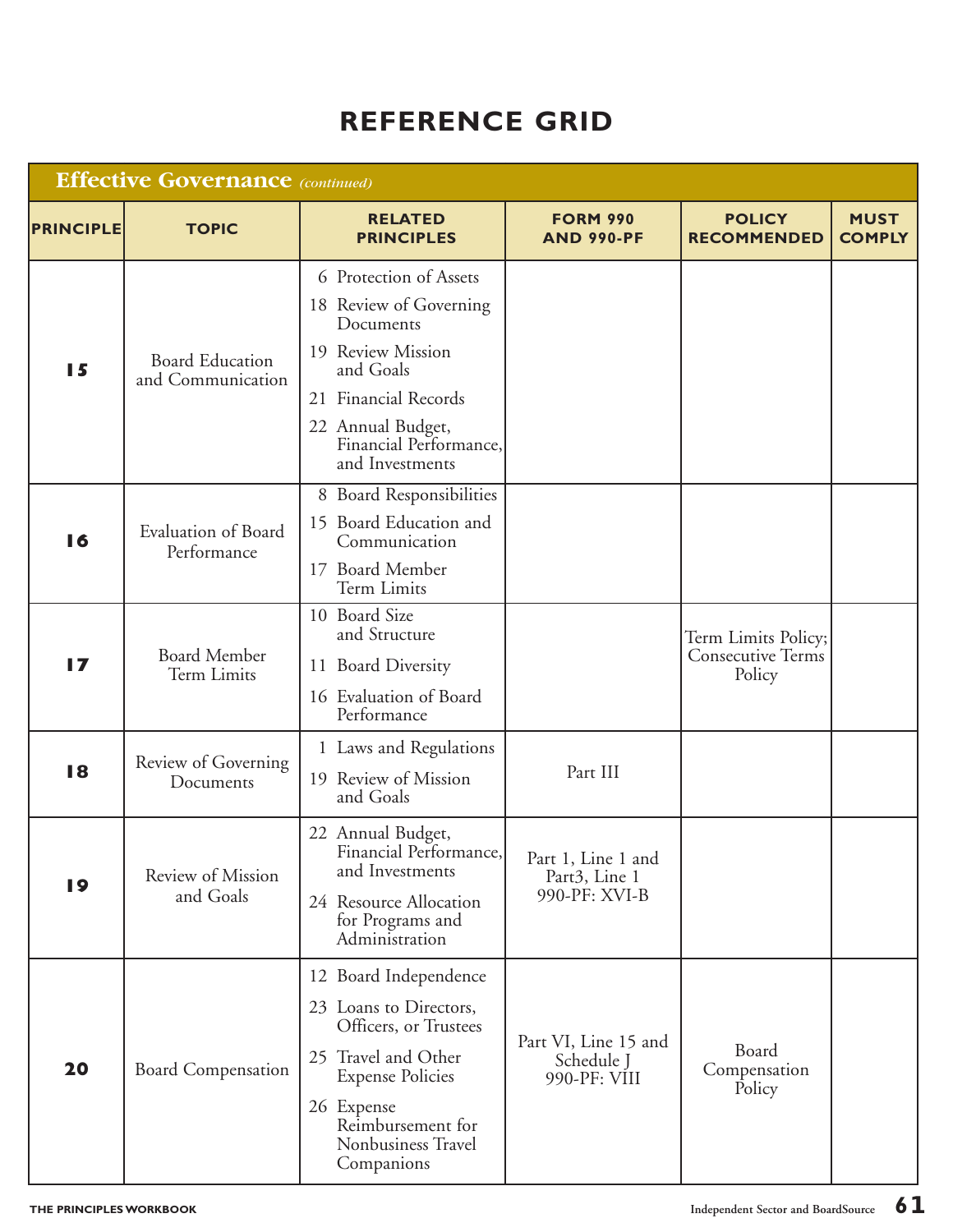| <b>Financial Oversight</b> |                                                                  |                                                                                                                                                                    |                                                                                                   |                                                                                   |                              |  |
|----------------------------|------------------------------------------------------------------|--------------------------------------------------------------------------------------------------------------------------------------------------------------------|---------------------------------------------------------------------------------------------------|-----------------------------------------------------------------------------------|------------------------------|--|
| <b>PRINCIPLE</b>           | <b>TOPIC</b>                                                     | <b>RELATED</b><br><b>PRINCIPLES</b>                                                                                                                                | <b>FORM 990</b><br><b>AND 990-PF</b>                                                              | <b>POLICY</b><br><b>RECOMMENDED</b>                                               | <b>MUST</b><br><b>COMPLY</b> |  |
| 2 <sub>l</sub>             | <b>Financial Records</b>                                         | 11 Board Diversity<br>22 Annual Budget,<br>Financial Performance,<br>and Investments                                                                               | Part XI, Line 1<br>990-PF: Section J,<br>detailed recording of<br>finances throughout<br>the Form |                                                                                   | X                            |  |
| 22                         | Annual Budget,<br>Financial Performance,<br>and Investments      | 3 Conflicts of Interest<br>6 Protection of Assets<br>11 Board Diversity<br>Financial Records<br>21<br>24 Resource Allocation<br>for Programs and<br>Administration | Part 4, Line 10 and<br>Schedule D<br>990-PF: Part I, IV, VI,<br>X                                 | Investment Policy;<br>Use of Reserves<br>Policy                                   | X                            |  |
| 23                         | Loans to Directors,<br>Officers, or Trustees                     | 1 Laws and Regulations<br>20 Board Compensation                                                                                                                    | Part IV, Line 26 and<br>Schedule L<br>990-PF: Part VII-B                                          | Loan Policy                                                                       |                              |  |
| 24                         | <b>Resource Allocation</b><br>for Programs and<br>Administration | 19 Review of mission<br>and goals<br>22 Annual Budget,<br>Financial Performance,<br>and Investments<br>32 Fundraiser<br>Compensation                               | Part 1, Part III<br>990-PF: Part XI, XII                                                          |                                                                                   |                              |  |
| 25                         | Travel and Other<br><b>Expense Policies</b>                      | 20 Board Compensation<br>26 Expense<br>Reimbursement for<br>Nonbusiness travel<br>Companions                                                                       | Schedule J                                                                                        | Payment or<br>Reimbursement of<br><b>Expenses Policy;</b><br><b>Travel Policy</b> |                              |  |
| 26                         | Expense<br>Reimbursement for<br>Nonbusiness Travel<br>Companions | 20 Board Compensation                                                                                                                                              | Schedule J                                                                                        | Payment or<br>Reimbursement of<br><b>Expenses Policy;</b><br><b>Travel Policy</b> |                              |  |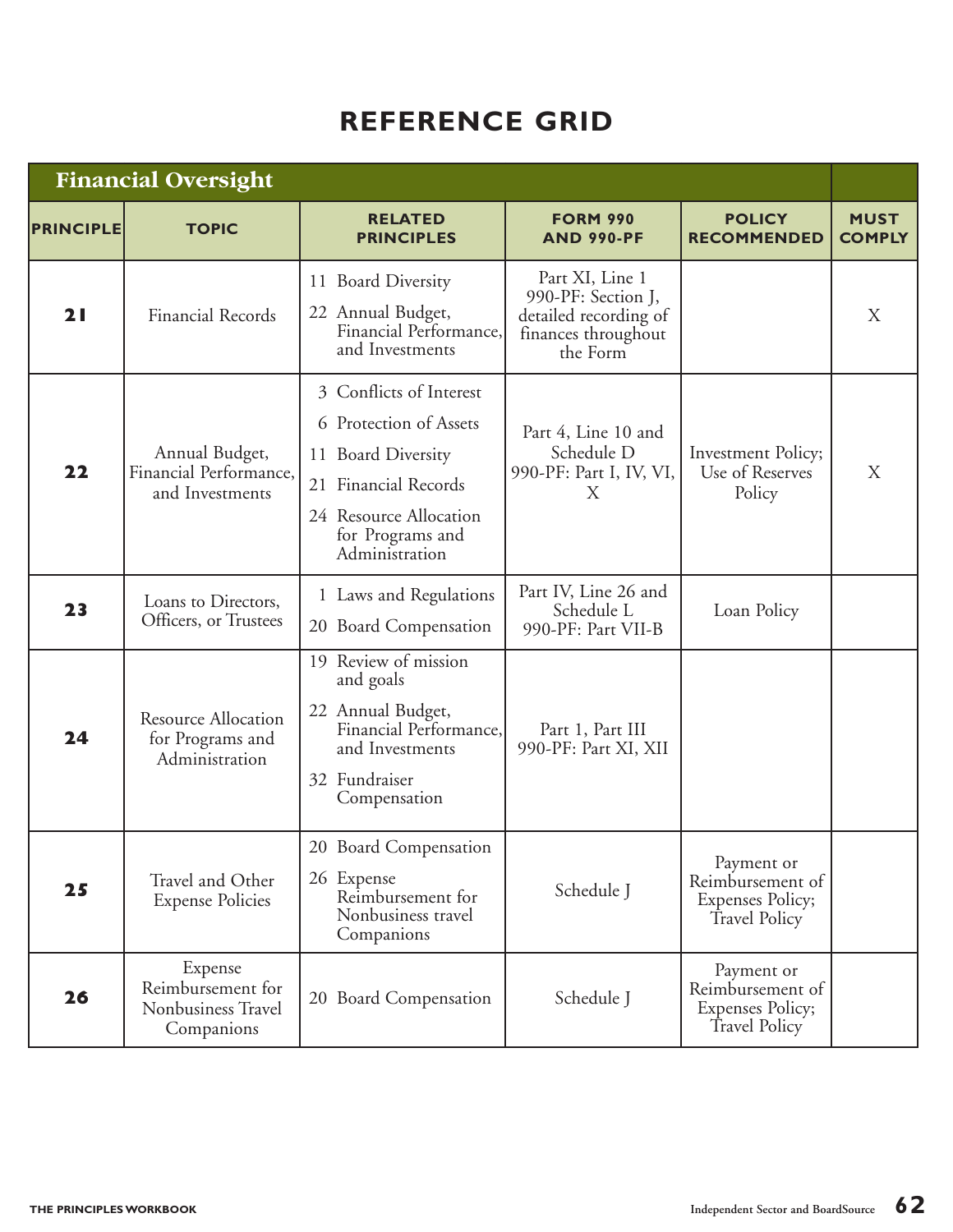| <b>Responsible Fundraising</b> |                                                                 |                                                                                                                                              |                                          |                                                        |                              |  |  |  |  |
|--------------------------------|-----------------------------------------------------------------|----------------------------------------------------------------------------------------------------------------------------------------------|------------------------------------------|--------------------------------------------------------|------------------------------|--|--|--|--|
| <b>PRINCIPLE</b>               | <b>TOPIC</b>                                                    | <b>RELATED</b><br><b>PRINCIPLES</b>                                                                                                          | <b>FORM 990 AND</b><br>990-PF            | <b>POLICY</b><br><b>RECOMMENDED</b>                    | <b>MUST</b><br><b>COMPLY</b> |  |  |  |  |
| 27                             | Accuracy and<br>Truthfulness of<br><b>Fundraising Materials</b> | 2 Code of Ethics<br>7 Availability of<br>Information to<br>the Public<br>29 Acknowledgment of<br>Tax-deductible<br>Contributions             |                                          |                                                        | X                            |  |  |  |  |
| 28                             | Compliance with<br>Donor's Intent                               | 2 Code of Ethics<br>30 Gift Acceptance<br>Policies                                                                                           | Schedule D                               | <b>Investment Policy;</b><br>Use of Reserves<br>Policy | X                            |  |  |  |  |
| 29                             | Acknowledgment<br>of Tax-deductible<br>Contributions            | Accuracy and<br>27<br>Truthfulness of<br><b>Fundraising Materials</b>                                                                        | Part V, Line 6, 7                        | Loan Policy                                            | X                            |  |  |  |  |
| 30                             | Gift Acceptance<br>Policies                                     | 2 Code of ethics<br>28 Compliance with<br>Donor's Intent                                                                                     | Schedule M, Line 31                      | Gift Acceptance<br>Policy                              |                              |  |  |  |  |
| 3 <sub>l</sub>                 | Oversight of<br>Fundraisers                                     | 27 Accuracy and<br>Truthfulness of<br><b>Fundraising Materials</b><br>28 Compliance with<br>Donor's Intent<br>30 Gift Acceptance<br>Policies |                                          |                                                        |                              |  |  |  |  |
| 32                             | Fundraiser<br>Compensation                                      | 13 CEO Evaluation and<br>Compensation                                                                                                        | Part 1, Line 16a, Part<br>VII, Section B |                                                        |                              |  |  |  |  |
| 33                             | Donor Privacy                                                   | 28 Compliance with<br>Donor's Intent<br>30 Gift Acceptance<br>Policies                                                                       | Part VIII                                | Donor Privacy<br>Policy                                |                              |  |  |  |  |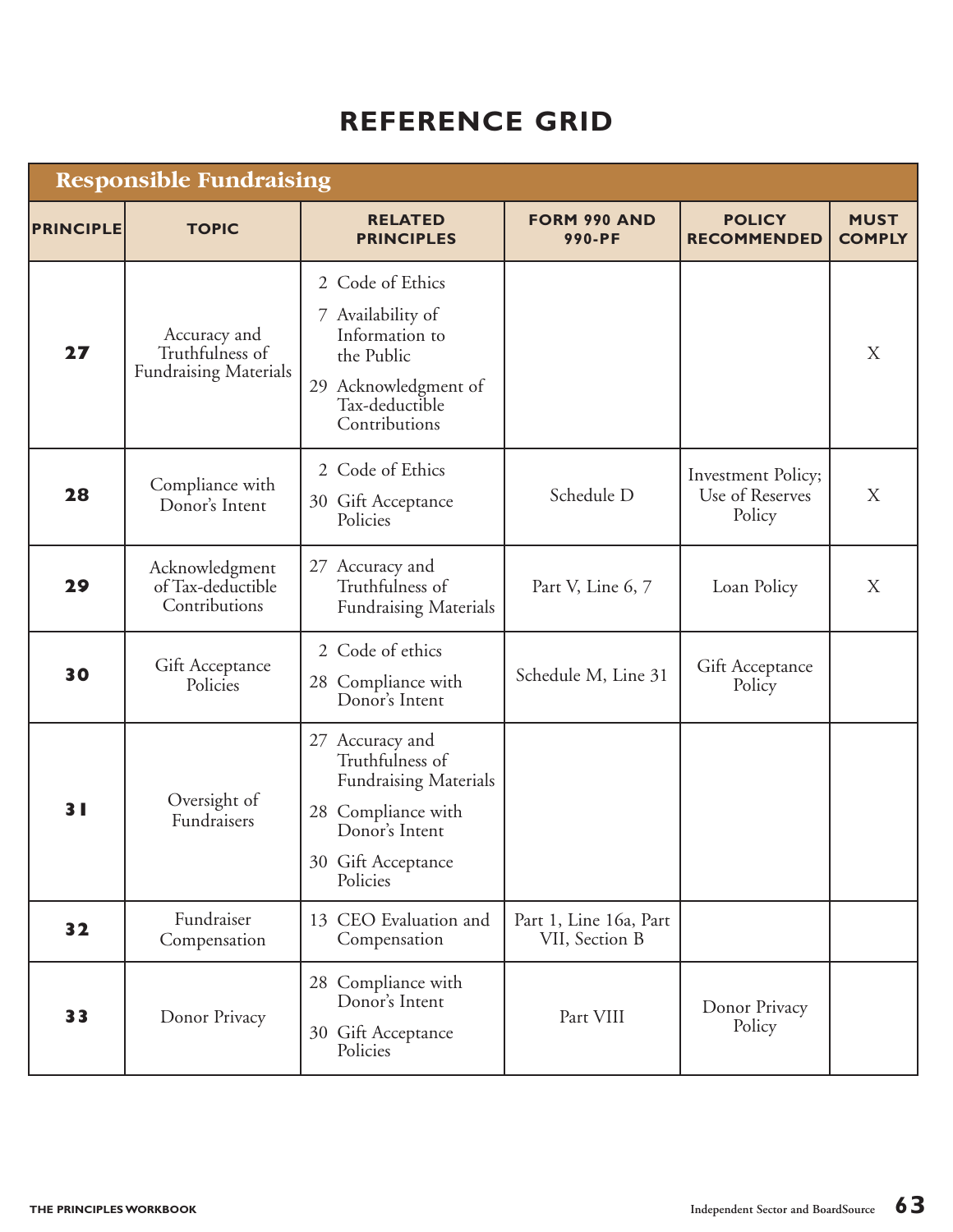# **[ABOUT INDEPENDENT SECTOR](http://www.independentsector.org/about/code.html)**

<span id="page-64-0"></span>Independent Sector is a nonprofit, nonpartisan coalition of hundreds of charities, foundations, and corporate philanthropy programs, collectively representing tens of thousands of charitable groups in every state across the nation. As the preeminent leadership organization where nonprofits and philanthropies from diverse fields of interest and endeavor come together, we play a critical role in the sector's ability and capacity to share knowledge, create innovative approaches and strategies, and collaborate to better serve the needs of individuals and communities.

Our mission is to advance the common good by leading, strengthening, and mobilizing the nonprofit and philanthropic community. Our overarching goals are to

- Work with members to communicate to key policy makers, the media, and the society at large the value of the nonprofit community's contributions, particularly on the critical role its organizations play on issues facing communities throughout the country and the world
- Encourage diverse organizations to come together and develop joint strategies around shared interests and a shared vision of a just and inclusive democracy of active citizens and vibrant institutions.
- Strengthen relationships between the charitable community and key federal officials to educate about public policies that build the ability of charitable organizations to serve communities more effectively.
- Inform and mobilize the nonprofit community to take effective action on legislative and regulatory developments that affect the ability of nonprofits and foundations to fulfill their missions.
- Address trends affecting the work of the nonprofit community with a view to helping manage challenges and capturing opportunities to strengthen our impact.
- Encourage a commitment by the nonprofit community to practices that demonstrate effectiveness and meaningful impact, support transparency, and reflect the highest possible standards of ethical conduct.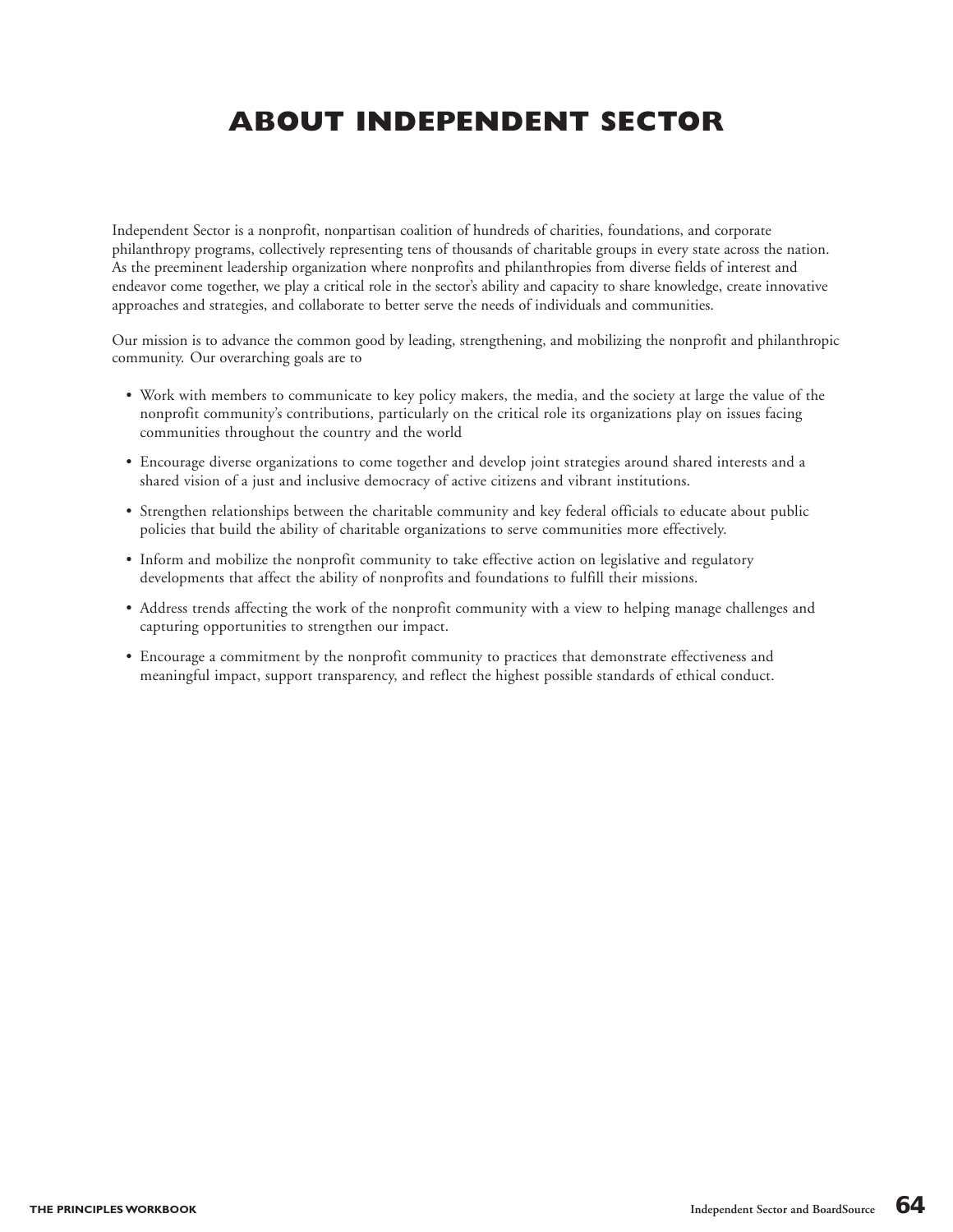# **ABOUT BOARDSOURCE**

<span id="page-65-0"></span>BoardSource is dedicated to advancing the public good by building exceptional nonprofit boards and inspiring board [service. BoardSource strives to support and promote excellence in board service, is the premier source of cutting-edge](http://www.boardsource.org/AboutUs.asp) thinking and resources related to nonprofit boards, and engages and develops the next generation of board leaders.

BoardSource provides

- Knowledge and resources for nonprofit leaders through workshops, training, assessment tools, an extensive website, and a membership program.
- Governance consultants who work directly with nonprofit leaders to design specialized solutions to meet an organization's needs.
- The world's largest, most comprehensive selection of material on nonprofit governance, including publications and CDs.
- An annual conference that convenes approximately 900 governance experts, board members, chief executives, and senior staff from around the world to discuss the newest thinking and practices in nonprofit governance.

BoardSource, a 501(c)(3) organization, served more than 600,000 nonprofit leaders in 2008.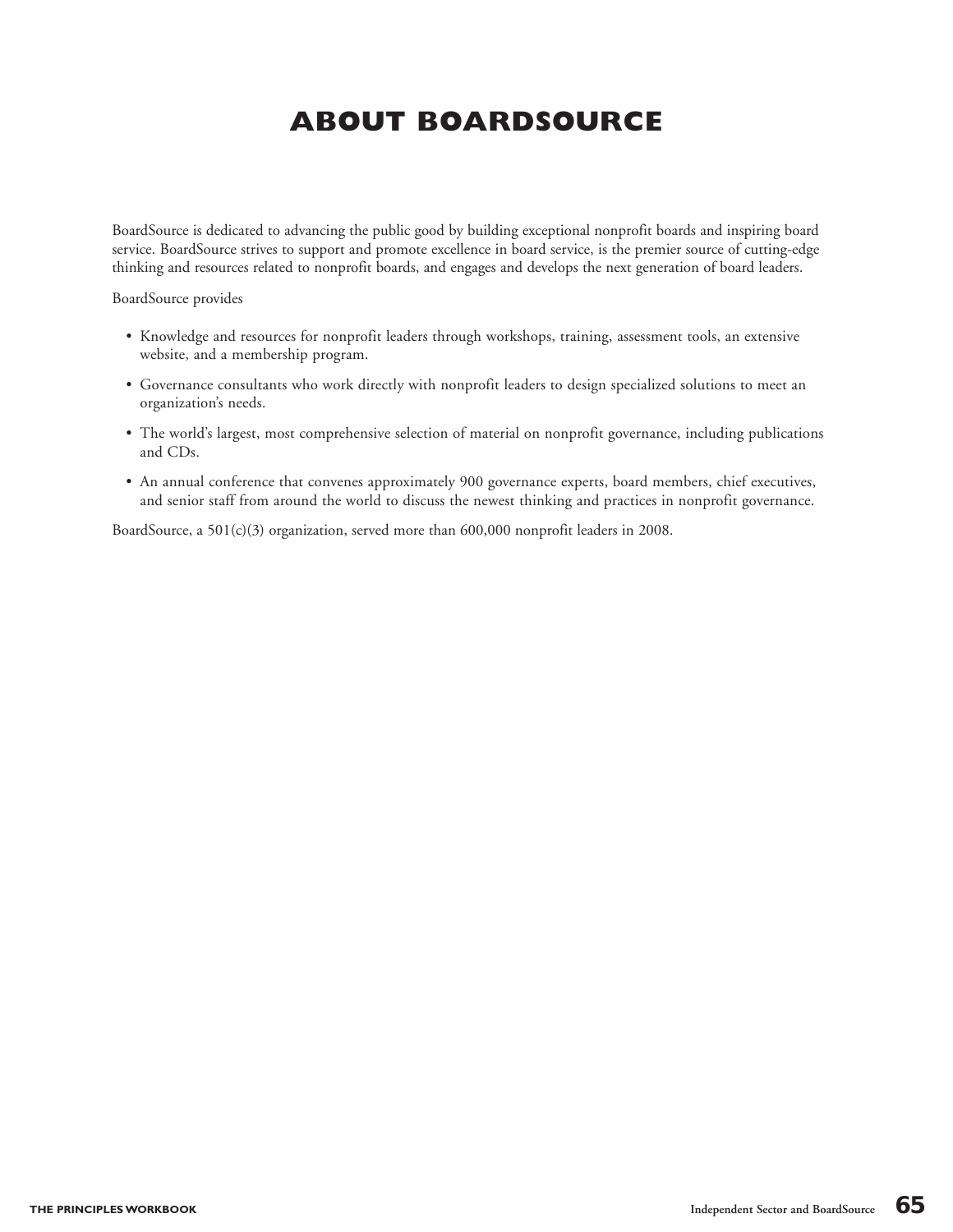# **ACKNOWLEDGMENTS**

<span id="page-66-0"></span>Independent Sector and BoardSource would like to thank all of those who assisted with producing this Workbook, including Celia Roady, Partner, Morgan, Lewis & Bockius LLP; Michael Peregrine, Partner, McDermott Will & Emery LLP; and members of the Panel on the Nonprofit Sector, the Advisory Group on Self-Regulation, and the IS Principles for Good Governance Advisory Group.

Independent Sector thanks the many charities, private foundations, community foundations, and corporate funders that have continued to support the implementation of the *Principles for Good Governance and Ethical Practice.*

#### [AARP](http://www.aarp.org/)

[American Cancer Society](http://www.cancer.org) [American Heart Association](www.americanheart.org) [Andrew Mellon Foundation](www.mellon.org) [Charles Stewart Mott Foundation](www.mott.org) [Chicago Community Trust](www.cct.org) [Cleveland Foundation](www.clevelandfoundation.org) [Edna McConnell Clark Foundation](www.emcf.org) [Ford Foundation](www.fordfound.org) [GE Foundation](www.ge.com/foundation/index.jsp)

[John D. and Catherine T. MacArthur Foundation](www.macfound.org/) [Kresge Foundation](www.kresge.org/) [Lumina Foundation for Education](www.luminafoundation.org/) [Mimi & Peter Haas Fund](www.ncg.org/about_list.html) [New York Community Trust](www.nycommunitytrust.org/) [Pittsburgh Foundation](www.pittsburghfoundation.org) [Rockefeller Brothers Fund](www.rbf.org/) [United Nations Foundation](www.unfoundation.org/) [United Way of America](www.liveunited.org/) [William and Flora Hewlett Foundation](www.hewlett.org)

#### **PANEL ON THE NONPROFIT SECTOR**

#### **Co-Conveners**

*Lorie A. Slutsky,* President New York Community Trust

*M. Cass Wheeler,* Former Chief Executive Officer American Heart Association

#### **Panel Members**

*Susan V. Berresford,* Former President Ford Foundation

*Paul Brest,* President, William and Flora Hewlett Foundation

*Linda Perryman Evans,* President and CEO The Meadows Foundation

*Jonathan F. Fanton,* President, John D. and Catherine T. MacArthur Foundation

*Brian Gallagher,* President and CEO United Way of America

*Robert Greenstein,* Executive Director Center on Budget and Policy Priorities

*Steve Gunderson,* President and CEO Council on Foundations

*Stephen B. Heintz,* President and CEO Rockefeller Brothers Fund

*Wade Henderson,* Executive Director Leadership Conference on Civil Rights

*Dorothy A. Johnson,* Trustee W.K. Kellogg Foundation

*Valerie Lies,* President and CEO Donors Forum of Chicago

*Paul Nelson,* Former President Evangelical Council for Financial Accountability

*William D. Novelli,* Former Chief Executive Officer AARP

*Jon Pratt,* Executive Director Minnesota Council of Nonprofits

*John R. Seffrin,* President and CEO American Cancer Society

*Sam Singh,* Former President and CEO Michigan Nonprofit Association

*Edward Skloot,* Former Executive Director Surdna Foundation

*William E.Trueheart,* Former President and CEO The Pittsburgh Foundation

*William S.White,* President Charles Stewart Mott Foundation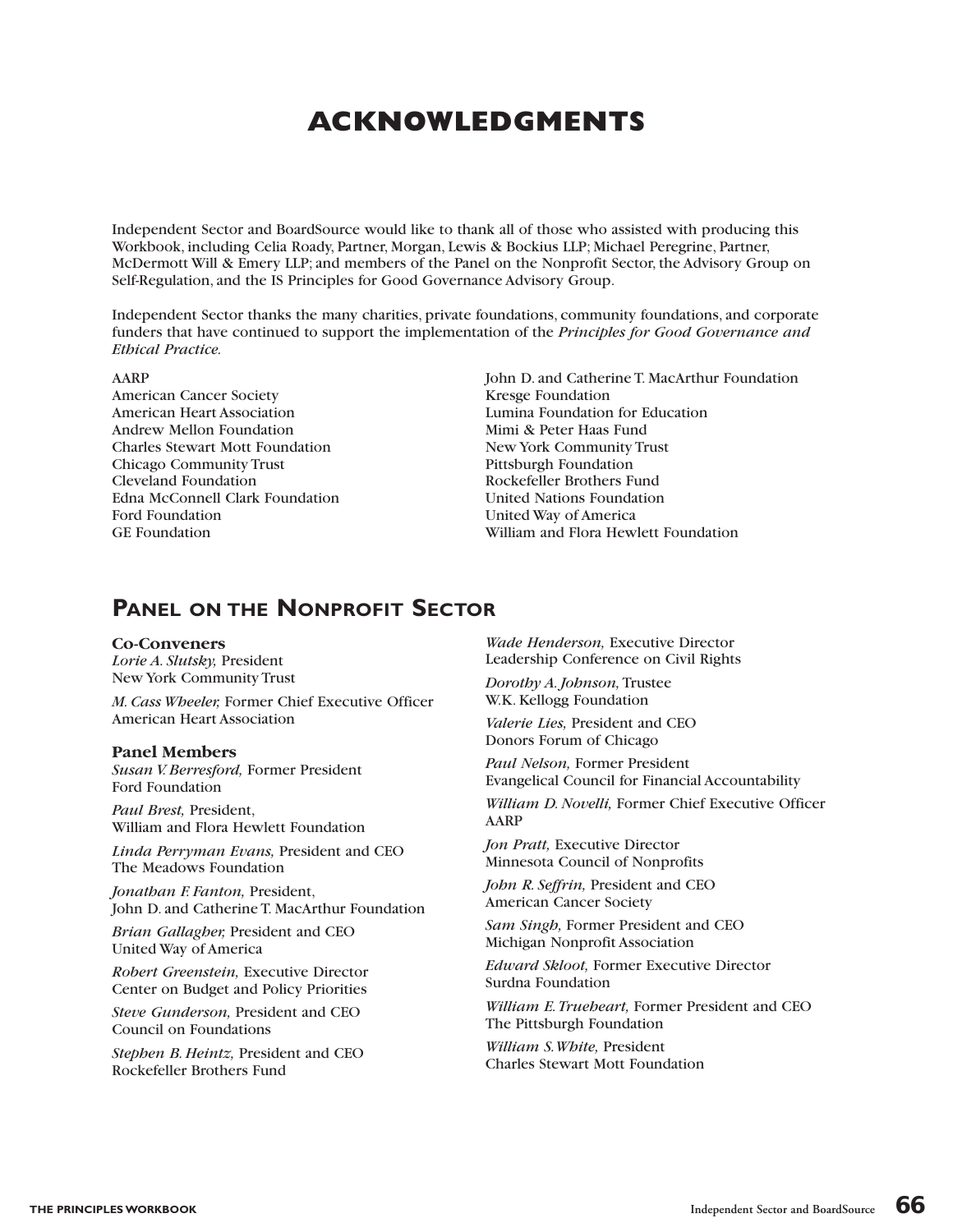#### **PANEL ON THE NONPROFIT SECTOR** (continued)

*Timothy E.Wirth,* President United Nations Foundation

*Gary L.Yates,* President and CEO The California Wellness Foundation

*Raul Yzaguirre,* Immediate Past President and CEO National Council of La Raza

#### **2007 ADVISORY COMMITTEE ON SELF-REGULATION OF THE CHARITABLE SECTOR**

#### **Co-Chairs**

*Joel L. Fleishman,* Director Samuel and Ronnie Heyman Center for Ethics, Public Policy and the Professions,Terry Sanford Institute of Public Policy, Duke University

*Rebecca W. Rimel,* President and CEO Pew Charitable Trusts,

#### **Members**

*Stephen M.Ahnen,* Senior Vice President American Hospital Association

*Willard Boyd,* Professor of Law and President Emeritus, College of Law, University of Iowa

*J.Todd Chasteen,* Former Vice President of Administration, Human Resources and General Counsel Samaritan's Purse

*Harvey Dale,* Director National Center on Philanthropy & the Law, and University Professor of Philanthropy and Law New York University School of Law

*Charles M. Elson,* Director John L.Weinberg Center for Corporate Governance, University of Delaware

*Virginia Esposito,* President The National Center for Family Philanthropy

*Marion R. Fremont-Smith,* Senior Research Fellow Hauser Center for Nonprofit Organizations, Kennedy School of Government, Harvard University

*Janne Gallagher,* Vice President and General Counsel Council on Foundations

*Merrill Gappmayer,* Chairman of the Board Intermountain Health Care

*Joyce Godwin,* Chair, Board Governance Committee Presbyterian Health Care Services

*Donald Haider,* Professor Management and Strategy, Kellogg School of Management, Northwestern University

*Scott Harshbarger,* Senior Counsel Proskauer Rose LLP

**Executive Director**

Independent Sector

*Diana Aviv,* President and CEO

*Sister Carol Keehan,* President and CEO Catholic Health Association of the United States

*Richard Klarberg,* President and CEO Council on Accreditation

*Colin Lacon,* President and CEO Northern California Grantmakers

*Carol Larson,* President and CEO David and Lucile Packard Foundation

*Richard Legon,* President Association of Governing Boards of Universities and Colleges

*Jennifer Leonard,* President and Executive Director Rochester Area Community Foundation

*William L. Minnix, Jr.,* President and CEO American Association of Homes and Services for the Aging

*David Ormstedt,* Counsel Wiggin and Dana LLP

*Michael Piraino,* Chief Executive Officer National CASA

*Mark Sidel,* Professor of Law University of Iowa

*Bruce Sievers,* Visiting Scholar and Lecturer Stanford University

*Father Larry Snyder,* President Catholic Charities USA

*Sterling Speirn,* President and CEO W.K. Kellogg Foundation